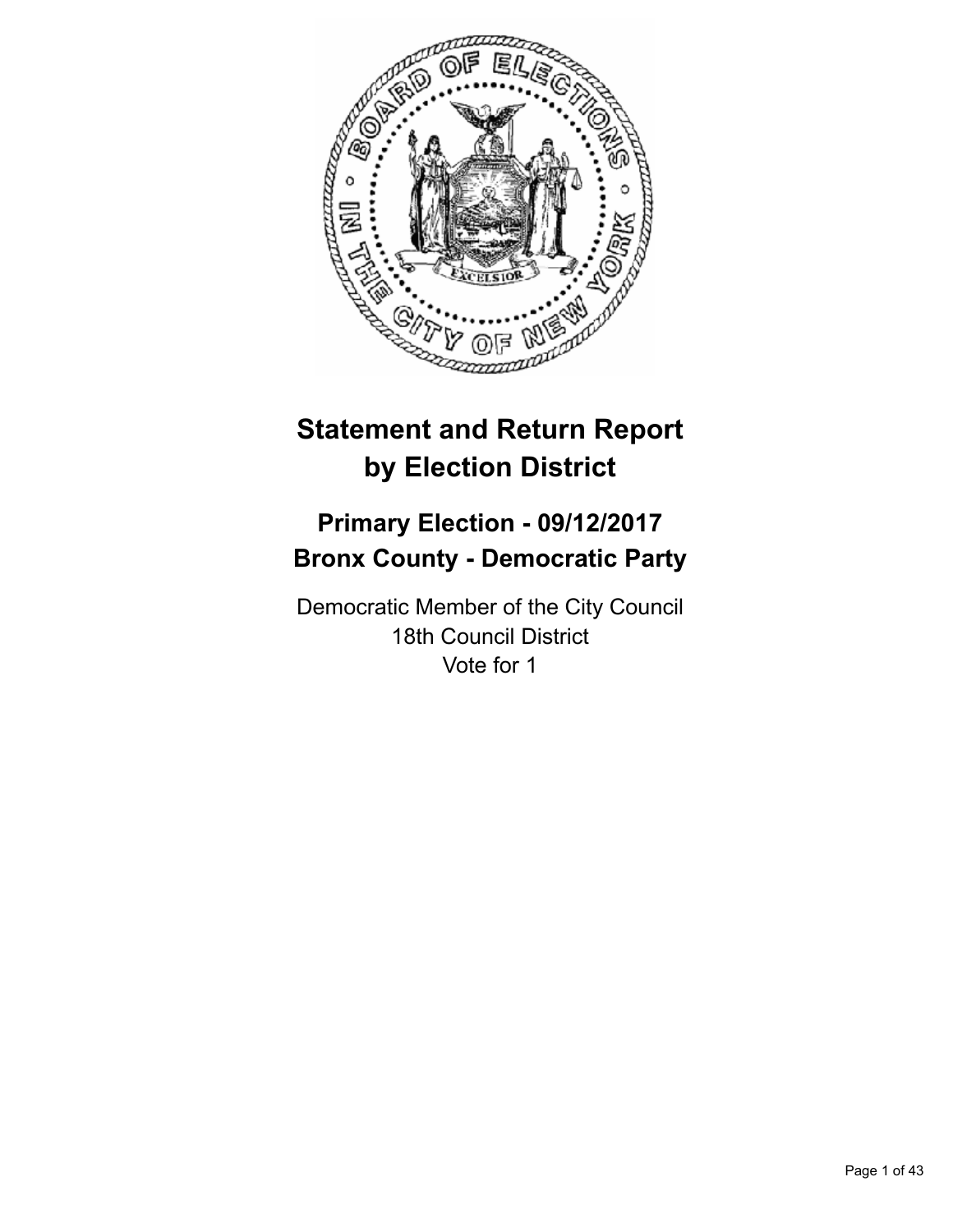

| <b>PUBLIC COUNTER</b>                                    | 62 |
|----------------------------------------------------------|----|
| MANUALLY COUNTED EMERGENCY                               | 0  |
| ABSENTEE / MILITARY                                      |    |
| AFFIDAVIT                                                | 0  |
| <b>Total Ballots</b>                                     | 63 |
| Less - Inapplicable Federal/Special Presidential Ballots | 0  |
| <b>Total Applicable Ballots</b>                          | 63 |
| <b>WILLIAM RUSSELL MOORE</b>                             | 10 |
| <b>ELVIN GARCIA</b>                                      | 19 |
| AMANDA C. FARIAS                                         | 13 |
| <b>MICHAEL BELTZER</b>                                   | 3  |
| <b>RUBEN DIAZ SR.</b>                                    | 17 |
| <b>Total Votes</b>                                       | 62 |
| Unrecorded                                               | 1  |

## **027/82**

| <b>PUBLIC COUNTER</b>                                    | 39 |
|----------------------------------------------------------|----|
| <b>MANUALLY COUNTED EMERGENCY</b>                        | 0  |
| ABSENTEE / MILITARY                                      |    |
| AFFIDAVIT                                                | 1  |
| <b>Total Ballots</b>                                     | 41 |
| Less - Inapplicable Federal/Special Presidential Ballots | 0  |
| <b>Total Applicable Ballots</b>                          | 41 |
| <b>WILLIAM RUSSELL MOORE</b>                             | 2  |
| <b>ELVIN GARCIA</b>                                      | 10 |
| AMANDA C. FARIAS                                         | 7  |
| <b>MICHAEL BELTZER</b>                                   | 3  |
| RUBEN DIAZ SR.                                           | 13 |
| <b>Total Votes</b>                                       | 35 |
| Unrecorded                                               | 6  |

| PUBLIC COUNTER                                           | 65 |
|----------------------------------------------------------|----|
| <b>MANUALLY COUNTED EMERGENCY</b>                        | 0  |
| ABSENTEE / MILITARY                                      | 5  |
| AFFIDAVIT                                                | 0  |
| <b>Total Ballots</b>                                     | 70 |
| Less - Inapplicable Federal/Special Presidential Ballots | 0  |
| <b>Total Applicable Ballots</b>                          | 70 |
| <b>WILLIAM RUSSELL MOORE</b>                             | 3  |
| <b>ELVIN GARCIA</b>                                      | 15 |
| AMANDA C. FARIAS                                         | 16 |
| <b>MICHAEL BELTZER</b>                                   | 6  |
| <b>RUBEN DIAZ SR.</b>                                    | 22 |
| <b>Total Votes</b>                                       | 62 |
| Unrecorded                                               | 8  |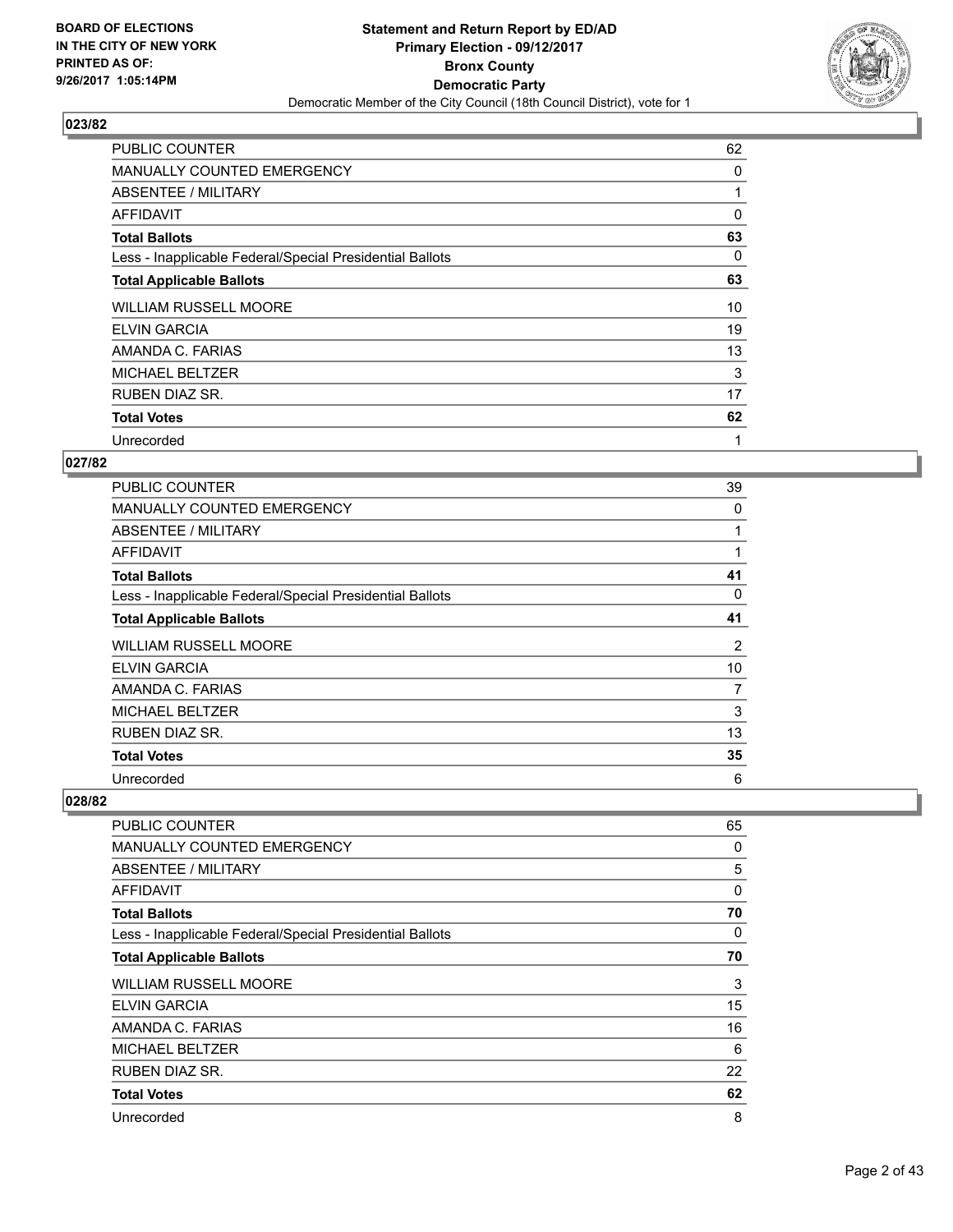

| <b>PUBLIC COUNTER</b>                                    | 17 |
|----------------------------------------------------------|----|
| <b>MANUALLY COUNTED EMERGENCY</b>                        | 0  |
| ABSENTEE / MILITARY                                      |    |
| AFFIDAVIT                                                | 0  |
| <b>Total Ballots</b>                                     | 18 |
| Less - Inapplicable Federal/Special Presidential Ballots | 0  |
| <b>Total Applicable Ballots</b>                          | 18 |
| <b>WILLIAM RUSSELL MOORE</b>                             | 1  |
|                                                          |    |
| <b>ELVIN GARCIA</b>                                      | 2  |
| AMANDA C. FARIAS                                         | 4  |
| <b>MICHAEL BELTZER</b>                                   | 1  |
| RUBEN DIAZ SR.                                           | 8  |
| <b>Total Votes</b>                                       | 16 |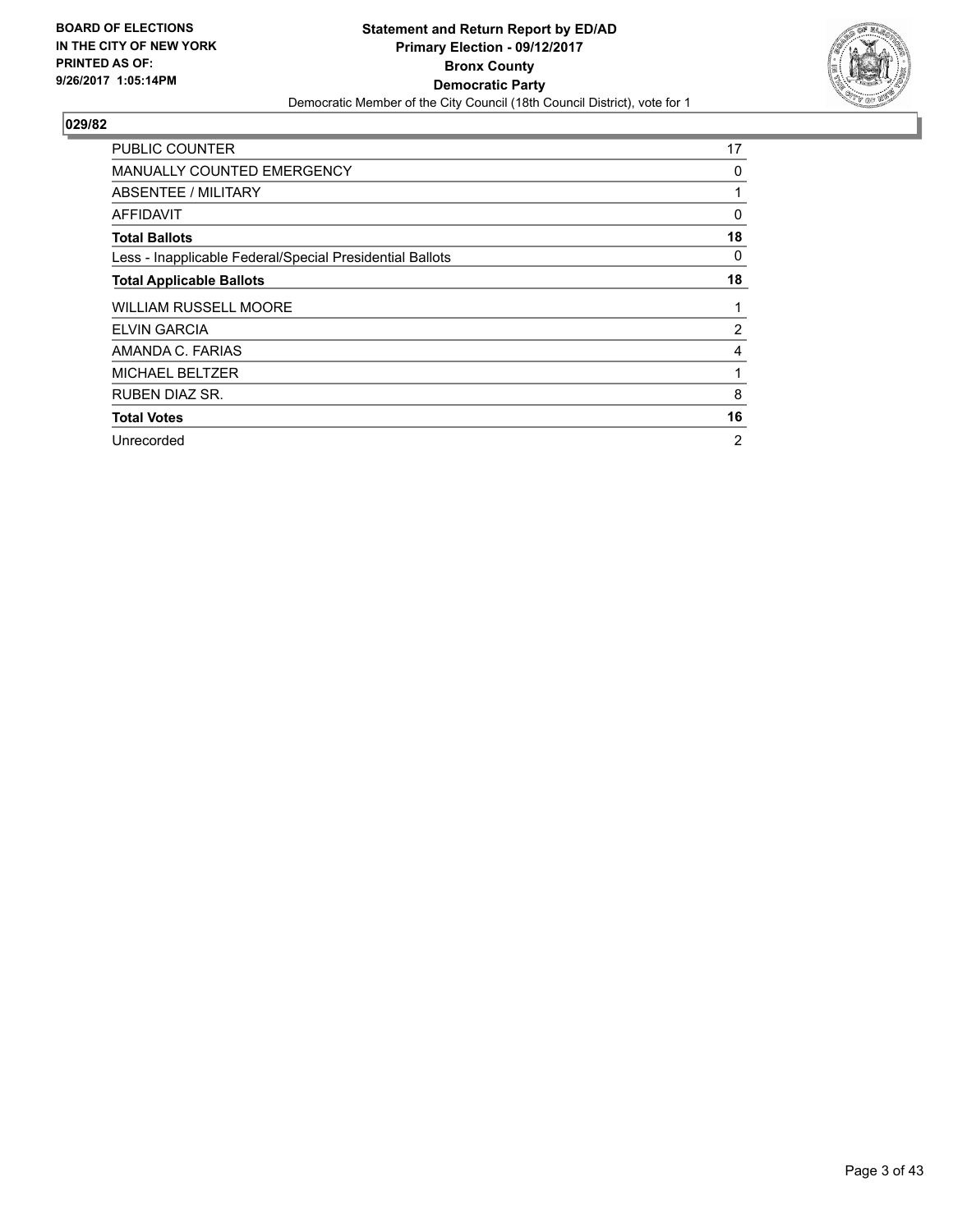

| <b>PUBLIC COUNTER</b>                                    | 160 |
|----------------------------------------------------------|-----|
| <b>MANUALLY COUNTED EMERGENCY</b>                        | 0   |
| ABSENTEE / MILITARY                                      | 0   |
| AFFIDAVIT                                                | 1   |
| <b>Total Ballots</b>                                     | 161 |
| Less - Inapplicable Federal/Special Presidential Ballots | 0   |
| <b>Total Applicable Ballots</b>                          | 161 |
| <b>WILLIAM RUSSELL MOORE</b>                             | 19  |
| ELVIN GARCIA                                             | 28  |
| AMANDA C. FARIAS                                         | 43  |
| <b>MICHAEL BELTZER</b>                                   | 11  |
| <b>RUBEN DIAZ SR.</b>                                    | 54  |
| JORGE VASQUEZ (WRITE-IN)                                 | 1   |
| <b>Total Votes</b>                                       | 156 |
| Unrecorded                                               | 5   |

#### **002/85**

| <b>PUBLIC COUNTER</b>                                    | 132 |
|----------------------------------------------------------|-----|
| MANUALLY COUNTED EMERGENCY                               | 0   |
| ABSENTEE / MILITARY                                      | 4   |
| AFFIDAVIT                                                | 1   |
| <b>Total Ballots</b>                                     | 137 |
| Less - Inapplicable Federal/Special Presidential Ballots | 0   |
| <b>Total Applicable Ballots</b>                          | 137 |
| <b>WILLIAM RUSSELL MOORE</b>                             | 14  |
| ELVIN GARCIA                                             | 14  |
| AMANDA C. FARIAS                                         | 32  |
| <b>MICHAEL BELTZER</b>                                   | 20  |
| <b>RUBEN DIAZ SR.</b>                                    | 56  |
| <b>Total Votes</b>                                       | 136 |
| Unrecorded                                               | 1   |

| PUBLIC COUNTER                                           | 120      |
|----------------------------------------------------------|----------|
| MANUALLY COUNTED EMERGENCY                               | 0        |
| ABSENTEE / MILITARY                                      | 1        |
| <b>AFFIDAVIT</b>                                         | $\Omega$ |
| <b>Total Ballots</b>                                     | 121      |
| Less - Inapplicable Federal/Special Presidential Ballots | 0        |
| <b>Total Applicable Ballots</b>                          | 121      |
| <b>WILLIAM RUSSELL MOORE</b>                             | 7        |
| <b>ELVIN GARCIA</b>                                      | 15       |
| AMANDA C. FARIAS                                         | 43       |
| <b>MICHAEL BELTZER</b>                                   | 13       |
| <b>RUBEN DIAZ SR.</b>                                    | 42       |
| <b>Total Votes</b>                                       | 120      |
| Unrecorded                                               | 1        |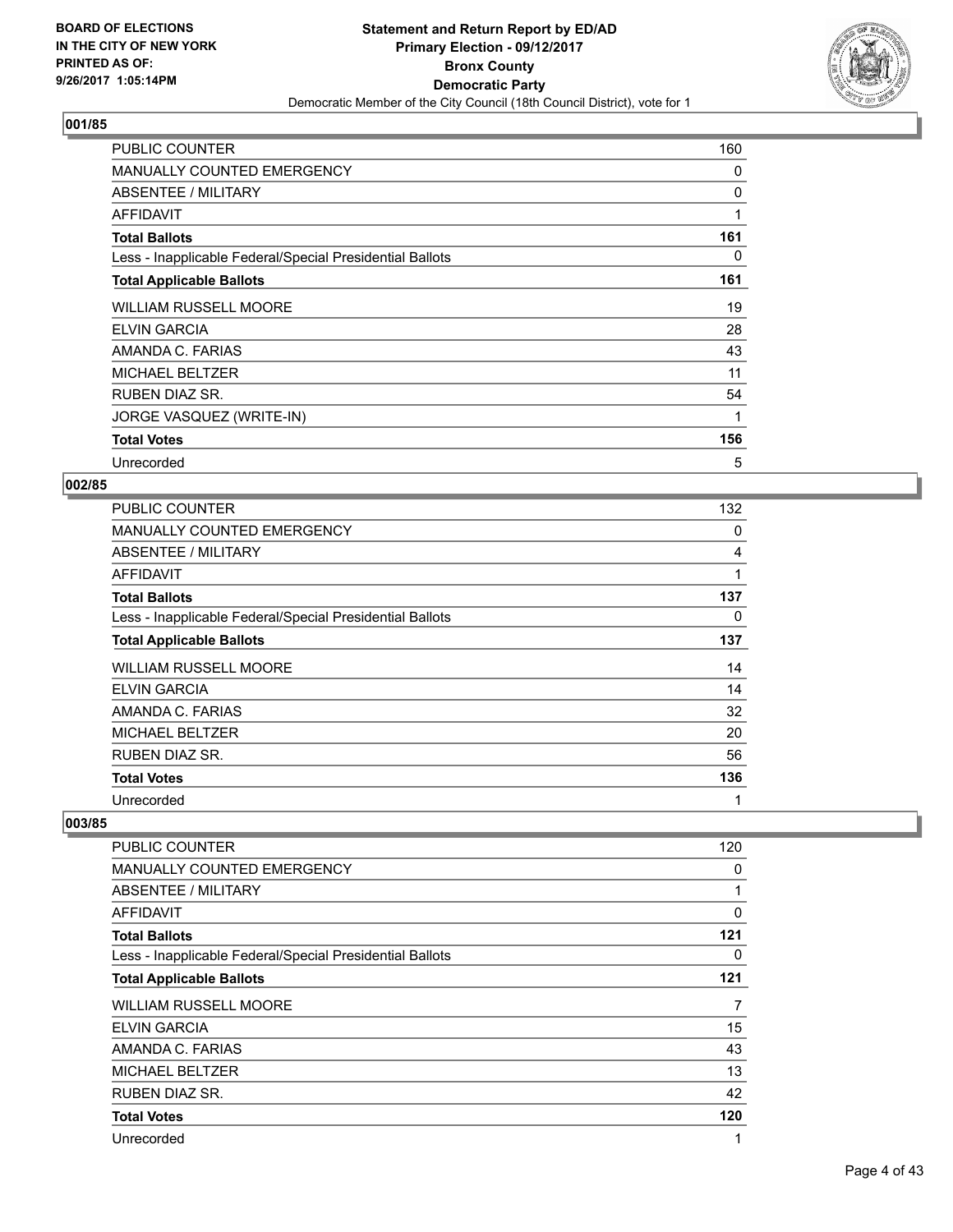

| <b>PUBLIC COUNTER</b>                                    | 67 |
|----------------------------------------------------------|----|
| MANUALLY COUNTED EMERGENCY                               | 7  |
| ABSENTEE / MILITARY                                      | 2  |
| AFFIDAVIT                                                | 0  |
| <b>Total Ballots</b>                                     | 76 |
| Less - Inapplicable Federal/Special Presidential Ballots | 0  |
| <b>Total Applicable Ballots</b>                          | 76 |
| <b>WILLIAM RUSSELL MOORE</b>                             | 4  |
| <b>ELVIN GARCIA</b>                                      | 6  |
| AMANDA C. FARIAS                                         | 18 |
| <b>MICHAEL BELTZER</b>                                   | 9  |
| <b>RUBEN DIAZ SR.</b>                                    | 38 |
| <b>Total Votes</b>                                       | 75 |
| Unrecorded                                               | 1  |

## **005/85**

| <b>PUBLIC COUNTER</b>                                    | 67             |
|----------------------------------------------------------|----------------|
| <b>MANUALLY COUNTED EMERGENCY</b>                        | 5              |
| ABSENTEE / MILITARY                                      | 0              |
| <b>AFFIDAVIT</b>                                         | 0              |
| <b>Total Ballots</b>                                     | 72             |
| Less - Inapplicable Federal/Special Presidential Ballots | 0              |
| <b>Total Applicable Ballots</b>                          | 72             |
| <b>WILLIAM RUSSELL MOORE</b>                             | 1              |
| <b>ELVIN GARCIA</b>                                      | 11             |
| AMANDA C. FARIAS                                         | 24             |
| <b>MICHAEL BELTZER</b>                                   | $\overline{2}$ |
| <b>RUBEN DIAZ SR.</b>                                    | 32             |
| MARK GJONAJ (WRITE-IN)                                   | 1              |
| <b>Total Votes</b>                                       | 71             |
| Unrecorded                                               | 1              |

| PUBLIC COUNTER                                           | 40             |
|----------------------------------------------------------|----------------|
| MANUALLY COUNTED EMERGENCY                               | 13             |
| ABSENTEE / MILITARY                                      | 0              |
| AFFIDAVIT                                                | 1              |
| <b>Total Ballots</b>                                     | 54             |
| Less - Inapplicable Federal/Special Presidential Ballots | 0              |
| <b>Total Applicable Ballots</b>                          | 54             |
| <b>WILLIAM RUSSELL MOORE</b>                             | $\overline{2}$ |
| <b>ELVIN GARCIA</b>                                      | 10             |
| AMANDA C. FARIAS                                         | 19             |
| <b>MICHAEL BELTZER</b>                                   | 5              |
| <b>RUBEN DIAZ SR.</b>                                    | 12             |
| <b>Total Votes</b>                                       | 48             |
| Unrecorded                                               | 6              |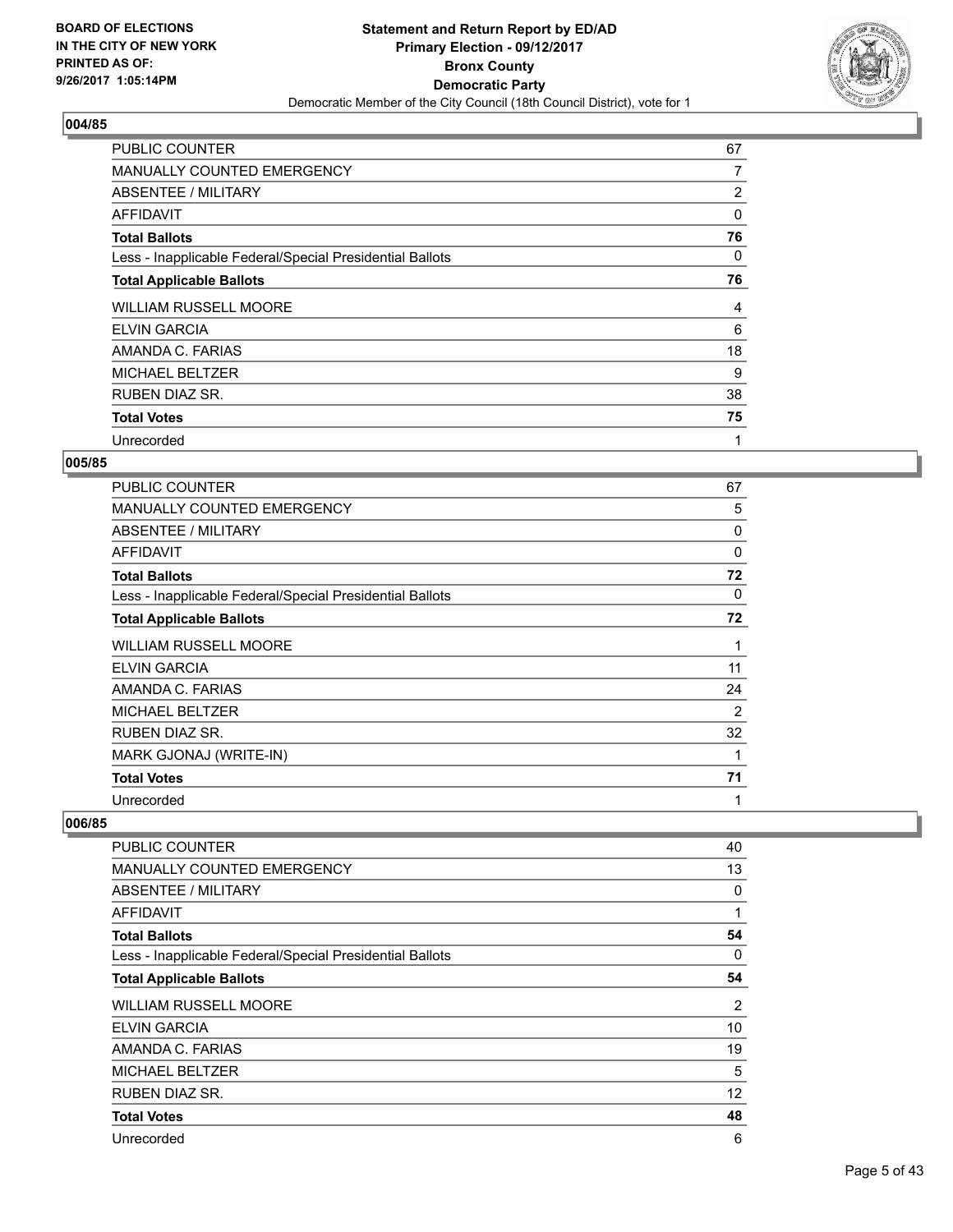

| <b>PUBLIC COUNTER</b>                                    | 95             |
|----------------------------------------------------------|----------------|
| MANUALLY COUNTED EMERGENCY                               | 0              |
| ABSENTEE / MILITARY                                      |                |
| AFFIDAVIT                                                | 3              |
| <b>Total Ballots</b>                                     | 99             |
| Less - Inapplicable Federal/Special Presidential Ballots | 0              |
| <b>Total Applicable Ballots</b>                          | 99             |
| <b>WILLIAM RUSSELL MOORE</b>                             | 6              |
| <b>ELVIN GARCIA</b>                                      | 13             |
| AMANDA C. FARIAS                                         | 18             |
| <b>MICHAEL BELTZER</b>                                   | 6              |
| <b>RUBEN DIAZ SR.</b>                                    | 54             |
| <b>Total Votes</b>                                       | 97             |
| Unrecorded                                               | $\overline{2}$ |

## **008/85**

| <b>PUBLIC COUNTER</b>                                    | 91 |
|----------------------------------------------------------|----|
| <b>MANUALLY COUNTED EMERGENCY</b>                        | 0  |
| ABSENTEE / MILITARY                                      |    |
| AFFIDAVIT                                                | 3  |
| <b>Total Ballots</b>                                     | 95 |
| Less - Inapplicable Federal/Special Presidential Ballots | 0  |
| <b>Total Applicable Ballots</b>                          | 95 |
| <b>WILLIAM RUSSELL MOORE</b>                             | 6  |
| <b>ELVIN GARCIA</b>                                      | 8  |
| AMANDA C. FARIAS                                         | 18 |
| <b>MICHAEL BELTZER</b>                                   | 6  |
| RUBEN DIAZ SR.                                           | 50 |
| <b>Total Votes</b>                                       | 88 |
| Unrecorded                                               | 7  |

| <b>PUBLIC COUNTER</b>                                    | 76 |
|----------------------------------------------------------|----|
| <b>MANUALLY COUNTED EMERGENCY</b>                        | 0  |
| ABSENTEE / MILITARY                                      | 2  |
| AFFIDAVIT                                                | 1  |
| <b>Total Ballots</b>                                     | 79 |
| Less - Inapplicable Federal/Special Presidential Ballots | 0  |
| <b>Total Applicable Ballots</b>                          | 79 |
| <b>WILLIAM RUSSELL MOORE</b>                             | 8  |
| <b>ELVIN GARCIA</b>                                      | 17 |
| AMANDA C. FARIAS                                         | 11 |
| <b>MICHAEL BELTZER</b>                                   | 4  |
| <b>RUBEN DIAZ SR.</b>                                    | 31 |
| <b>Total Votes</b>                                       | 71 |
| Unrecorded                                               | 8  |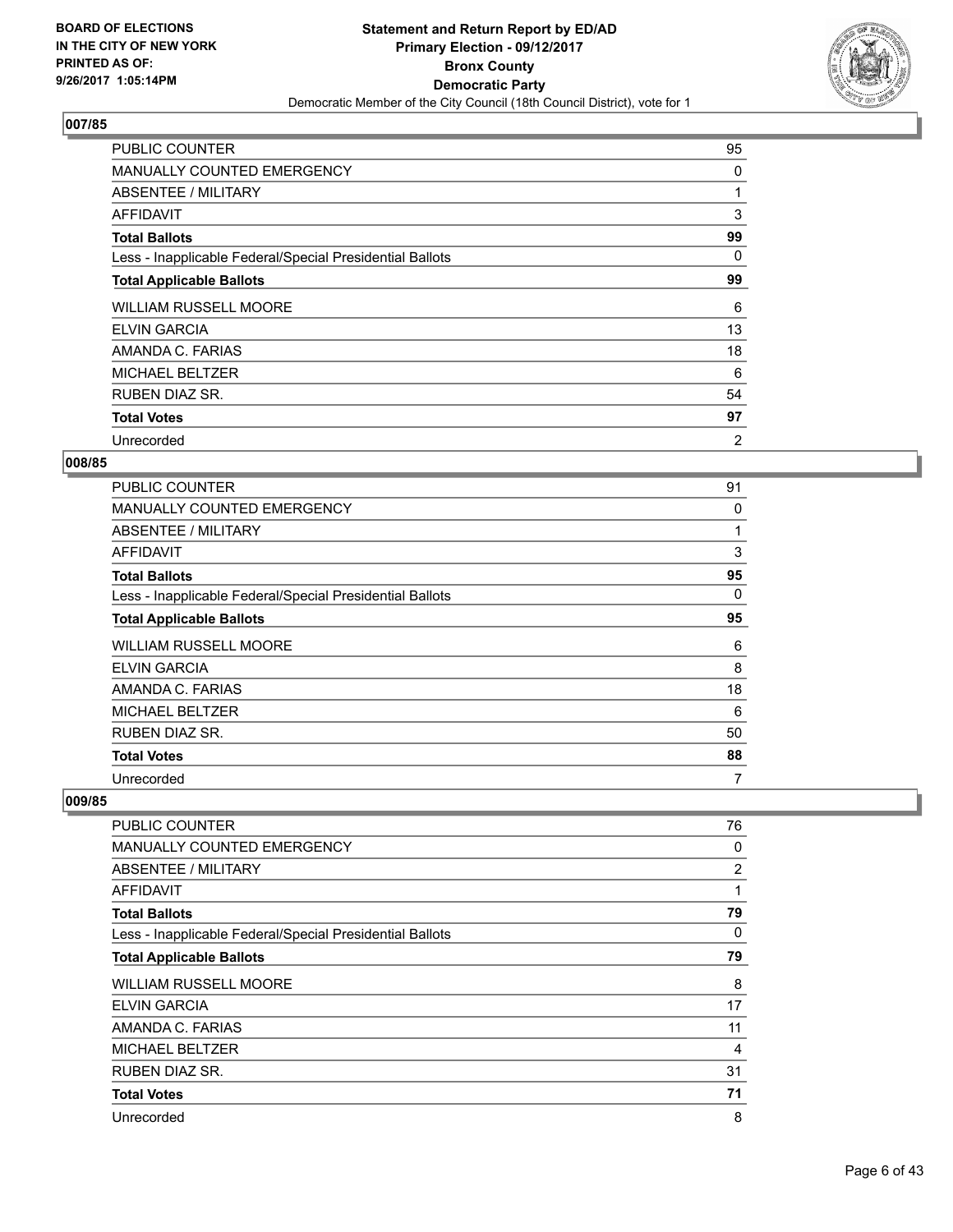

| <b>PUBLIC COUNTER</b>                                    | 94 |
|----------------------------------------------------------|----|
| <b>MANUALLY COUNTED EMERGENCY</b>                        | 0  |
| ABSENTEE / MILITARY                                      | 3  |
| AFFIDAVIT                                                | 0  |
| <b>Total Ballots</b>                                     | 97 |
| Less - Inapplicable Federal/Special Presidential Ballots | 0  |
| <b>Total Applicable Ballots</b>                          | 97 |
| <b>WILLIAM RUSSELL MOORE</b>                             | 17 |
| <b>ELVIN GARCIA</b>                                      | 9  |
| AMANDA C. FARIAS                                         | 14 |
| <b>MICHAEL BELTZER</b>                                   | 15 |
| <b>RUBEN DIAZ SR.</b>                                    | 37 |
| <b>Total Votes</b>                                       | 92 |
| Unrecorded                                               | 5  |

## **011/85**

| <b>PUBLIC COUNTER</b>                                    | 101            |
|----------------------------------------------------------|----------------|
| <b>MANUALLY COUNTED EMERGENCY</b>                        | 0              |
| ABSENTEE / MILITARY                                      |                |
| AFFIDAVIT                                                | $\overline{2}$ |
| <b>Total Ballots</b>                                     | 104            |
| Less - Inapplicable Federal/Special Presidential Ballots | 0              |
| <b>Total Applicable Ballots</b>                          | 104            |
| <b>WILLIAM RUSSELL MOORE</b>                             | 21             |
| <b>ELVIN GARCIA</b>                                      | 12             |
| AMANDA C. FARIAS                                         | 11             |
| <b>MICHAEL BELTZER</b>                                   | 13             |
| <b>RUBEN DIAZ SR.</b>                                    | 42             |
| <b>Total Votes</b>                                       | 99             |
| Unrecorded                                               | 5              |

| PUBLIC COUNTER                                           | 109 |
|----------------------------------------------------------|-----|
| <b>MANUALLY COUNTED EMERGENCY</b>                        | 0   |
| <b>ABSENTEE / MILITARY</b>                               | 3   |
| <b>AFFIDAVIT</b>                                         | 1   |
| <b>Total Ballots</b>                                     | 113 |
| Less - Inapplicable Federal/Special Presidential Ballots | 0   |
| <b>Total Applicable Ballots</b>                          | 113 |
| WILLIAM RUSSELL MOORE                                    | 11  |
| <b>ELVIN GARCIA</b>                                      | 7   |
| AMANDA C. FARIAS                                         | 27  |
| <b>MICHAEL BELTZER</b>                                   | 16  |
| RUBEN DIAZ SR.                                           | 43  |
| UNATTRIBUTABLE WRITE-IN (WRITE-IN)                       | 1   |
| <b>Total Votes</b>                                       | 105 |
| Unrecorded                                               | 8   |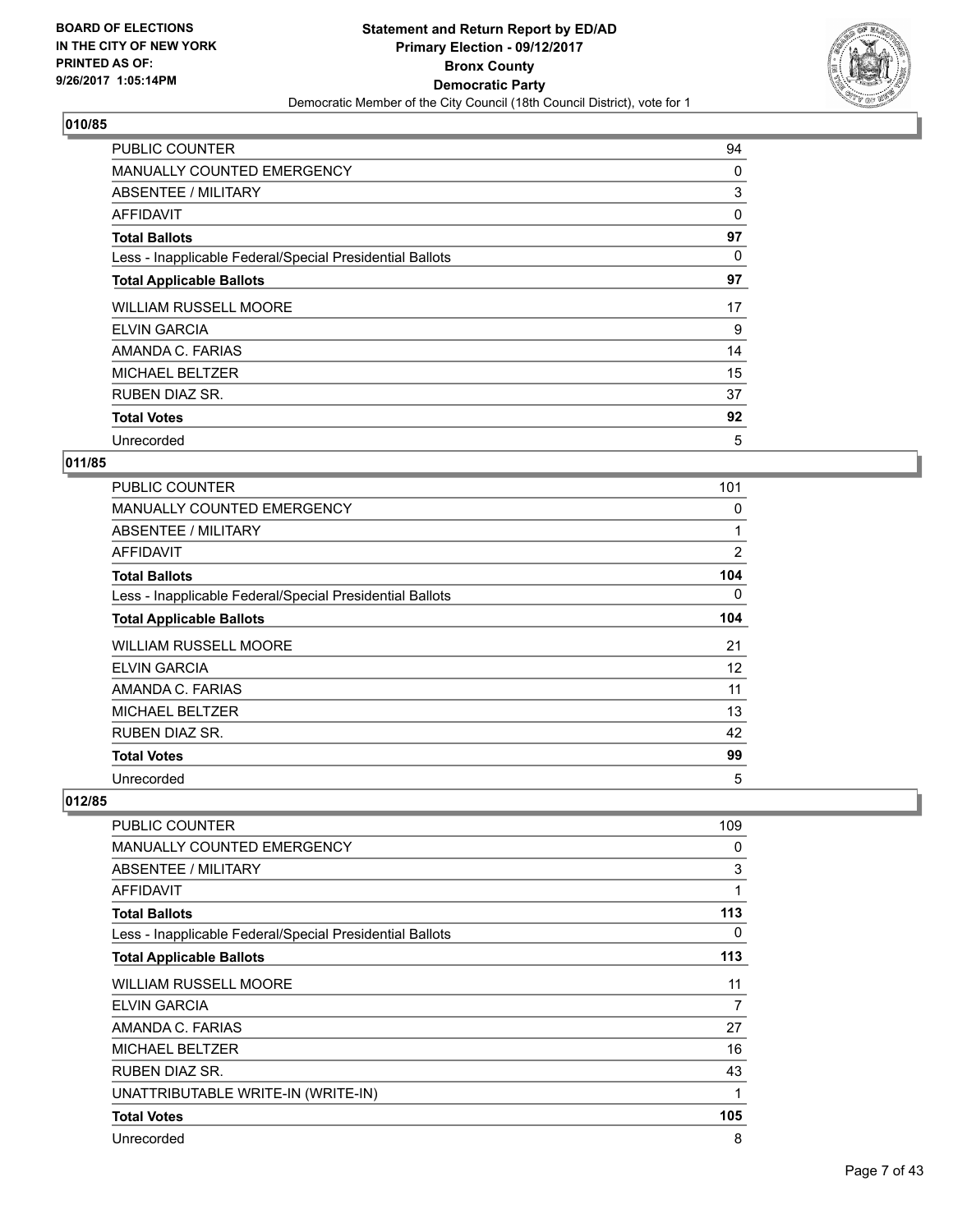

| <b>PUBLIC COUNTER</b>                                    | 59 |
|----------------------------------------------------------|----|
| MANUALLY COUNTED EMERGENCY                               | 0  |
| ABSENTEE / MILITARY                                      | 0  |
| AFFIDAVIT                                                | 0  |
| <b>Total Ballots</b>                                     | 59 |
| Less - Inapplicable Federal/Special Presidential Ballots | 0  |
| <b>Total Applicable Ballots</b>                          | 59 |
| <b>WILLIAM RUSSELL MOORE</b>                             | 2  |
| <b>ELVIN GARCIA</b>                                      | 4  |
| AMANDA C. FARIAS                                         | 12 |
| <b>MICHAEL BELTZER</b>                                   | 1  |
| <b>RUBEN DIAZ SR.</b>                                    | 33 |
| <b>Total Votes</b>                                       | 52 |
|                                                          |    |

## **015/85**

| <b>PUBLIC COUNTER</b>                                    | 89 |
|----------------------------------------------------------|----|
| <b>MANUALLY COUNTED EMERGENCY</b>                        | 0  |
| ABSENTEE / MILITARY                                      | 4  |
| <b>AFFIDAVIT</b>                                         | 1  |
| <b>Total Ballots</b>                                     | 94 |
| Less - Inapplicable Federal/Special Presidential Ballots | 0  |
| <b>Total Applicable Ballots</b>                          | 94 |
| <b>WILLIAM RUSSELL MOORE</b>                             | 15 |
| ELVIN GARCIA                                             | 5  |
| AMANDA C. FARIAS                                         | 12 |
| <b>MICHAEL BELTZER</b>                                   | 4  |
| <b>RUBEN DIAZ SR.</b>                                    | 48 |
| <b>Total Votes</b>                                       | 84 |
| Unrecorded                                               | 10 |

| <b>PUBLIC COUNTER</b>                                    | 64 |
|----------------------------------------------------------|----|
| <b>MANUALLY COUNTED EMERGENCY</b>                        | 0  |
| ABSENTEE / MILITARY                                      | 0  |
| AFFIDAVIT                                                | 1  |
| <b>Total Ballots</b>                                     | 65 |
| Less - Inapplicable Federal/Special Presidential Ballots | 0  |
| <b>Total Applicable Ballots</b>                          | 65 |
| <b>WILLIAM RUSSELL MOORE</b>                             | 7  |
| <b>ELVIN GARCIA</b>                                      | 15 |
| AMANDA C. FARIAS                                         | 4  |
| <b>MICHAEL BELTZER</b>                                   | 5  |
| <b>RUBEN DIAZ SR.</b>                                    | 25 |
| <b>Total Votes</b>                                       | 56 |
| Unrecorded                                               | 9  |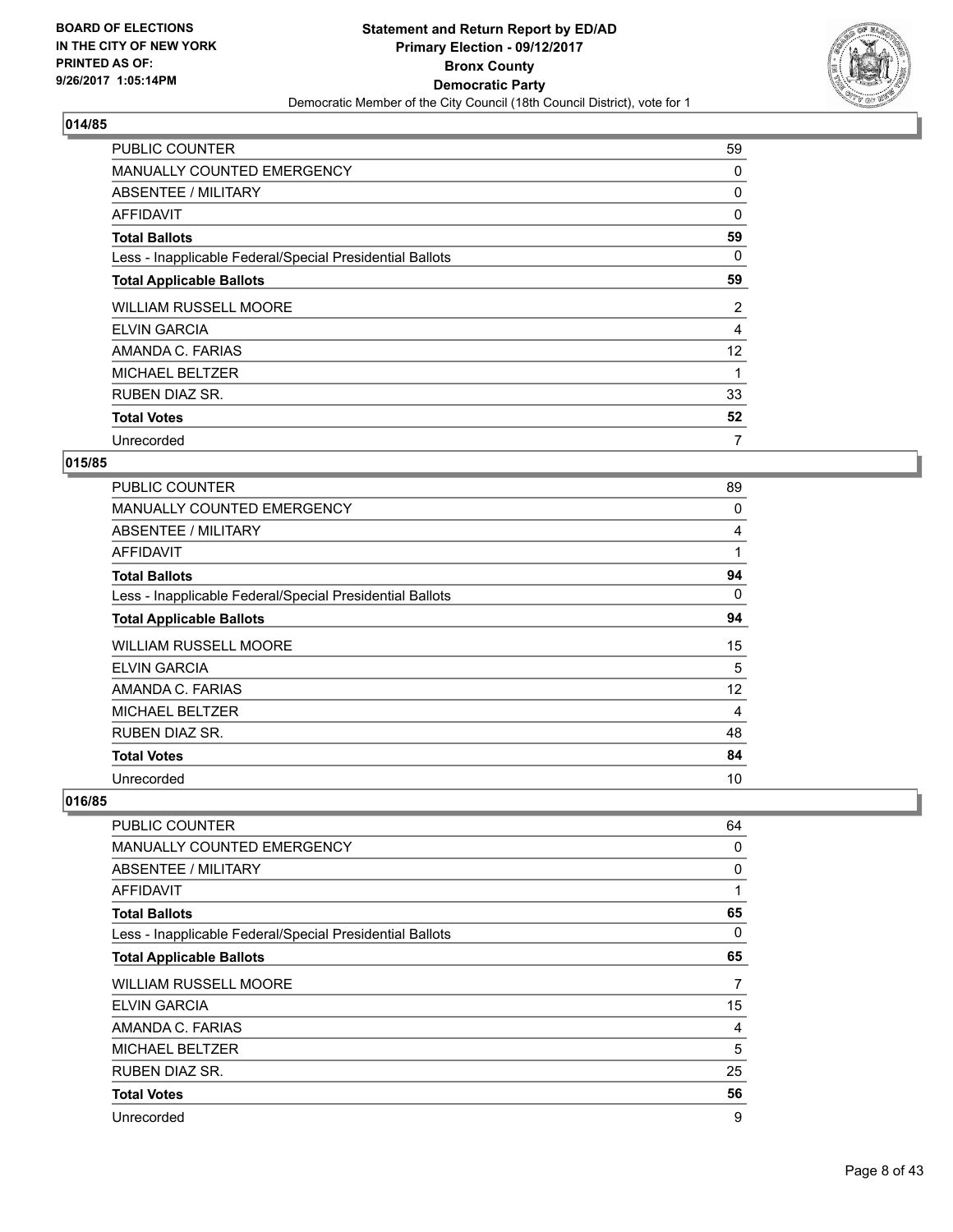

| <b>PUBLIC COUNTER</b>                                    | 102 |
|----------------------------------------------------------|-----|
| MANUALLY COUNTED EMERGENCY                               | 0   |
| ABSENTEE / MILITARY                                      | 0   |
| AFFIDAVIT                                                | 3   |
| <b>Total Ballots</b>                                     | 105 |
| Less - Inapplicable Federal/Special Presidential Ballots | 0   |
| <b>Total Applicable Ballots</b>                          | 105 |
| <b>WILLIAM RUSSELL MOORE</b>                             | 26  |
| <b>ELVIN GARCIA</b>                                      | 7   |
| AMANDA C. FARIAS                                         | 9   |
| <b>MICHAEL BELTZER</b>                                   | 8   |
| <b>RUBEN DIAZ SR.</b>                                    | 33  |
| <b>Total Votes</b>                                       | 83  |
| Unrecorded                                               | 22  |

## **018/85**

| <b>PUBLIC COUNTER</b>                                    | 9              |
|----------------------------------------------------------|----------------|
| <b>MANUALLY COUNTED EMERGENCY</b>                        | 0              |
| ABSENTEE / MILITARY                                      |                |
| AFFIDAVIT                                                | $\Omega$       |
| <b>Total Ballots</b>                                     | 10             |
| Less - Inapplicable Federal/Special Presidential Ballots | 0              |
| <b>Total Applicable Ballots</b>                          | 10             |
| <b>WILLIAM RUSSELL MOORE</b>                             | 0              |
| <b>ELVIN GARCIA</b>                                      | 4              |
| AMANDA C. FARIAS                                         |                |
| <b>MICHAEL BELTZER</b>                                   | $\overline{2}$ |
| <b>RUBEN DIAZ SR.</b>                                    | 2              |
| <b>Total Votes</b>                                       | 9              |
| Unrecorded                                               | 1              |

| PUBLIC COUNTER                                           | 75 |
|----------------------------------------------------------|----|
| <b>MANUALLY COUNTED EMERGENCY</b>                        | 0  |
| ABSENTEE / MILITARY                                      | 2  |
| AFFIDAVIT                                                | 2  |
| <b>Total Ballots</b>                                     | 79 |
| Less - Inapplicable Federal/Special Presidential Ballots | 0  |
| <b>Total Applicable Ballots</b>                          | 79 |
| <b>WILLIAM RUSSELL MOORE</b>                             | 2  |
| ELVIN GARCIA                                             | 7  |
| AMANDA C. FARIAS                                         | 11 |
| <b>MICHAEL BELTZER</b>                                   | 12 |
| RUBEN DIAZ SR.                                           | 43 |
| <b>Total Votes</b>                                       | 75 |
| Unrecorded                                               | 4  |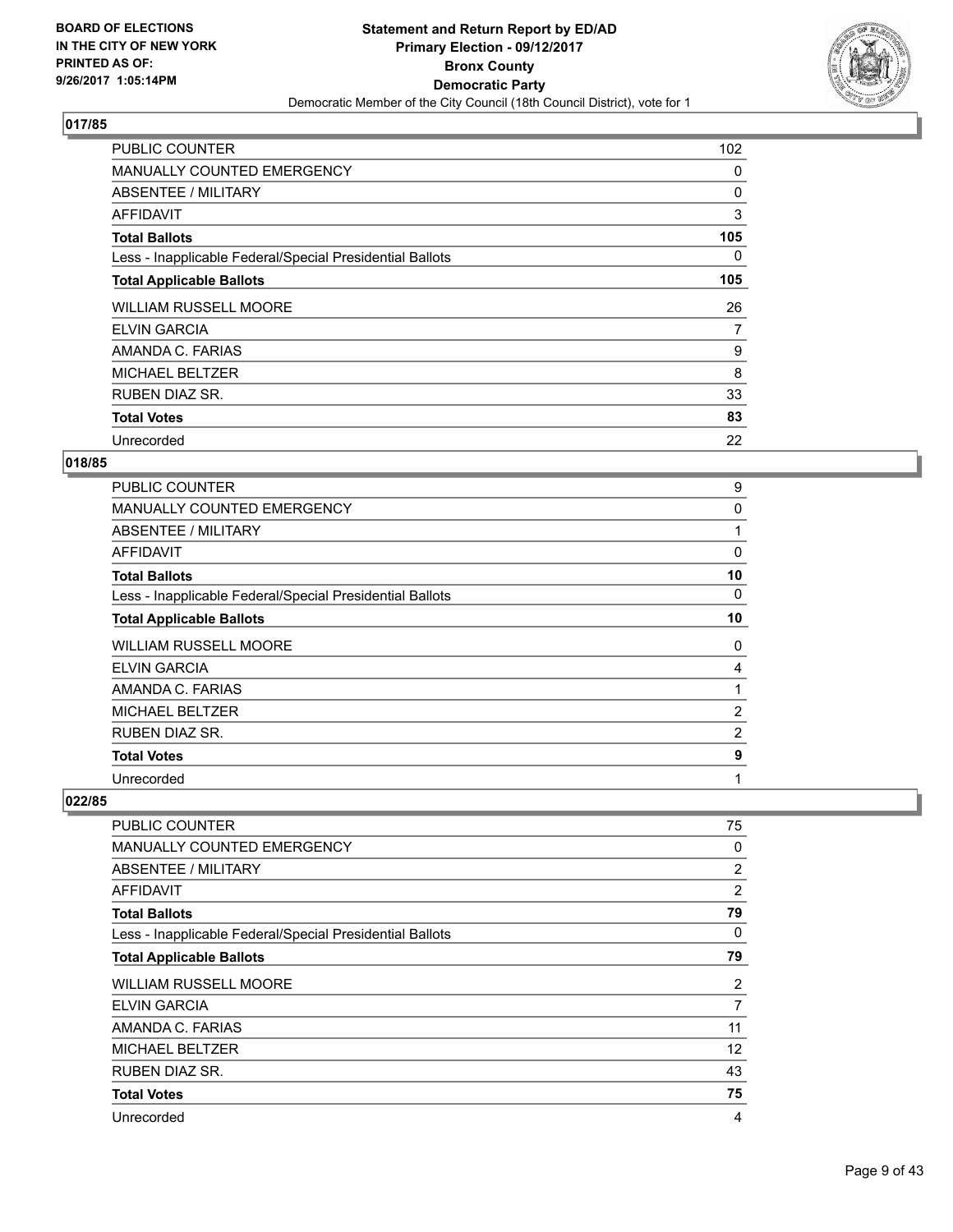

| <b>PUBLIC COUNTER</b>                                    | 66       |
|----------------------------------------------------------|----------|
| MANUALLY COUNTED EMERGENCY                               | 0        |
| ABSENTEE / MILITARY                                      | 6        |
| AFFIDAVIT                                                | $\Omega$ |
| <b>Total Ballots</b>                                     | 72       |
| Less - Inapplicable Federal/Special Presidential Ballots | 0        |
| <b>Total Applicable Ballots</b>                          | 72       |
| <b>WILLIAM RUSSELL MOORE</b>                             | 5        |
| ELVIN GARCIA                                             | 12       |
| AMANDA C. FARIAS                                         | 9        |
| <b>MICHAEL BELTZER</b>                                   | 10       |
| <b>RUBEN DIAZ SR.</b>                                    | 31       |
| <b>Total Votes</b>                                       | 67       |
| Unrecorded                                               | 5        |

## **024/85**

| <b>PUBLIC COUNTER</b>                                    | 168 |
|----------------------------------------------------------|-----|
| <b>MANUALLY COUNTED EMERGENCY</b>                        | 0   |
| ABSENTEE / MILITARY                                      | 4   |
| AFFIDAVIT                                                | 0   |
| <b>Total Ballots</b>                                     | 172 |
| Less - Inapplicable Federal/Special Presidential Ballots | 0   |
| <b>Total Applicable Ballots</b>                          | 172 |
| <b>WILLIAM RUSSELL MOORE</b>                             | 20  |
| <b>ELVIN GARCIA</b>                                      | 20  |
| AMANDA C. FARIAS                                         | 41  |
| <b>MICHAEL BELTZER</b>                                   | 37  |
| RUBEN DIAZ SR.                                           | 44  |
| <b>Total Votes</b>                                       | 162 |
| Unrecorded                                               | 10  |

| PUBLIC COUNTER                                           | 80 |
|----------------------------------------------------------|----|
| MANUALLY COUNTED EMERGENCY                               | 0  |
| ABSENTEE / MILITARY                                      | 4  |
| <b>AFFIDAVIT</b>                                         | 1  |
| <b>Total Ballots</b>                                     | 85 |
| Less - Inapplicable Federal/Special Presidential Ballots | 0  |
| <b>Total Applicable Ballots</b>                          | 85 |
| <b>WILLIAM RUSSELL MOORE</b>                             | 11 |
| ELVIN GARCIA                                             | 7  |
| AMANDA C. FARIAS                                         | 12 |
| <b>MICHAEL BELTZER</b>                                   | 28 |
| <b>RUBEN DIAZ SR.</b>                                    | 18 |
| <b>Total Votes</b>                                       | 76 |
| Unrecorded                                               | 9  |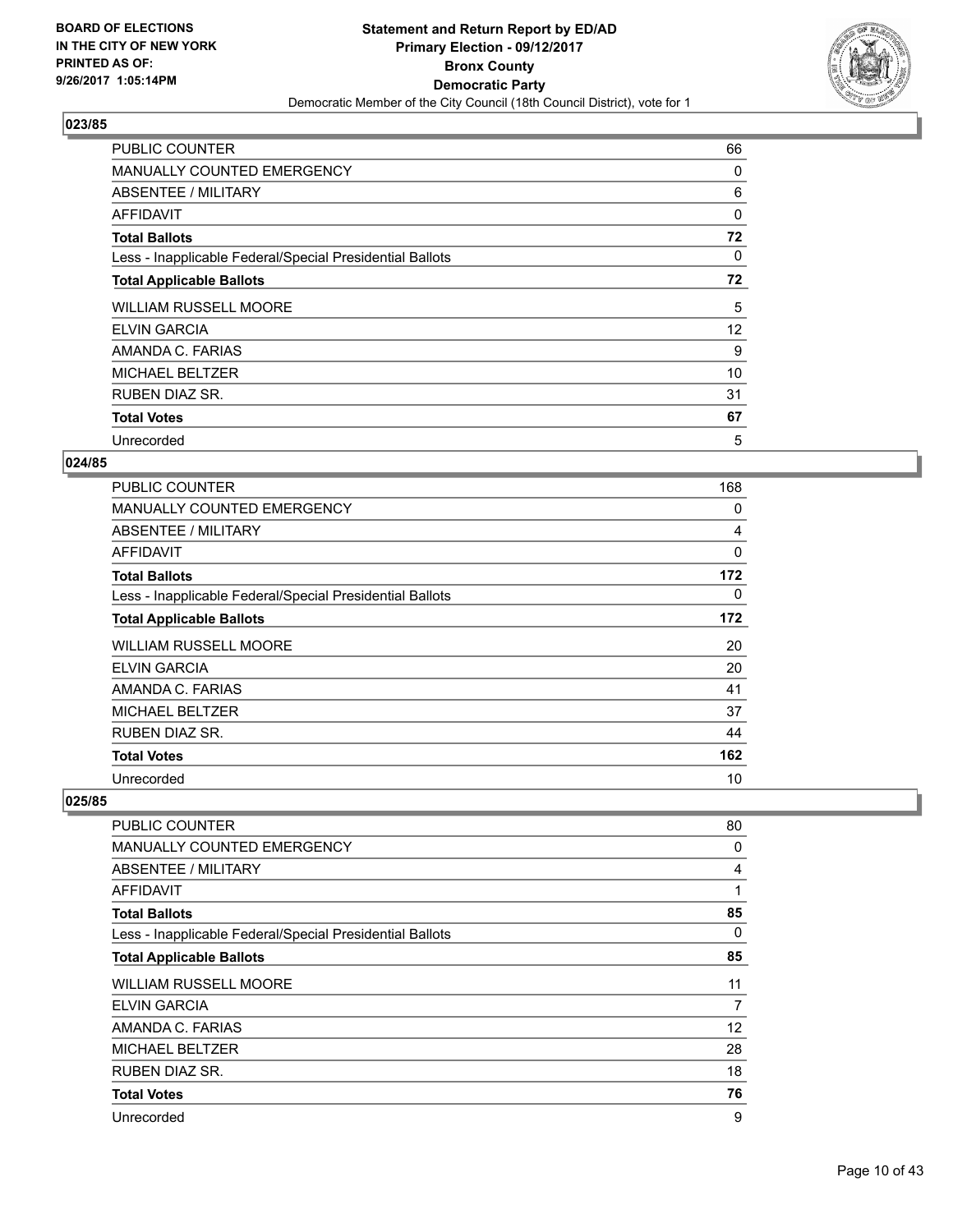

| <b>PUBLIC COUNTER</b>                                    | 108            |
|----------------------------------------------------------|----------------|
| <b>MANUALLY COUNTED EMERGENCY</b>                        | 0              |
| ABSENTEE / MILITARY                                      |                |
| AFFIDAVIT                                                | $\overline{2}$ |
| <b>Total Ballots</b>                                     | 111            |
| Less - Inapplicable Federal/Special Presidential Ballots | 0              |
| <b>Total Applicable Ballots</b>                          | 111            |
| <b>WILLIAM RUSSELL MOORE</b>                             | 17             |
| <b>ELVIN GARCIA</b>                                      | 8              |
| AMANDA C. FARIAS                                         | 14             |
| <b>MICHAEL BELTZER</b>                                   | 26             |
| <b>RUBEN DIAZ SR.</b>                                    | 40             |
| <b>Total Votes</b>                                       | 105            |
| Unrecorded                                               | 6              |

## **027/85**

| <b>PUBLIC COUNTER</b>                                    | 106 |
|----------------------------------------------------------|-----|
| <b>MANUALLY COUNTED EMERGENCY</b>                        | 0   |
| ABSENTEE / MILITARY                                      | 4   |
| AFFIDAVIT                                                | 1   |
| <b>Total Ballots</b>                                     | 111 |
| Less - Inapplicable Federal/Special Presidential Ballots | 0   |
| <b>Total Applicable Ballots</b>                          | 111 |
| <b>WILLIAM RUSSELL MOORE</b>                             | 10  |
| <b>ELVIN GARCIA</b>                                      | 17  |
| AMANDA C. FARIAS                                         | 23  |
| <b>MICHAEL BELTZER</b>                                   | 19  |
| <b>RUBEN DIAZ SR.</b>                                    | 35  |
| <b>Total Votes</b>                                       | 104 |
| Unrecorded                                               | 7   |

| <b>ELVIN GARCIA</b>                                      |    |
|----------------------------------------------------------|----|
| <b>WILLIAM RUSSELL MOORE</b>                             | 0  |
| <b>Total Applicable Ballots</b>                          | 10 |
| Less - Inapplicable Federal/Special Presidential Ballots | 0  |
| <b>Total Ballots</b>                                     | 10 |
| AFFIDAVIT                                                | 0  |
| ABSENTEE / MILITARY                                      | 0  |
| <b>MANUALLY COUNTED EMERGENCY</b>                        | 0  |
| <b>PUBLIC COUNTER</b>                                    | 10 |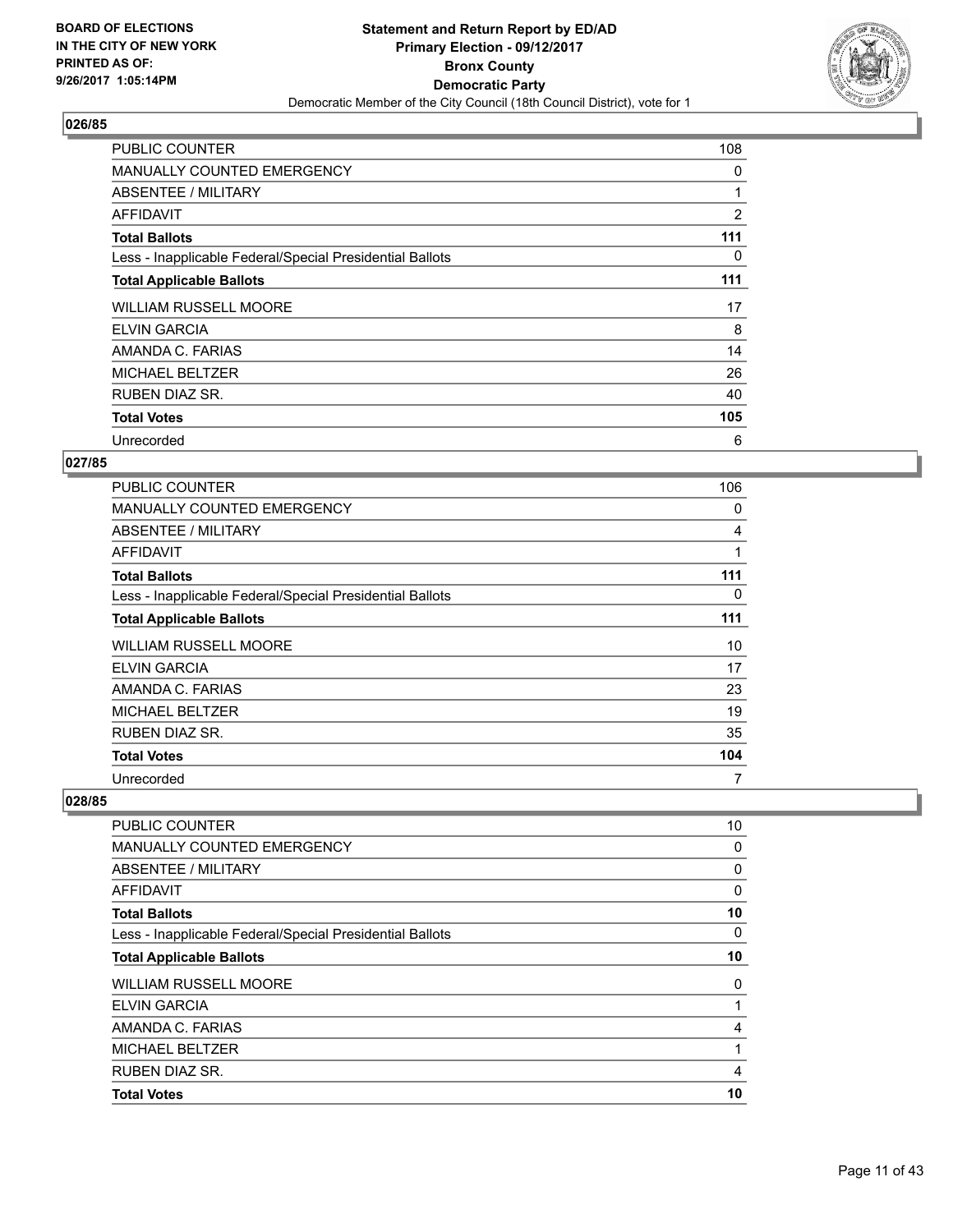

| <b>PUBLIC COUNTER</b>                                    | 83             |
|----------------------------------------------------------|----------------|
| MANUALLY COUNTED EMERGENCY                               | 0              |
| ABSENTEE / MILITARY                                      | 1              |
| <b>AFFIDAVIT</b>                                         | 0              |
| <b>Total Ballots</b>                                     | 84             |
| Less - Inapplicable Federal/Special Presidential Ballots | 0              |
| <b>Total Applicable Ballots</b>                          | 84             |
| <b>WILLIAM RUSSELL MOORE</b>                             | 12             |
| <b>ELVIN GARCIA</b>                                      | 5              |
| AMANDA C. FARIAS                                         | 16             |
| <b>MICHAEL BELTZER</b>                                   | 5              |
| RUBEN DIAZ SR.                                           | 44             |
| <b>Total Votes</b>                                       | 82             |
| Unrecorded                                               | $\overline{2}$ |

## **030/85**

| <b>PUBLIC COUNTER</b>                                    | 147            |
|----------------------------------------------------------|----------------|
| <b>MANUALLY COUNTED EMERGENCY</b>                        | 0              |
| ABSENTEE / MILITARY                                      | 1              |
| AFFIDAVIT                                                | $\overline{2}$ |
| <b>Total Ballots</b>                                     | 150            |
| Less - Inapplicable Federal/Special Presidential Ballots | 0              |
| <b>Total Applicable Ballots</b>                          | 150            |
| <b>WILLIAM RUSSELL MOORE</b>                             | 11             |
| <b>ELVIN GARCIA</b>                                      | 5              |
| AMANDA C. FARIAS                                         | 33             |
| <b>MICHAEL BELTZER</b>                                   | 17             |
| RUBEN DIAZ SR.                                           | 80             |
| <b>Total Votes</b>                                       | 146            |
| Unrecorded                                               | 4              |

| PUBLIC COUNTER                                           | 87 |
|----------------------------------------------------------|----|
| <b>MANUALLY COUNTED EMERGENCY</b>                        | 0  |
| <b>ABSENTEE / MILITARY</b>                               | 2  |
| AFFIDAVIT                                                | 1  |
| <b>Total Ballots</b>                                     | 90 |
| Less - Inapplicable Federal/Special Presidential Ballots | 0  |
| <b>Total Applicable Ballots</b>                          | 90 |
| WILLIAM RUSSELL MOORE                                    | 7  |
| <b>ELVIN GARCIA</b>                                      | 6  |
| AMANDA C. FARIAS                                         | 24 |
| <b>MICHAEL BELTZER</b>                                   | 11 |
| RUBEN DIAZ SR.                                           | 40 |
| HELAL SHAKE (WRITE-IN)                                   | 1  |
| <b>Total Votes</b>                                       | 89 |
| Unrecorded                                               | 1  |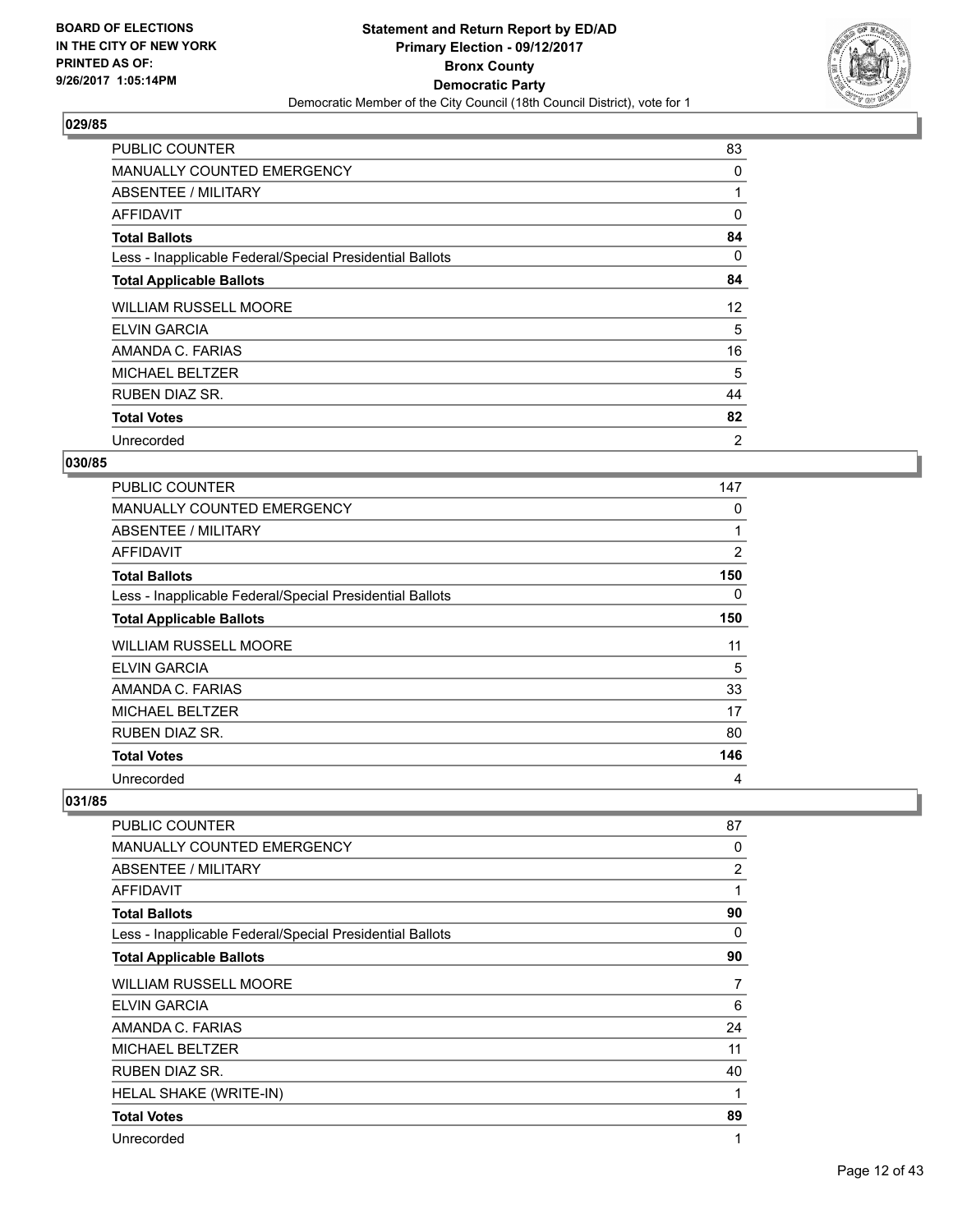

| <b>Total Votes</b>                                       | 43 |
|----------------------------------------------------------|----|
|                                                          |    |
| <b>RUBEN DIAZ SR.</b>                                    | 29 |
| <b>MICHAEL BELTZER</b>                                   | 1  |
| AMANDA C. FARIAS                                         | 5  |
| <b>ELVIN GARCIA</b>                                      | 7  |
| <b>WILLIAM RUSSELL MOORE</b>                             |    |
| <b>Total Applicable Ballots</b>                          | 43 |
| Less - Inapplicable Federal/Special Presidential Ballots | 0  |
| <b>Total Ballots</b>                                     | 43 |
| AFFIDAVIT                                                | 0  |
| ABSENTEE / MILITARY                                      |    |
| <b>MANUALLY COUNTED EMERGENCY</b>                        | 0  |
| <b>PUBLIC COUNTER</b>                                    | 42 |

# **033/85**

| PUBLIC COUNTER                                           | 98  |
|----------------------------------------------------------|-----|
| <b>MANUALLY COUNTED EMERGENCY</b>                        | 0   |
| ABSENTEE / MILITARY                                      | 6   |
| AFFIDAVIT                                                | 0   |
| <b>Total Ballots</b>                                     | 104 |
| Less - Inapplicable Federal/Special Presidential Ballots | 0   |
| <b>Total Applicable Ballots</b>                          | 104 |
| <b>WILLIAM RUSSELL MOORE</b>                             | 13  |
| ELVIN GARCIA                                             | 9   |
| AMANDA C. FARIAS                                         | 18  |
| <b>MICHAEL BELTZER</b>                                   | 20  |
| RUBEN DIAZ SR.                                           | 40  |
| <b>Total Votes</b>                                       | 100 |
| Unrecorded                                               | 4   |

| <b>PUBLIC COUNTER</b>                                    | 54 |
|----------------------------------------------------------|----|
| MANUALLY COUNTED EMERGENCY                               | 0  |
| ABSENTEE / MILITARY                                      | 0  |
| <b>AFFIDAVIT</b>                                         | 0  |
| <b>Total Ballots</b>                                     | 54 |
| Less - Inapplicable Federal/Special Presidential Ballots | 0  |
| <b>Total Applicable Ballots</b>                          | 54 |
| <b>WILLIAM RUSSELL MOORE</b>                             | 1  |
| <b>ELVIN GARCIA</b>                                      | 4  |
| AMANDA C. FARIAS                                         | 3  |
| <b>MICHAEL BELTZER</b>                                   | 1  |
| <b>RUBEN DIAZ SR.</b>                                    | 37 |
| <b>Total Votes</b>                                       | 46 |
| Unrecorded                                               | 8  |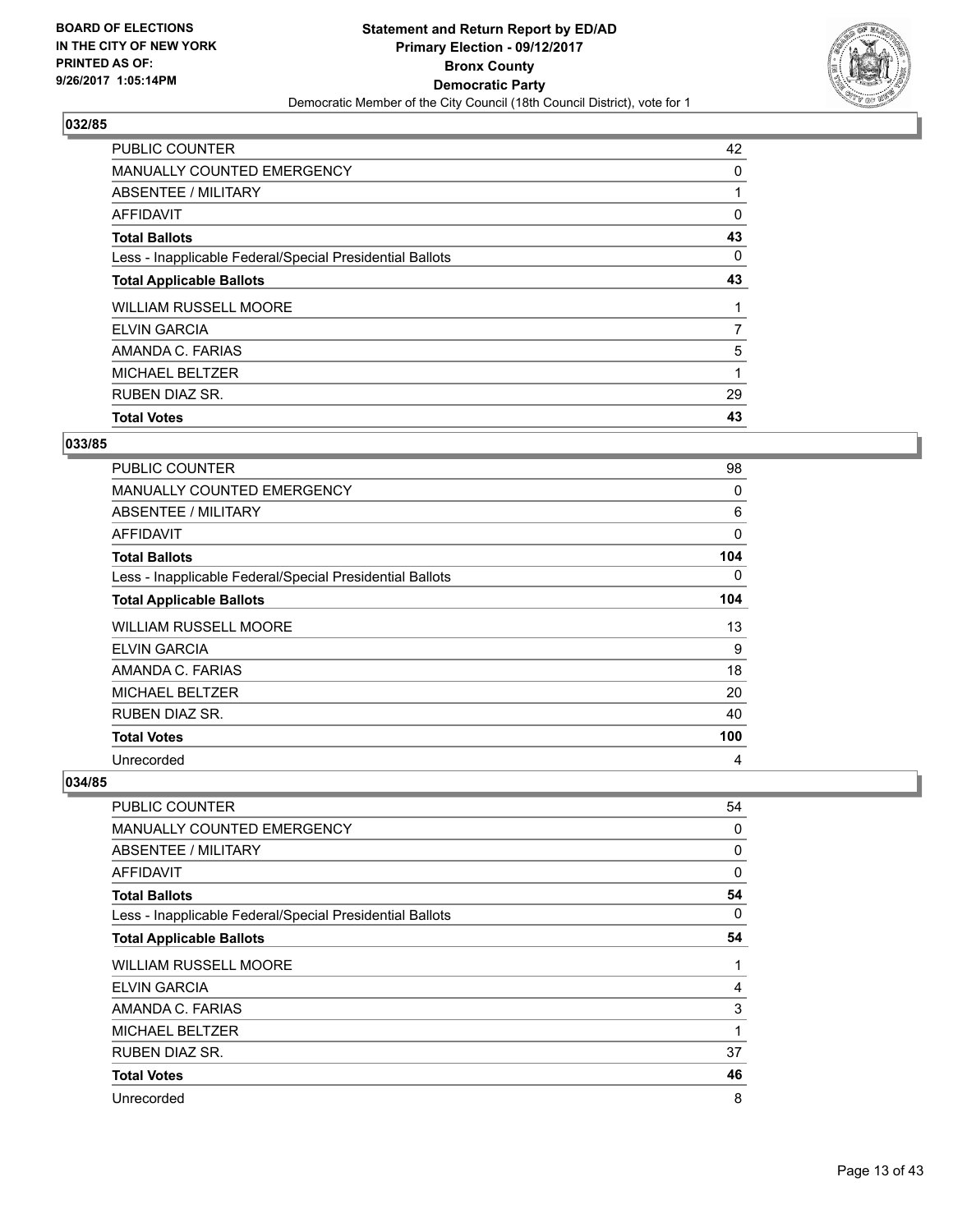

| <b>PUBLIC COUNTER</b>                                    | 49             |
|----------------------------------------------------------|----------------|
| MANUALLY COUNTED EMERGENCY                               | 0              |
| ABSENTEE / MILITARY                                      | 0              |
| <b>AFFIDAVIT</b>                                         | 0              |
| <b>Total Ballots</b>                                     | 49             |
| Less - Inapplicable Federal/Special Presidential Ballots | 0              |
| <b>Total Applicable Ballots</b>                          | 49             |
| <b>WILLIAM RUSSELL MOORE</b>                             | 2              |
| <b>ELVIN GARCIA</b>                                      | 9              |
| AMANDA C. FARIAS                                         | $\overline{7}$ |
| <b>MICHAEL BELTZER</b>                                   | 5              |
| <b>RUBEN DIAZ SR.</b>                                    | 24             |
| <b>Total Votes</b>                                       | 47             |
| Unrecorded                                               | 2              |

## **063/85**

| <b>PUBLIC COUNTER</b>                                    | 66             |
|----------------------------------------------------------|----------------|
| MANUALLY COUNTED EMERGENCY                               | 0              |
| ABSENTEE / MILITARY                                      | $\overline{2}$ |
| AFFIDAVIT                                                | 0              |
| <b>Total Ballots</b>                                     | 68             |
| Less - Inapplicable Federal/Special Presidential Ballots | 0              |
| <b>Total Applicable Ballots</b>                          | 68             |
| <b>WILLIAM RUSSELL MOORE</b>                             | 1              |
| <b>ELVIN GARCIA</b>                                      | 11             |
| AMANDA C. FARIAS                                         | 13             |
| <b>MICHAEL BELTZER</b>                                   | 1              |
| RUBEN DIAZ SR.                                           | 41             |
| <b>Total Votes</b>                                       | 67             |
| Unrecorded                                               | 1              |

| PUBLIC COUNTER                                           | 73 |
|----------------------------------------------------------|----|
| <b>MANUALLY COUNTED EMERGENCY</b>                        | 0  |
| ABSENTEE / MILITARY                                      | 1  |
| AFFIDAVIT                                                | 0  |
| <b>Total Ballots</b>                                     | 74 |
| Less - Inapplicable Federal/Special Presidential Ballots | 0  |
| <b>Total Applicable Ballots</b>                          | 74 |
| <b>WILLIAM RUSSELL MOORE</b>                             | 1  |
| <b>ELVIN GARCIA</b>                                      | 7  |
| AMANDA C. FARIAS                                         | 6  |
| <b>MICHAEL BELTZER</b>                                   | 3  |
| <b>RUBEN DIAZ SR.</b>                                    | 56 |
| RANDY ABREU (WRITE-IN)                                   | 1  |
| <b>Total Votes</b>                                       | 74 |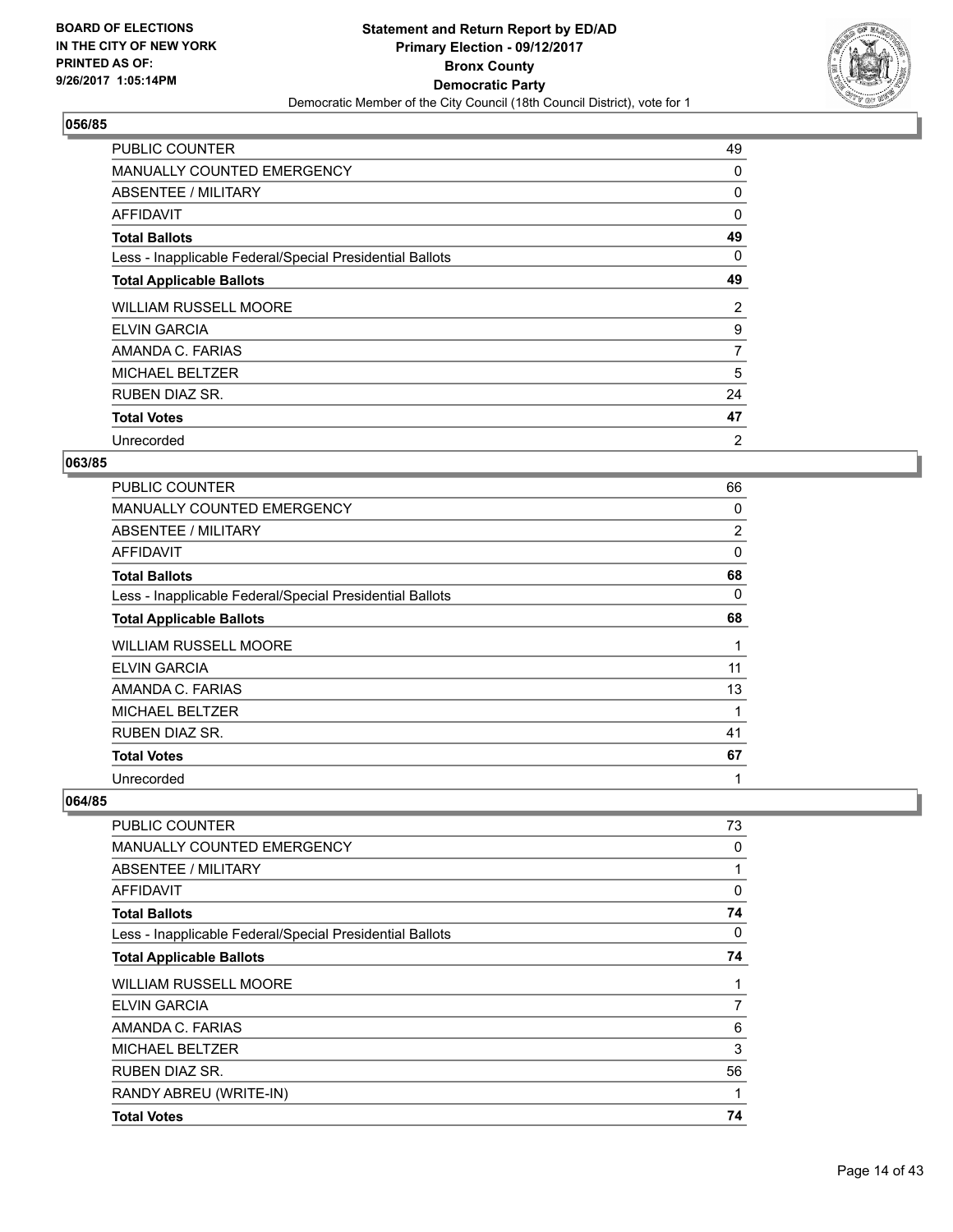

| <b>PUBLIC COUNTER</b>                                    | 97             |
|----------------------------------------------------------|----------------|
| <b>MANUALLY COUNTED EMERGENCY</b>                        | 0              |
| ABSENTEE / MILITARY                                      | 0              |
| AFFIDAVIT                                                | 1              |
| <b>Total Ballots</b>                                     | 98             |
| Less - Inapplicable Federal/Special Presidential Ballots | 0              |
| <b>Total Applicable Ballots</b>                          | 98             |
| <b>WILLIAM RUSSELL MOORE</b>                             | 3              |
| <b>ELVIN GARCIA</b>                                      | 18             |
| AMANDA C. FARIAS                                         | 14             |
| <b>MICHAEL BELTZER</b>                                   | 5              |
| <b>RUBEN DIAZ SR.</b>                                    | 55             |
| RAUL RODRIGUEZ (WRITE-IN)                                | 1              |
| <b>Total Votes</b>                                       | 96             |
| Unrecorded                                               | $\overline{2}$ |

#### **066/85**

| <b>PUBLIC COUNTER</b>                                    | 49             |
|----------------------------------------------------------|----------------|
| MANUALLY COUNTED EMERGENCY                               | 0              |
| ABSENTEE / MILITARY                                      |                |
| AFFIDAVIT                                                | 0              |
| <b>Total Ballots</b>                                     | 50             |
| Less - Inapplicable Federal/Special Presidential Ballots | 0              |
| <b>Total Applicable Ballots</b>                          | 50             |
| <b>WILLIAM RUSSELL MOORE</b>                             | 1              |
| ELVIN GARCIA                                             | 5              |
| AMANDA C. FARIAS                                         | 4              |
| <b>MICHAEL BELTZER</b>                                   | 2              |
| <b>RUBEN DIAZ SR.</b>                                    | 36             |
| <b>Total Votes</b>                                       | 48             |
| Unrecorded                                               | $\overline{2}$ |

| PUBLIC COUNTER                                           | 161 |
|----------------------------------------------------------|-----|
| <b>MANUALLY COUNTED EMERGENCY</b>                        | 0   |
| ABSENTEE / MILITARY                                      | 5   |
| AFFIDAVIT                                                | 0   |
| <b>Total Ballots</b>                                     | 166 |
| Less - Inapplicable Federal/Special Presidential Ballots | 0   |
| <b>Total Applicable Ballots</b>                          | 166 |
| <b>WILLIAM RUSSELL MOORE</b>                             | 14  |
| ELVIN GARCIA                                             | 21  |
| AMANDA C. FARIAS                                         | 23  |
| <b>MICHAEL BELTZER</b>                                   | 14  |
| <b>RUBEN DIAZ SR.</b>                                    | 87  |
| <b>Total Votes</b>                                       | 159 |
| Unrecorded                                               | 7   |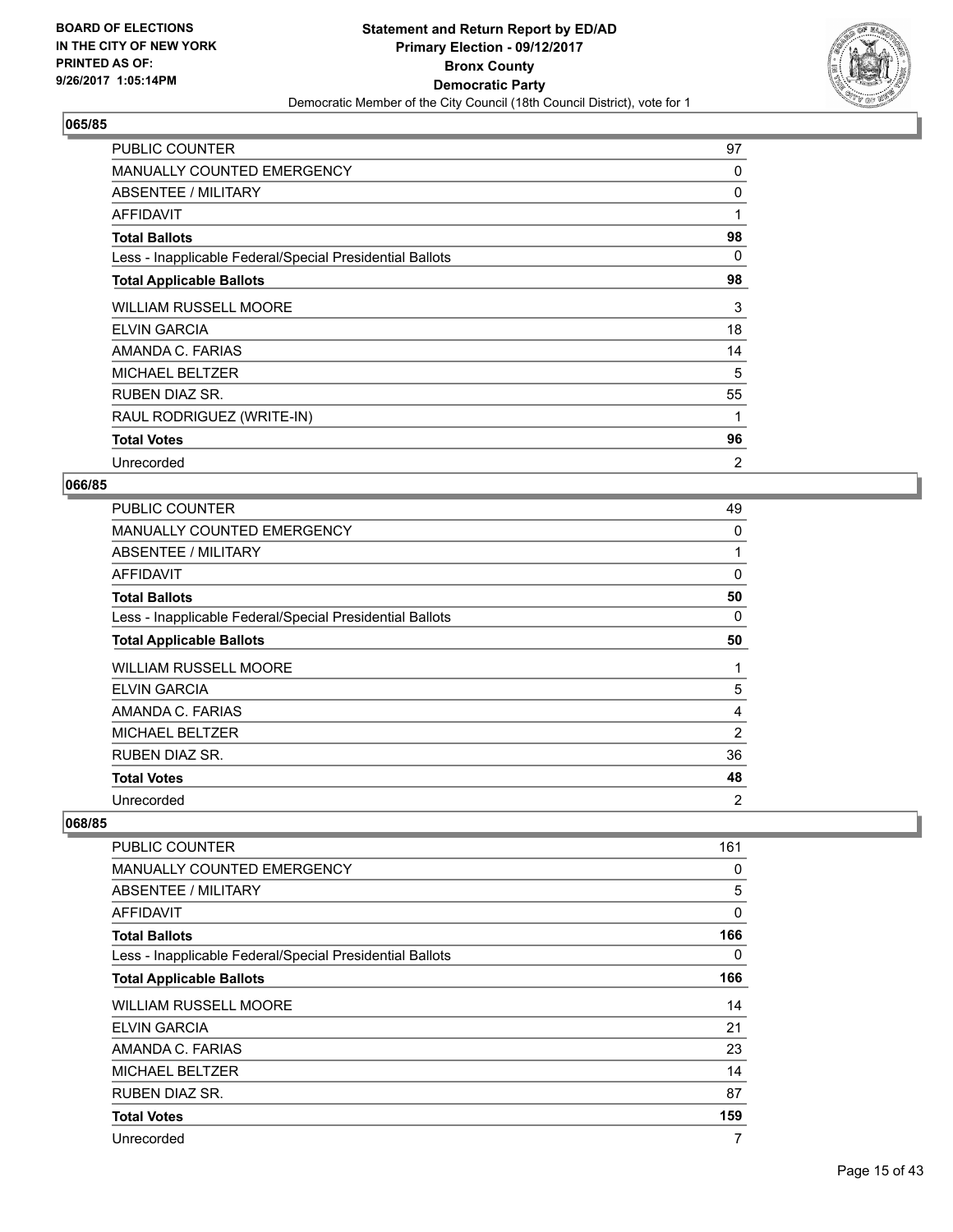

| <b>PUBLIC COUNTER</b>                                    | 93 |
|----------------------------------------------------------|----|
| MANUALLY COUNTED EMERGENCY                               | 0  |
| ABSENTEE / MILITARY                                      |    |
| AFFIDAVIT                                                | 0  |
| <b>Total Ballots</b>                                     | 94 |
| Less - Inapplicable Federal/Special Presidential Ballots | 0  |
| <b>Total Applicable Ballots</b>                          | 94 |
| <b>WILLIAM RUSSELL MOORE</b>                             | 9  |
| <b>ELVIN GARCIA</b>                                      | 18 |
| AMANDA C. FARIAS                                         | 17 |
| <b>MICHAEL BELTZER</b>                                   | 17 |
| <b>RUBEN DIAZ SR.</b>                                    | 30 |
|                                                          |    |
| <b>Total Votes</b>                                       | 91 |

## **070/85**

| PUBLIC COUNTER                                           | 66 |
|----------------------------------------------------------|----|
| MANUALLY COUNTED EMERGENCY                               | 0  |
| ABSENTEE / MILITARY                                      |    |
| <b>AFFIDAVIT</b>                                         | 1  |
| <b>Total Ballots</b>                                     | 68 |
| Less - Inapplicable Federal/Special Presidential Ballots | 0  |
| <b>Total Applicable Ballots</b>                          | 68 |
| <b>WILLIAM RUSSELL MOORE</b>                             | 3  |
| <b>ELVIN GARCIA</b>                                      | 8  |
| AMANDA C. FARIAS                                         | 9  |
| <b>MICHAEL BELTZER</b>                                   | 3  |
| <b>RUBEN DIAZ SR.</b>                                    | 43 |
| <b>Total Votes</b>                                       | 66 |
| Unrecorded                                               | 2  |

| PUBLIC COUNTER                                           | 0 |
|----------------------------------------------------------|---|
| <b>MANUALLY COUNTED EMERGENCY</b>                        | 0 |
| ABSENTEE / MILITARY                                      | 0 |
| AFFIDAVIT                                                | 0 |
| <b>Total Ballots</b>                                     | 0 |
| Less - Inapplicable Federal/Special Presidential Ballots | 0 |
| <b>Total Applicable Ballots</b>                          | 0 |
| <b>WILLIAM RUSSELL MOORE</b>                             | 0 |
| <b>ELVIN GARCIA</b>                                      | 0 |
| AMANDA C. FARIAS                                         | 0 |
| MICHAEL BELTZER                                          | 0 |
| <b>RUBEN DIAZ SR.</b>                                    | 0 |
| <b>Total Votes</b>                                       | 0 |
|                                                          |   |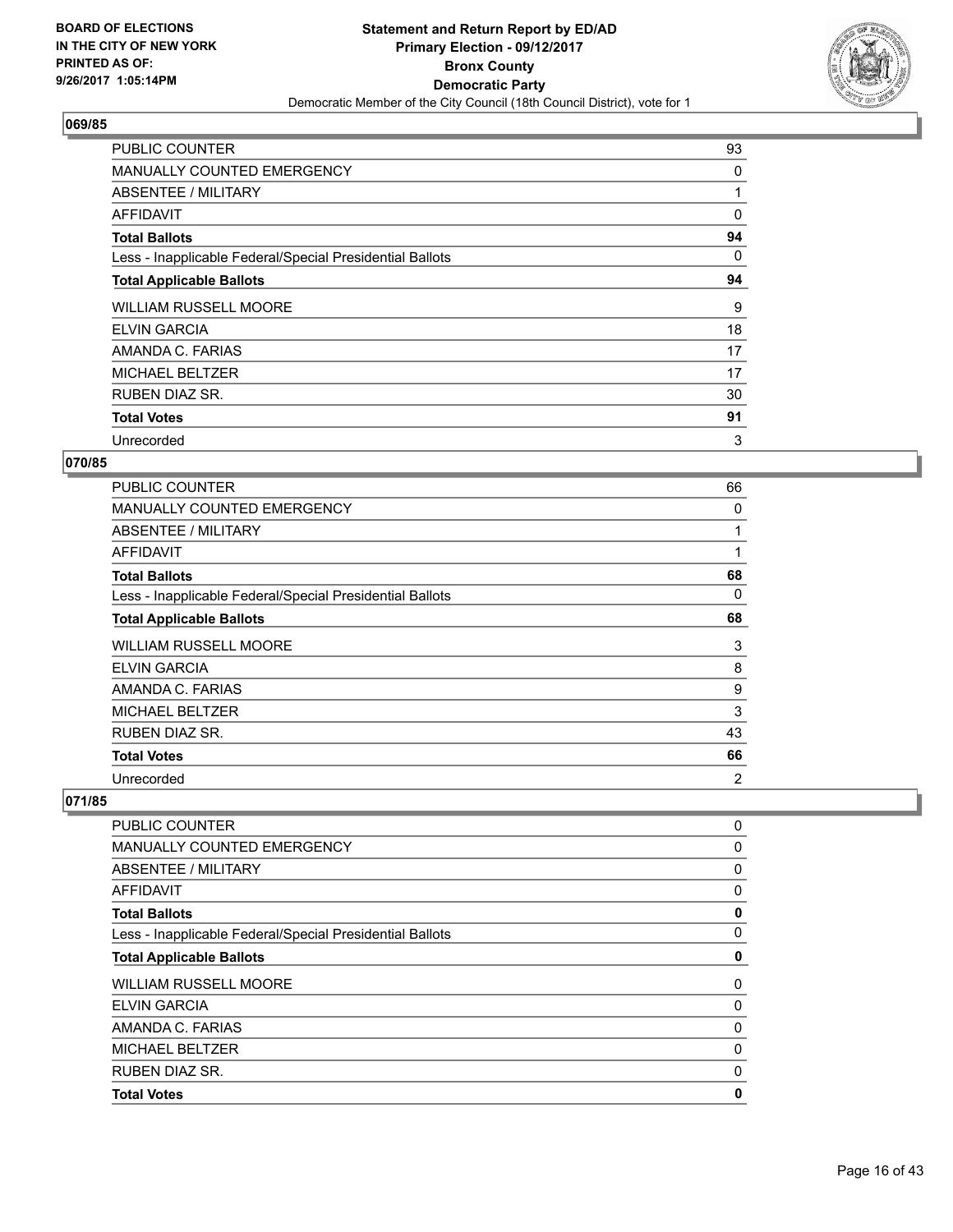

| PUBLIC COUNTER                                           | 0 |
|----------------------------------------------------------|---|
| MANUALLY COUNTED EMERGENCY                               | 0 |
| ABSENTEE / MILITARY                                      | 0 |
| <b>AFFIDAVIT</b>                                         | 0 |
| <b>Total Ballots</b>                                     | 0 |
| Less - Inapplicable Federal/Special Presidential Ballots | 0 |
| <b>Total Applicable Ballots</b>                          | 0 |
| <b>WILLIAM RUSSELL MOORE</b>                             | 0 |
| <b>ELVIN GARCIA</b>                                      | 0 |
| AMANDA C. FARIAS                                         | 0 |
| <b>MICHAEL BELTZER</b>                                   | 0 |
| <b>RUBEN DIAZ SR.</b>                                    | 0 |
| <b>Total Votes</b>                                       | 0 |
|                                                          |   |

#### **075/85 COMBINED into: 074/85**

# **080/85**

| <b>PUBLIC COUNTER</b>                                    | 43             |
|----------------------------------------------------------|----------------|
| MANUALLY COUNTED EMERGENCY                               | 0              |
| ABSENTEE / MILITARY                                      | 0              |
| AFFIDAVIT                                                | 0              |
| <b>Total Ballots</b>                                     | 43             |
| Less - Inapplicable Federal/Special Presidential Ballots | 0              |
| <b>Total Applicable Ballots</b>                          | 43             |
| <b>WILLIAM RUSSELL MOORE</b>                             | 1              |
| <b>ELVIN GARCIA</b>                                      | 2              |
| AMANDA C. FARIAS                                         | 6              |
| <b>MICHAEL BELTZER</b>                                   | 1              |
| <b>RUBEN DIAZ SR.</b>                                    | 31             |
| <b>Total Votes</b>                                       | 41             |
| Unrecorded                                               | $\overline{2}$ |

| PUBLIC COUNTER                                           | 53 |
|----------------------------------------------------------|----|
| MANUALLY COUNTED EMERGENCY                               | 0  |
| ABSENTEE / MILITARY                                      | 1  |
| AFFIDAVIT                                                | 0  |
| <b>Total Ballots</b>                                     | 54 |
| Less - Inapplicable Federal/Special Presidential Ballots | 0  |
| <b>Total Applicable Ballots</b>                          | 54 |
| <b>WILLIAM RUSSELL MOORE</b>                             | 3  |
| <b>ELVIN GARCIA</b>                                      | 6  |
| AMANDA C. FARIAS                                         | 7  |
| <b>MICHAEL BELTZER</b>                                   | 13 |
| <b>RUBEN DIAZ SR.</b>                                    | 25 |
| <b>Total Votes</b>                                       | 54 |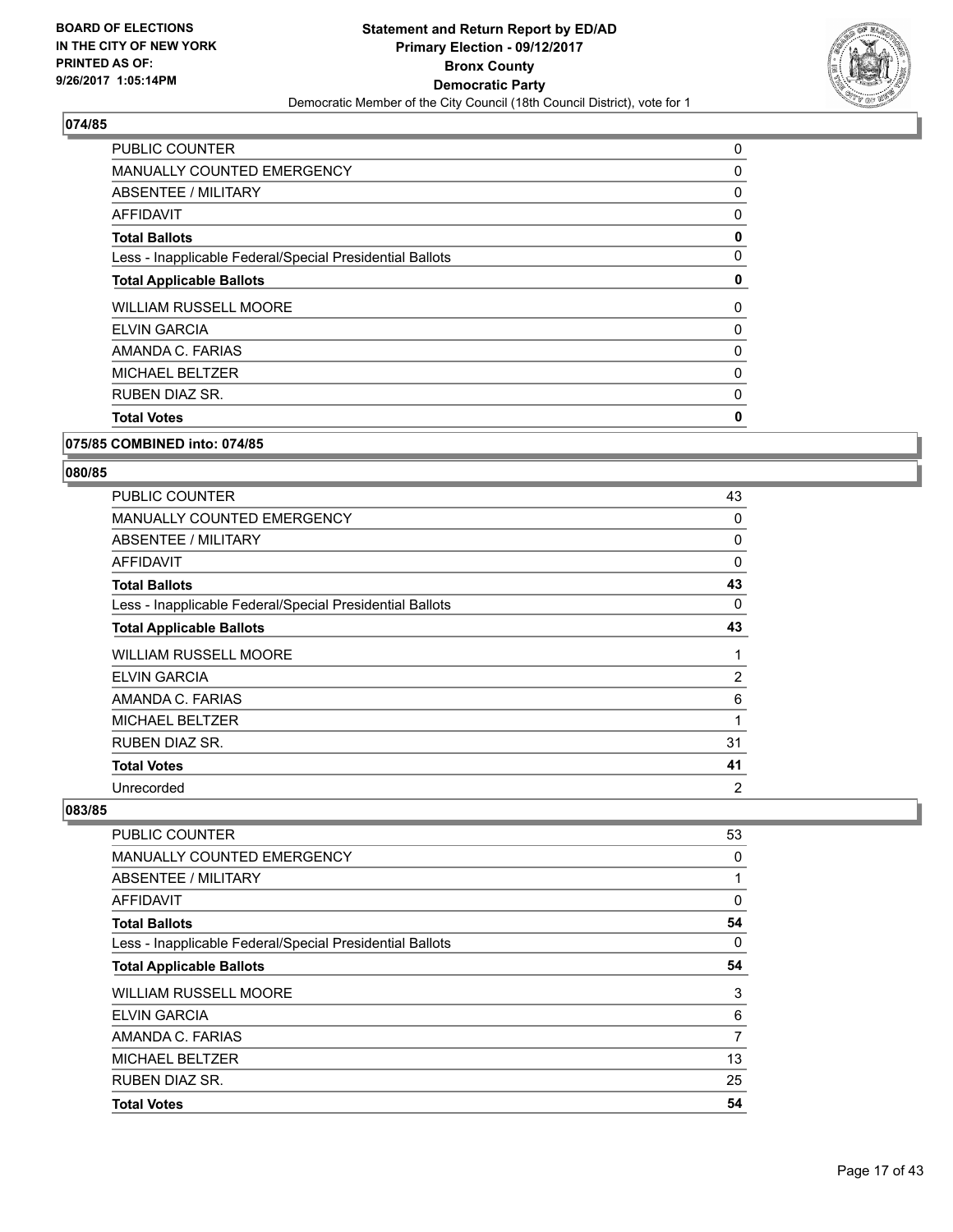

| <b>PUBLIC COUNTER</b>                                    | 76 |
|----------------------------------------------------------|----|
| <b>MANUALLY COUNTED EMERGENCY</b>                        | 0  |
| <b>ABSENTEE / MILITARY</b>                               | 3  |
| AFFIDAVIT                                                | 0  |
| <b>Total Ballots</b>                                     | 79 |
| Less - Inapplicable Federal/Special Presidential Ballots | 0  |
| <b>Total Applicable Ballots</b>                          | 79 |
|                                                          |    |
| <b>WILLIAM RUSSELL MOORE</b>                             | 4  |
| ELVIN GARCIA                                             | 9  |
| AMANDA C. FARIAS                                         | 11 |
| <b>MICHAEL BELTZER</b>                                   | 11 |
| RUBEN DIAZ SR.                                           | 42 |
| <b>Total Votes</b>                                       | 77 |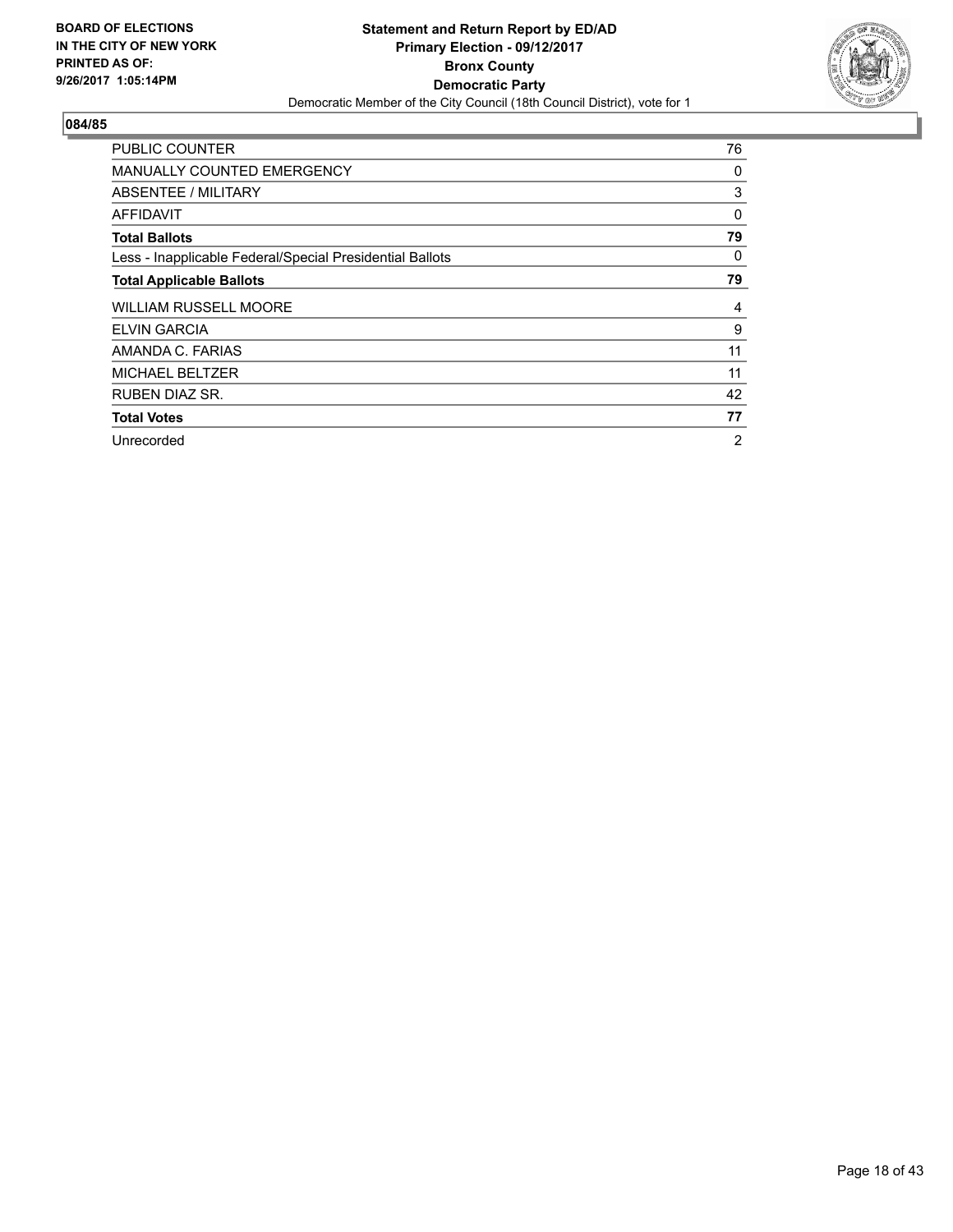

| <b>PUBLIC COUNTER</b>                                    | 69             |
|----------------------------------------------------------|----------------|
| MANUALLY COUNTED EMERGENCY                               | 0              |
| <b>ABSENTEE / MILITARY</b>                               | $\overline{2}$ |
| AFFIDAVIT                                                | 0              |
| <b>Total Ballots</b>                                     | 71             |
| Less - Inapplicable Federal/Special Presidential Ballots | 0              |
| <b>Total Applicable Ballots</b>                          | 71             |
| <b>WILLIAM RUSSELL MOORE</b>                             | 6              |
| <b>ELVIN GARCIA</b>                                      | 16             |
| AMANDA C. FARIAS                                         | 16             |
| <b>MICHAEL BELTZER</b>                                   | 14             |
| <b>RUBEN DIAZ SR.</b>                                    | 18             |
| <b>Total Votes</b>                                       | 70             |
| Unrecorded                                               | 1              |

## **023/87**

| PUBLIC COUNTER                                           | 45 |
|----------------------------------------------------------|----|
| <b>MANUALLY COUNTED EMERGENCY</b>                        | 0  |
| ABSENTEE / MILITARY                                      |    |
| AFFIDAVIT                                                | 0  |
| <b>Total Ballots</b>                                     | 46 |
| Less - Inapplicable Federal/Special Presidential Ballots | 0  |
| <b>Total Applicable Ballots</b>                          | 46 |
| <b>WILLIAM RUSSELL MOORE</b>                             | 4  |
| <b>ELVIN GARCIA</b>                                      | 11 |
| AMANDA C. FARIAS                                         | 13 |
| <b>MICHAEL BELTZER</b>                                   | 6  |
| <b>RUBEN DIAZ SR.</b>                                    | 11 |
| <b>Total Votes</b>                                       | 45 |
| Unrecorded                                               | 1  |

| PUBLIC COUNTER                                           | 53 |
|----------------------------------------------------------|----|
| <b>MANUALLY COUNTED EMERGENCY</b>                        | 0  |
| ABSENTEE / MILITARY                                      | 0  |
| AFFIDAVIT                                                | 0  |
| <b>Total Ballots</b>                                     | 53 |
| Less - Inapplicable Federal/Special Presidential Ballots | 0  |
| <b>Total Applicable Ballots</b>                          | 53 |
| <b>WILLIAM RUSSELL MOORE</b>                             | 4  |
| <b>ELVIN GARCIA</b>                                      | 16 |
| AMANDA C. FARIAS                                         | 12 |
| <b>MICHAEL BELTZER</b>                                   | 4  |
| <b>RUBEN DIAZ SR.</b>                                    | 16 |
| <b>Total Votes</b>                                       | 52 |
| Unrecorded                                               | 1  |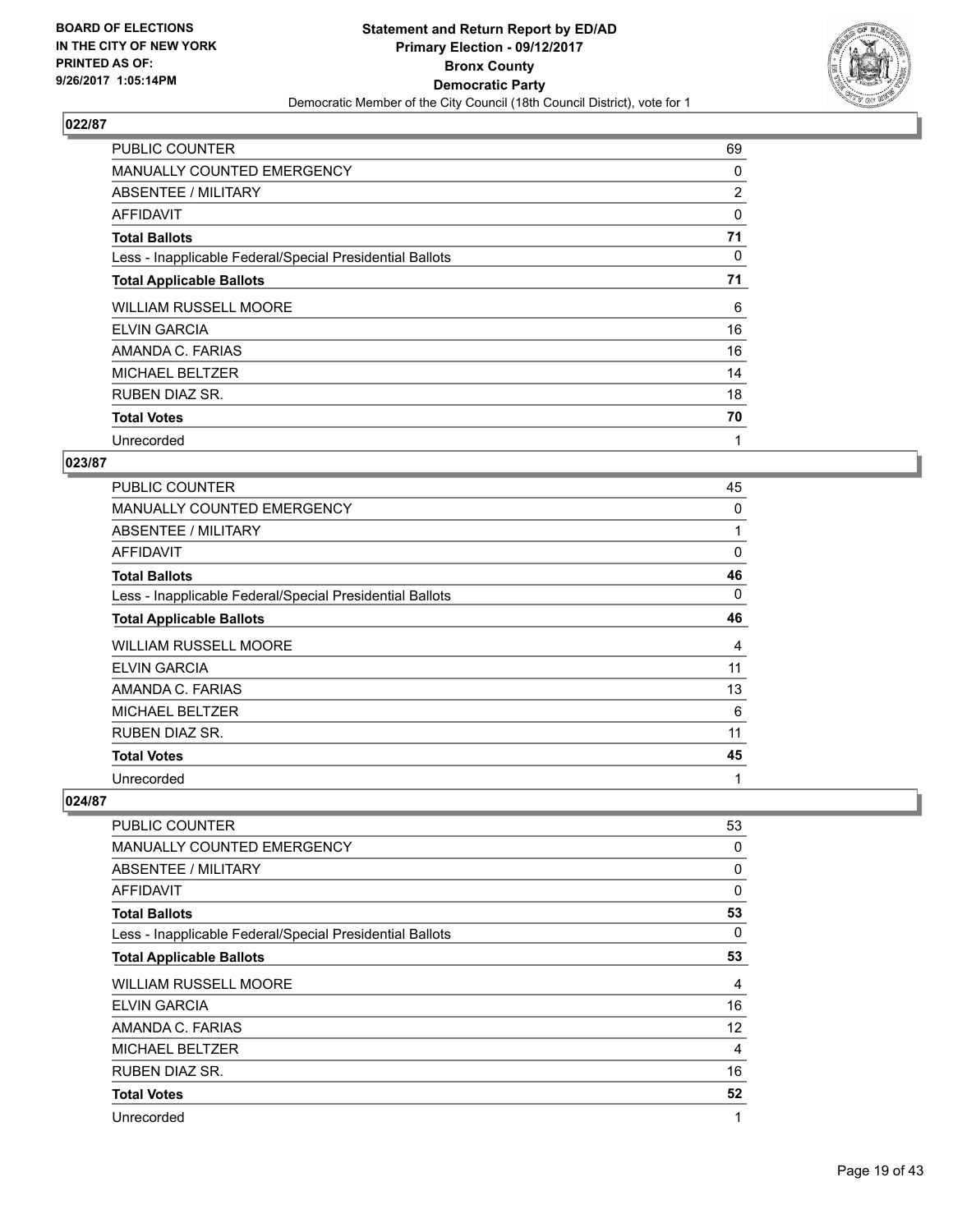

| <b>PUBLIC COUNTER</b>                                    | 28 |
|----------------------------------------------------------|----|
| MANUALLY COUNTED EMERGENCY                               | 0  |
| ABSENTEE / MILITARY                                      |    |
| AFFIDAVIT                                                | 0  |
| <b>Total Ballots</b>                                     | 29 |
| Less - Inapplicable Federal/Special Presidential Ballots | 0  |
| <b>Total Applicable Ballots</b>                          | 29 |
| <b>WILLIAM RUSSELL MOORE</b>                             | 0  |
| <b>ELVIN GARCIA</b>                                      | 4  |
| AMANDA C. FARIAS                                         | 9  |
| <b>MICHAEL BELTZER</b>                                   | 6  |
| <b>RUBEN DIAZ SR.</b>                                    | 9  |
| <b>Total Votes</b>                                       | 28 |
| Unrecorded                                               | 1  |

## **026/87**

| <b>PUBLIC COUNTER</b>                                    | 96             |
|----------------------------------------------------------|----------------|
| MANUALLY COUNTED EMERGENCY                               | 0              |
| ABSENTEE / MILITARY                                      | $\overline{2}$ |
| AFFIDAVIT                                                | 1              |
| <b>Total Ballots</b>                                     | 99             |
| Less - Inapplicable Federal/Special Presidential Ballots | 0              |
| <b>Total Applicable Ballots</b>                          | 99             |
| <b>WILLIAM RUSSELL MOORE</b>                             | 5              |
| <b>ELVIN GARCIA</b>                                      | 16             |
| AMANDA C. FARIAS                                         | 15             |
| <b>MICHAEL BELTZER</b>                                   | 10             |
| RUBEN DIAZ SR.                                           | 45             |
| <b>Total Votes</b>                                       | 91             |
| Unrecorded                                               | 8              |

| <b>PUBLIC COUNTER</b>                                    | 59             |
|----------------------------------------------------------|----------------|
| MANUALLY COUNTED EMERGENCY                               | 0              |
| ABSENTEE / MILITARY                                      | 0              |
| <b>AFFIDAVIT</b>                                         | 0              |
| <b>Total Ballots</b>                                     | 59             |
| Less - Inapplicable Federal/Special Presidential Ballots | 0              |
| <b>Total Applicable Ballots</b>                          | 59             |
| <b>WILLIAM RUSSELL MOORE</b>                             | 3              |
| ELVIN GARCIA                                             | 10             |
| AMANDA C. FARIAS                                         | 24             |
| <b>MICHAEL BELTZER</b>                                   | $\overline{2}$ |
| <b>RUBEN DIAZ SR.</b>                                    | 18             |
| <b>Total Votes</b>                                       | 57             |
| Unrecorded                                               | $\overline{2}$ |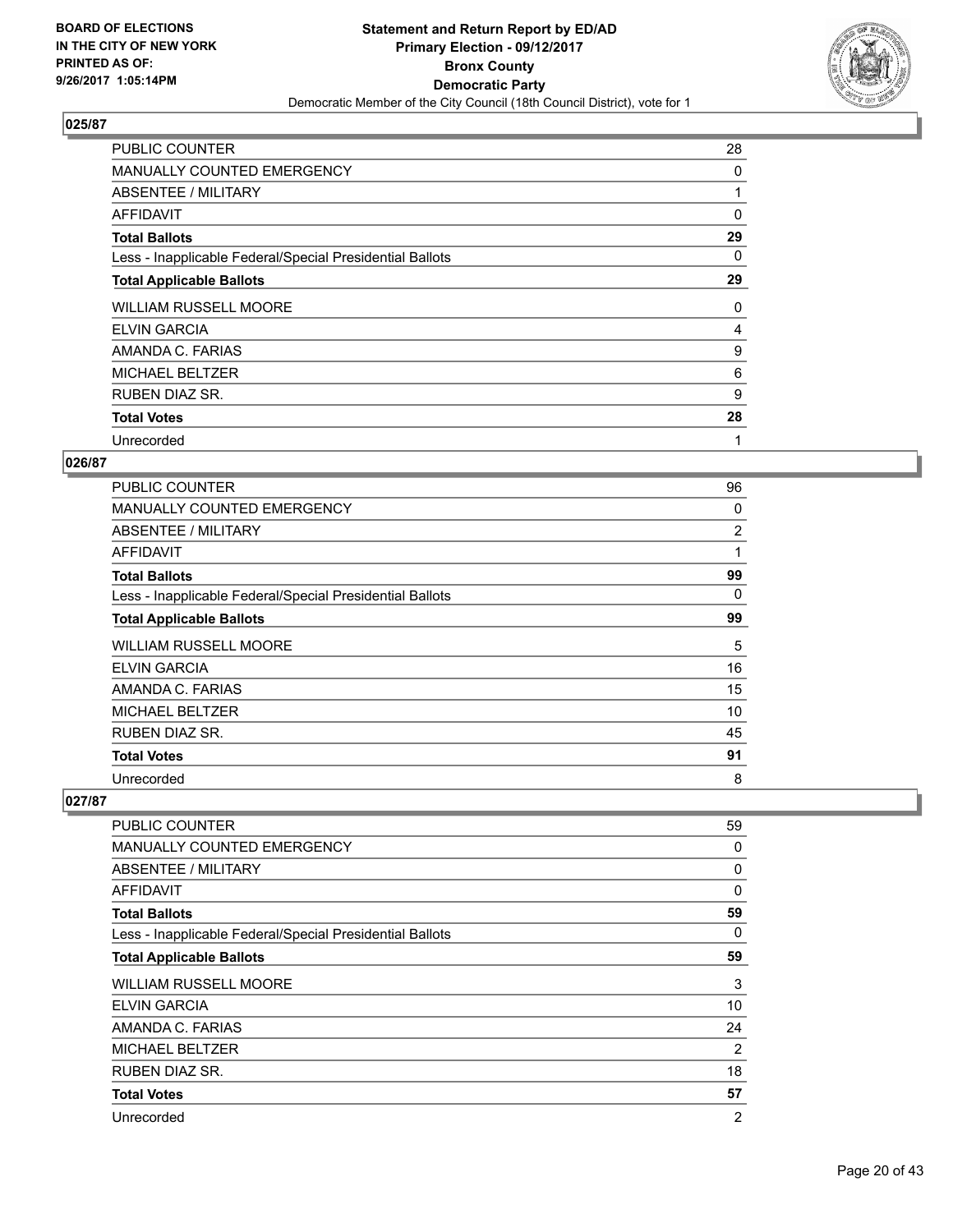

| <b>PUBLIC COUNTER</b>                                    | 125 |
|----------------------------------------------------------|-----|
| <b>MANUALLY COUNTED EMERGENCY</b>                        | 0   |
| ABSENTEE / MILITARY                                      | 4   |
| AFFIDAVIT                                                | 0   |
| <b>Total Ballots</b>                                     | 129 |
| Less - Inapplicable Federal/Special Presidential Ballots | 0   |
| <b>Total Applicable Ballots</b>                          | 129 |
|                                                          |     |
| <b>WILLIAM RUSSELL MOORE</b>                             | 2   |
| ELVIN GARCIA                                             | 31  |
| AMANDA C. FARIAS                                         | 26  |
| <b>MICHAEL BELTZER</b>                                   | 19  |
| <b>RUBEN DIAZ SR.</b>                                    | 47  |
| <b>Total Votes</b>                                       | 125 |

## **029/87**

| <b>PUBLIC COUNTER</b>                                    | 79 |
|----------------------------------------------------------|----|
| <b>MANUALLY COUNTED EMERGENCY</b>                        | 0  |
| ABSENTEE / MILITARY                                      | 1  |
| AFFIDAVIT                                                | 0  |
| <b>Total Ballots</b>                                     | 80 |
| Less - Inapplicable Federal/Special Presidential Ballots | 0  |
| <b>Total Applicable Ballots</b>                          | 80 |
| <b>WILLIAM RUSSELL MOORE</b>                             | 5  |
| <b>ELVIN GARCIA</b>                                      | 16 |
| AMANDA C. FARIAS                                         | 19 |
| <b>MICHAEL BELTZER</b>                                   | 17 |
| <b>RUBEN DIAZ SR.</b>                                    | 22 |
| <b>Total Votes</b>                                       | 79 |
| Unrecorded                                               | 1  |

| <b>PUBLIC COUNTER</b>                                    | 33 |
|----------------------------------------------------------|----|
|                                                          |    |
| MANUALLY COUNTED EMERGENCY                               | 0  |
| <b>ABSENTEE / MILITARY</b>                               | 0  |
| <b>AFFIDAVIT</b>                                         | 0  |
| <b>Total Ballots</b>                                     | 33 |
| Less - Inapplicable Federal/Special Presidential Ballots | 0  |
| <b>Total Applicable Ballots</b>                          | 33 |
| <b>WILLIAM RUSSELL MOORE</b>                             | 4  |
| ELVIN GARCIA                                             | 6  |
| AMANDA C. FARIAS                                         | 10 |
| <b>MICHAEL BELTZER</b>                                   | 2  |
| <b>RUBEN DIAZ SR.</b>                                    | 10 |
| <b>Total Votes</b>                                       | 32 |
| Unrecorded                                               | 1  |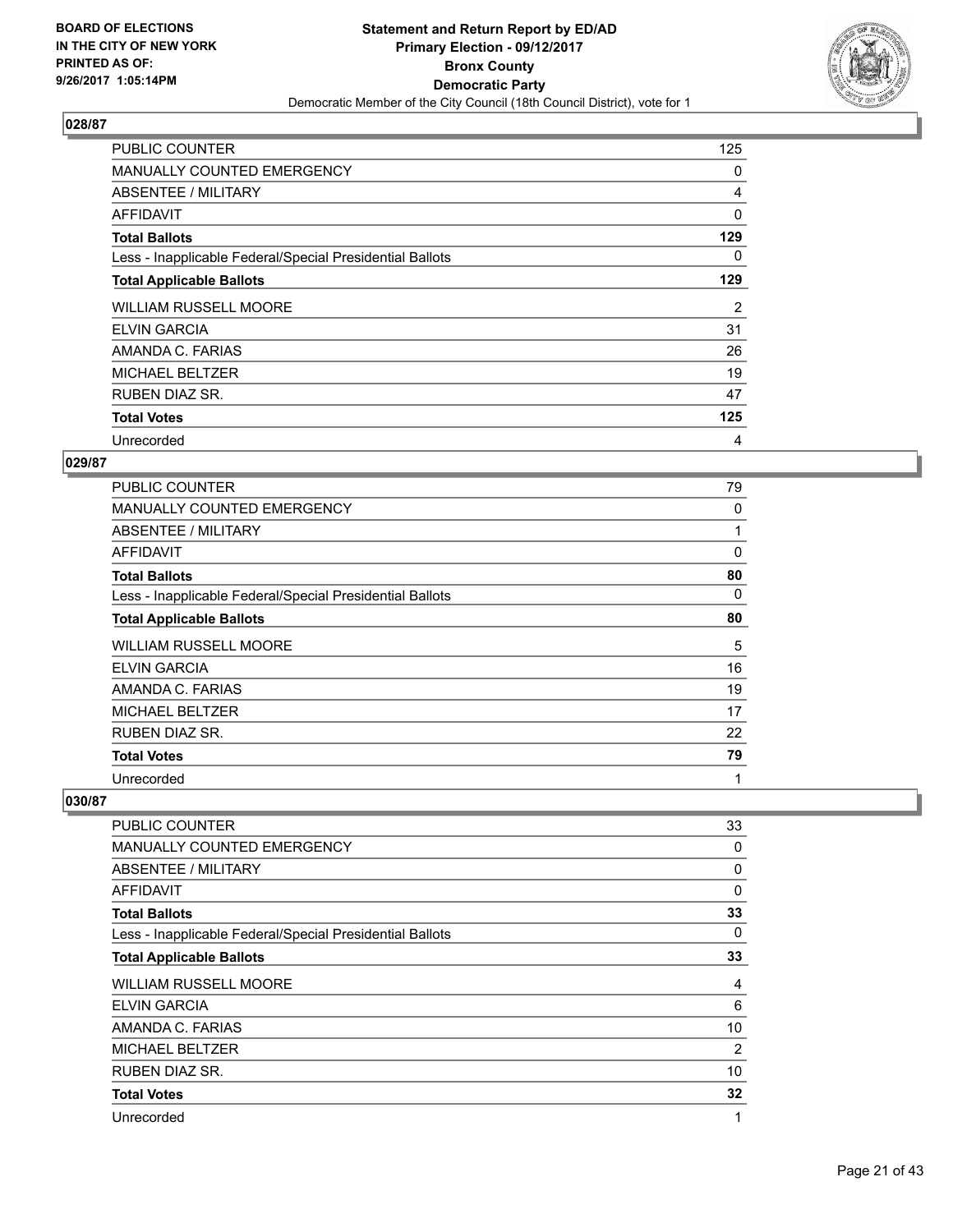

| <b>Total Votes</b>                                       | 49 |
|----------------------------------------------------------|----|
|                                                          |    |
| <b>RUBEN DIAZ SR.</b>                                    | 31 |
| <b>MICHAEL BELTZER</b>                                   | 5  |
| AMANDA C. FARIAS                                         | 3  |
| <b>ELVIN GARCIA</b>                                      | 3  |
| <b>WILLIAM RUSSELL MOORE</b>                             | 7  |
| <b>Total Applicable Ballots</b>                          | 49 |
| Less - Inapplicable Federal/Special Presidential Ballots | 0  |
| <b>Total Ballots</b>                                     | 49 |
| AFFIDAVIT                                                | 0  |
| ABSENTEE / MILITARY                                      | 5  |
| <b>MANUALLY COUNTED EMERGENCY</b>                        | 0  |
| PUBLIC COUNTER                                           | 44 |

# **032/87**

| PUBLIC COUNTER                                           | 66 |
|----------------------------------------------------------|----|
| <b>MANUALLY COUNTED EMERGENCY</b>                        | 0  |
| ABSENTEE / MILITARY                                      | 0  |
| <b>AFFIDAVIT</b>                                         | 0  |
| <b>Total Ballots</b>                                     | 66 |
| Less - Inapplicable Federal/Special Presidential Ballots | 0  |
| <b>Total Applicable Ballots</b>                          | 66 |
| <b>WILLIAM RUSSELL MOORE</b>                             | 5  |
| ELVIN GARCIA                                             | 5  |
| AMANDA C. FARIAS                                         | 8  |
| <b>MICHAEL BELTZER</b>                                   | 10 |
| RUBEN DIAZ SR.                                           | 35 |
| UNATTRIBUTABLE WRITE-IN (WRITE-IN)                       | 1  |
| <b>Total Votes</b>                                       | 64 |
| Unrecorded                                               | 2  |

| PUBLIC COUNTER                                           | 76 |
|----------------------------------------------------------|----|
| MANUALLY COUNTED EMERGENCY                               | 0  |
| ABSENTEE / MILITARY                                      | 2  |
| <b>AFFIDAVIT</b>                                         | 3  |
| <b>Total Ballots</b>                                     | 81 |
| Less - Inapplicable Federal/Special Presidential Ballots | 0  |
| <b>Total Applicable Ballots</b>                          | 81 |
| <b>WILLIAM RUSSELL MOORE</b>                             | 3  |
| ELVIN GARCIA                                             | 19 |
| AMANDA C. FARIAS                                         | 17 |
| <b>MICHAEL BELTZER</b>                                   | 6  |
| <b>RUBEN DIAZ SR.</b>                                    | 32 |
| <b>Total Votes</b>                                       | 77 |
| Unrecorded                                               | 4  |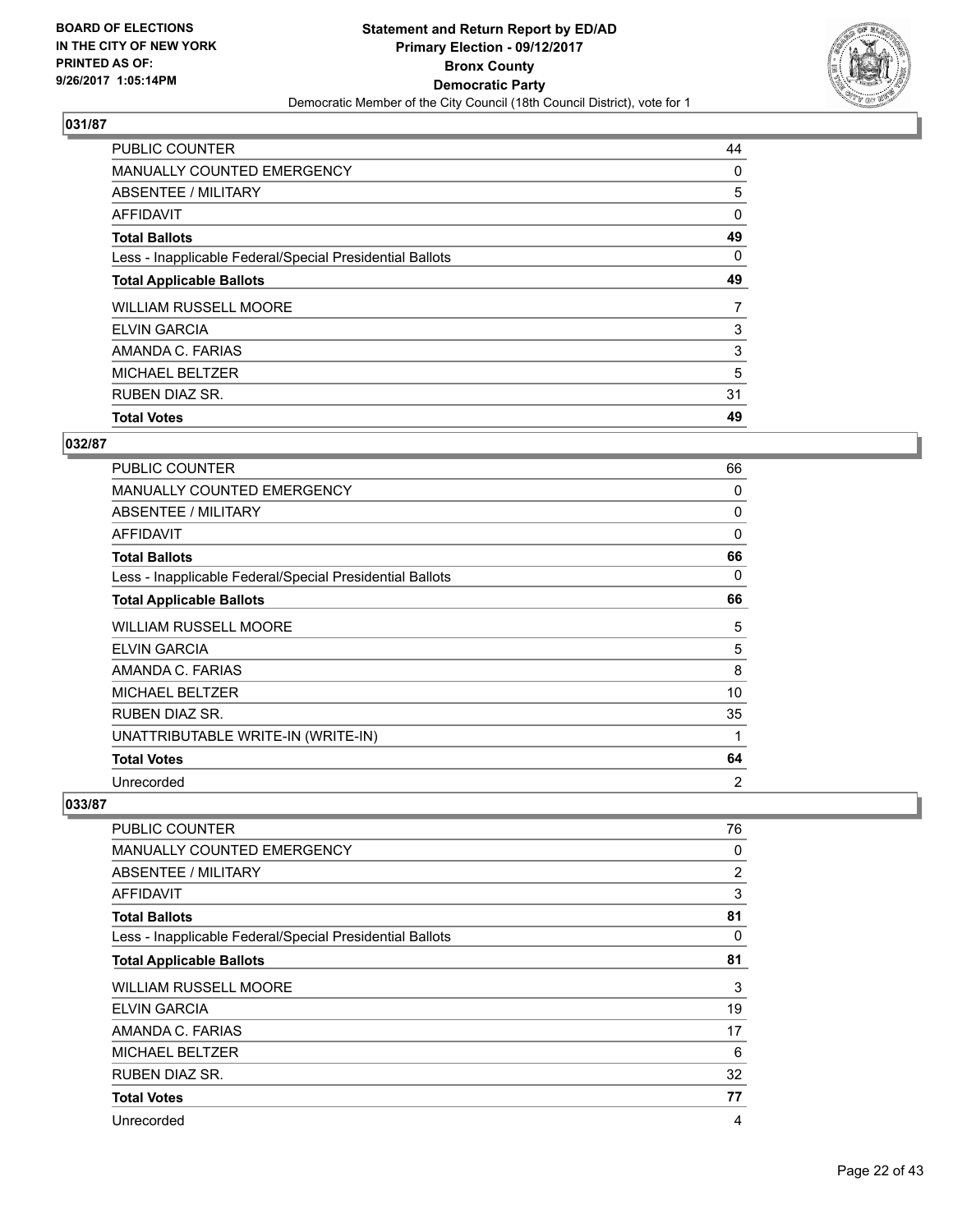

| <b>PUBLIC COUNTER</b>                                    | 93             |
|----------------------------------------------------------|----------------|
| MANUALLY COUNTED EMERGENCY                               | 0              |
| ABSENTEE / MILITARY                                      | $\overline{2}$ |
| AFFIDAVIT                                                | 3              |
| <b>Total Ballots</b>                                     | 98             |
| Less - Inapplicable Federal/Special Presidential Ballots | 0              |
| <b>Total Applicable Ballots</b>                          | 98             |
| <b>WILLIAM RUSSELL MOORE</b>                             | 3              |
| ELVIN GARCIA                                             | 17             |
| AMANDA C. FARIAS                                         | 10             |
| <b>MICHAEL BELTZER</b>                                   | 6              |
| <b>RUBEN DIAZ SR.</b>                                    | 60             |
| <b>Total Votes</b>                                       | 96             |
| Unrecorded                                               | 2              |

## **035/87**

| <b>PUBLIC COUNTER</b>                                    | 77 |
|----------------------------------------------------------|----|
| <b>MANUALLY COUNTED EMERGENCY</b>                        | 0  |
| ABSENTEE / MILITARY                                      | 0  |
| AFFIDAVIT                                                | 2  |
| <b>Total Ballots</b>                                     | 79 |
| Less - Inapplicable Federal/Special Presidential Ballots | 0  |
| <b>Total Applicable Ballots</b>                          | 79 |
| <b>WILLIAM RUSSELL MOORE</b>                             | 4  |
| <b>ELVIN GARCIA</b>                                      | 17 |
| AMANDA C. FARIAS                                         | 8  |
| <b>MICHAEL BELTZER</b>                                   | 8  |
| <b>RUBEN DIAZ SR.</b>                                    | 37 |
| <b>Total Votes</b>                                       | 74 |
| Unrecorded                                               | 5  |

| <b>PUBLIC COUNTER</b>                                    | 62           |
|----------------------------------------------------------|--------------|
| MANUALLY COUNTED EMERGENCY                               | 0            |
| <b>ABSENTEE / MILITARY</b>                               | $\mathbf{1}$ |
| <b>AFFIDAVIT</b>                                         | 1            |
| <b>Total Ballots</b>                                     | 64           |
| Less - Inapplicable Federal/Special Presidential Ballots | 0            |
| <b>Total Applicable Ballots</b>                          | 64           |
| <b>WILLIAM RUSSELL MOORE</b>                             | 1            |
| ELVIN GARCIA                                             | 12           |
| AMANDA C. FARIAS                                         | 9            |
| <b>MICHAEL BELTZER</b>                                   | 5            |
| <b>RUBEN DIAZ SR.</b>                                    | 36           |
| <b>Total Votes</b>                                       | 63           |
| Unrecorded                                               | 1            |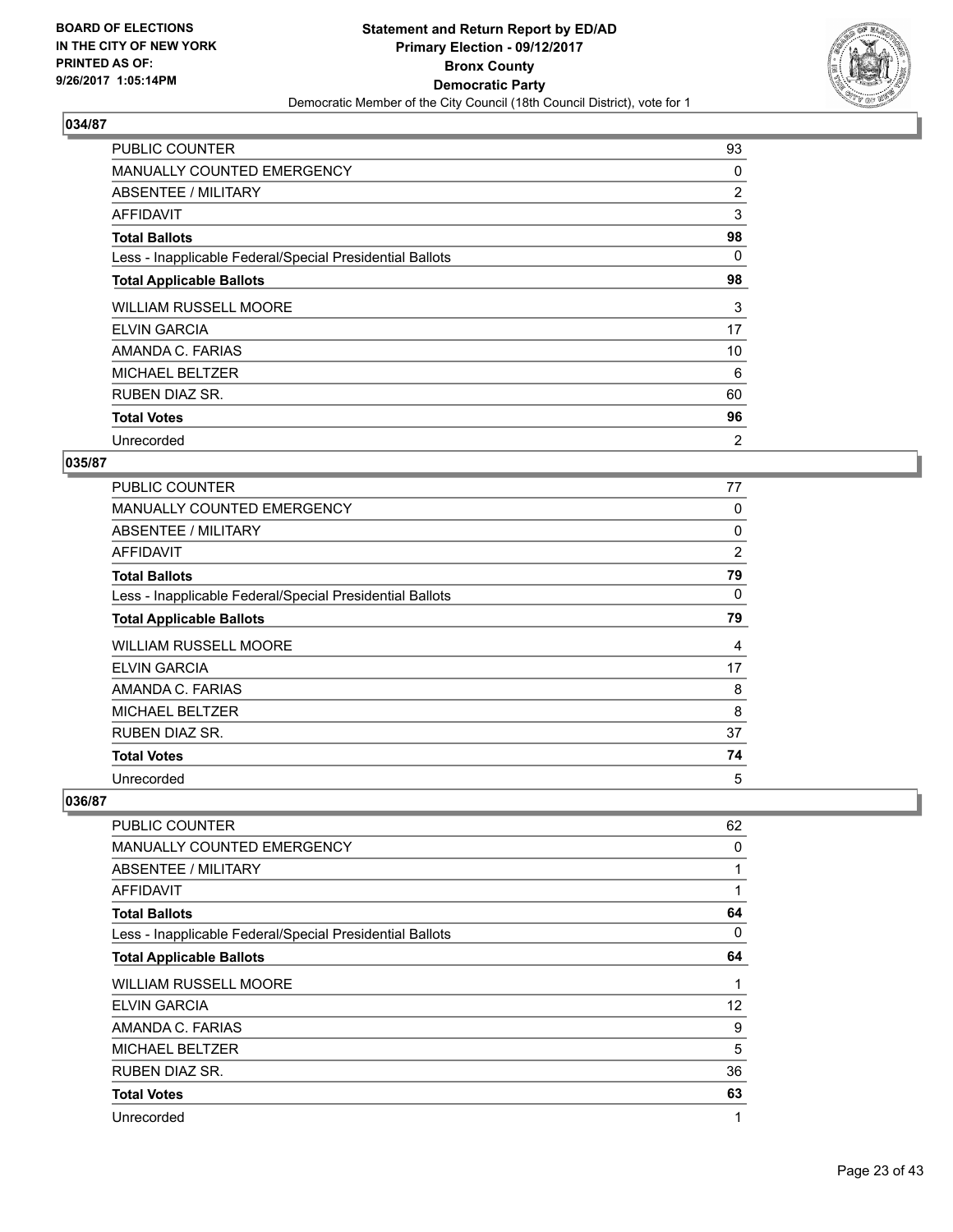

| <b>PUBLIC COUNTER</b>                                    | 81 |
|----------------------------------------------------------|----|
| MANUALLY COUNTED EMERGENCY                               | 0  |
| ABSENTEE / MILITARY                                      | 5  |
| AFFIDAVIT                                                | 1  |
| <b>Total Ballots</b>                                     | 87 |
| Less - Inapplicable Federal/Special Presidential Ballots | 0  |
| <b>Total Applicable Ballots</b>                          | 87 |
| <b>WILLIAM RUSSELL MOORE</b>                             | 1  |
| <b>ELVIN GARCIA</b>                                      | 9  |
| AMANDA C. FARIAS                                         | 22 |
| <b>MICHAEL BELTZER</b>                                   | 9  |
| RUBEN DIAZ SR.                                           | 41 |
| <b>Total Votes</b>                                       | 82 |
| Unrecorded                                               | 5  |

## **038/87**

| PUBLIC COUNTER                                           | 51             |
|----------------------------------------------------------|----------------|
| <b>MANUALLY COUNTED EMERGENCY</b>                        | 0              |
| ABSENTEE / MILITARY                                      | 0              |
| <b>AFFIDAVIT</b>                                         | 1              |
| <b>Total Ballots</b>                                     | 52             |
| Less - Inapplicable Federal/Special Presidential Ballots | 0              |
| <b>Total Applicable Ballots</b>                          | 52             |
| <b>WILLIAM RUSSELL MOORE</b>                             | 2              |
| <b>ELVIN GARCIA</b>                                      | $\overline{2}$ |
| AMANDA C. FARIAS                                         | 13             |
| <b>MICHAEL BELTZER</b>                                   | 6              |
| <b>RUBEN DIAZ SR.</b>                                    | 28             |
| <b>Total Votes</b>                                       | 51             |
| Unrecorded                                               | 1              |

| PUBLIC COUNTER                                           | 112 |
|----------------------------------------------------------|-----|
| MANUALLY COUNTED EMERGENCY                               | 0   |
| <b>ABSENTEE / MILITARY</b>                               | 3   |
| AFFIDAVIT                                                | 0   |
| <b>Total Ballots</b>                                     | 115 |
| Less - Inapplicable Federal/Special Presidential Ballots | 0   |
| <b>Total Applicable Ballots</b>                          | 115 |
| <b>WILLIAM RUSSELL MOORE</b>                             | 7   |
| <b>ELVIN GARCIA</b>                                      | 17  |
| AMANDA C. FARIAS                                         | 23  |
| <b>MICHAEL BELTZER</b>                                   | 9   |
| <b>RUBEN DIAZ SR.</b>                                    | 56  |
| <b>Total Votes</b>                                       | 112 |
| Unrecorded                                               | 3   |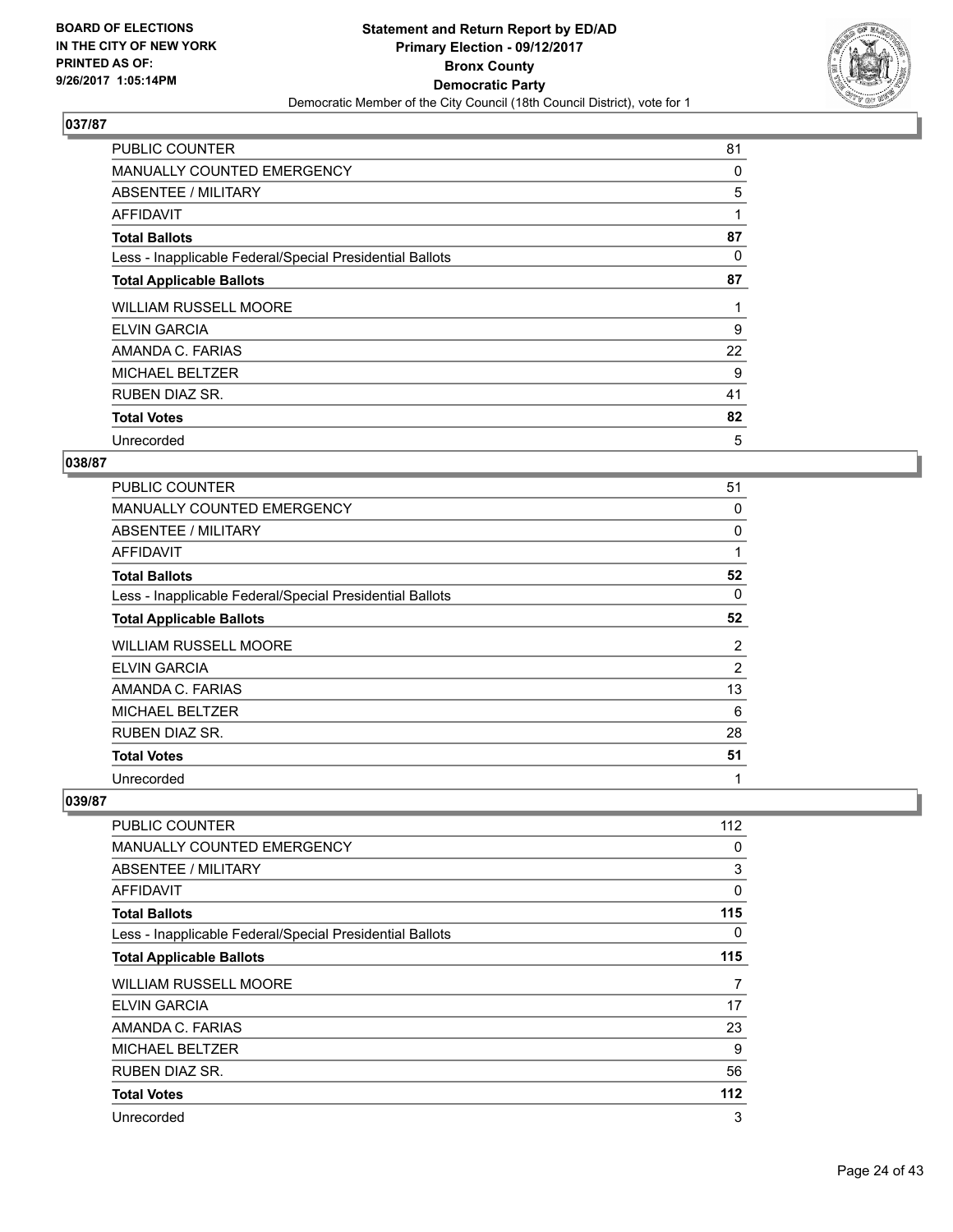

| <b>PUBLIC COUNTER</b>                                    | 103            |
|----------------------------------------------------------|----------------|
| <b>MANUALLY COUNTED EMERGENCY</b>                        | 0              |
| ABSENTEE / MILITARY                                      | 0              |
| AFFIDAVIT                                                | 0              |
| <b>Total Ballots</b>                                     | 103            |
| Less - Inapplicable Federal/Special Presidential Ballots | 0              |
| <b>Total Applicable Ballots</b>                          | 103            |
| <b>WILLIAM RUSSELL MOORE</b>                             | 12             |
| ELVIN GARCIA                                             | 19             |
| AMANDA C. FARIAS                                         | 20             |
| <b>MICHAEL BELTZER</b>                                   | 10             |
| <b>RUBEN DIAZ SR.</b>                                    | 40             |
| <b>Total Votes</b>                                       | 101            |
| Unrecorded                                               | $\overline{2}$ |

## **041/87**

| <b>PUBLIC COUNTER</b>                                    | 57             |
|----------------------------------------------------------|----------------|
| <b>MANUALLY COUNTED EMERGENCY</b>                        | 0              |
| ABSENTEE / MILITARY                                      | $\overline{2}$ |
| AFFIDAVIT                                                | 0              |
| <b>Total Ballots</b>                                     | 59             |
| Less - Inapplicable Federal/Special Presidential Ballots | 0              |
| <b>Total Applicable Ballots</b>                          | 59             |
| <b>WILLIAM RUSSELL MOORE</b>                             | 1              |
| <b>ELVIN GARCIA</b>                                      | 11             |
| AMANDA C. FARIAS                                         | 10             |
| <b>MICHAEL BELTZER</b>                                   | 4              |
| <b>RUBEN DIAZ SR.</b>                                    | 31             |
| <b>Total Votes</b>                                       | 57             |
| Unrecorded                                               | 2              |

| PUBLIC COUNTER                                           | 102 |
|----------------------------------------------------------|-----|
| <b>MANUALLY COUNTED EMERGENCY</b>                        | 0   |
| ABSENTEE / MILITARY                                      | 3   |
| AFFIDAVIT                                                | 1   |
| <b>Total Ballots</b>                                     | 106 |
| Less - Inapplicable Federal/Special Presidential Ballots | 0   |
| <b>Total Applicable Ballots</b>                          | 106 |
| <b>WILLIAM RUSSELL MOORE</b>                             | 19  |
| <b>ELVIN GARCIA</b>                                      | 10  |
| AMANDA C. FARIAS                                         | 25  |
| <b>MICHAEL BELTZER</b>                                   | 26  |
| <b>RUBEN DIAZ SR.</b>                                    | 23  |
| <b>Total Votes</b>                                       | 103 |
| Unrecorded                                               | 3   |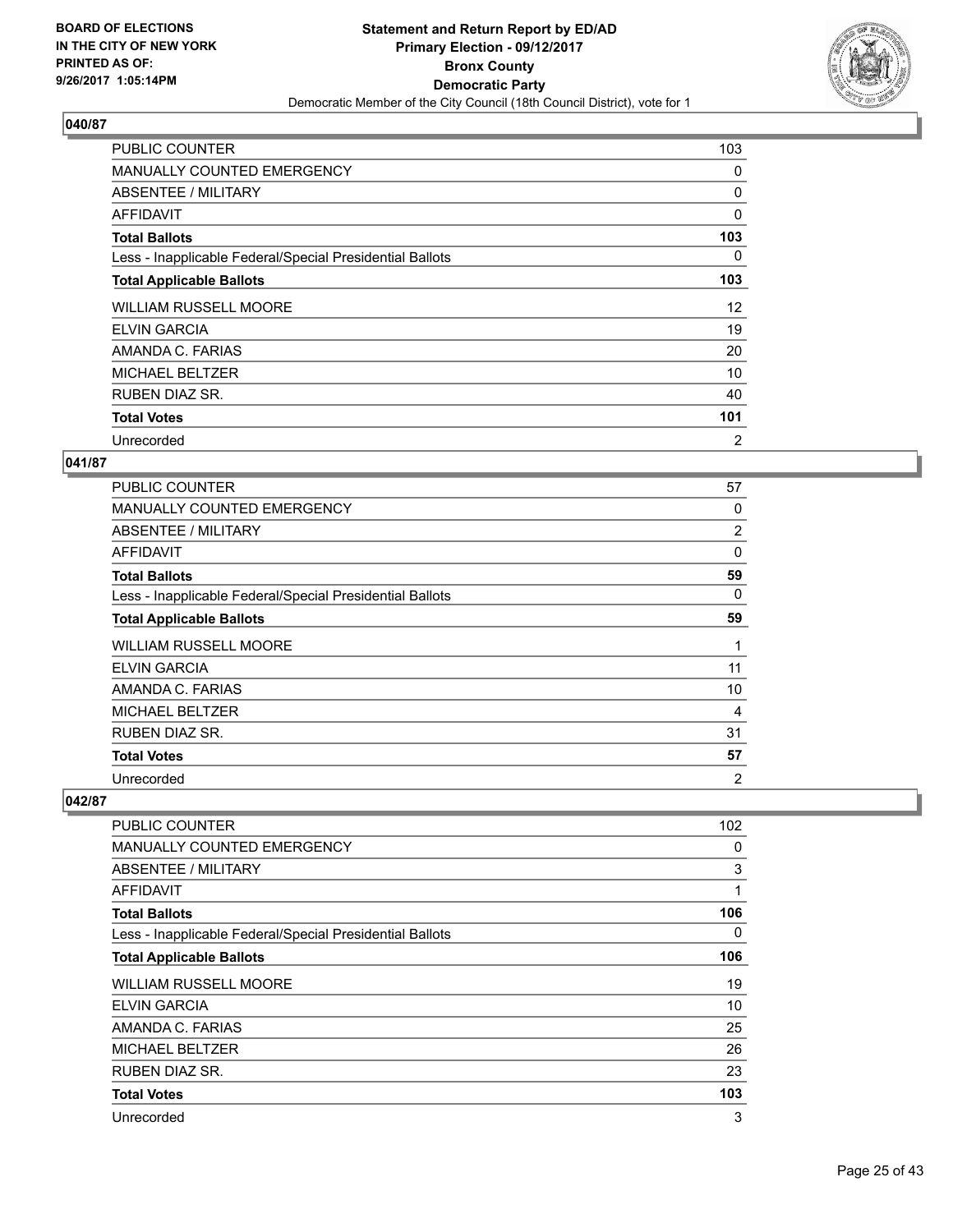

| <b>PUBLIC COUNTER</b>                                    | 68 |
|----------------------------------------------------------|----|
| MANUALLY COUNTED EMERGENCY                               | 0  |
| ABSENTEE / MILITARY                                      | 3  |
| <b>AFFIDAVIT</b>                                         | 0  |
| <b>Total Ballots</b>                                     | 71 |
| Less - Inapplicable Federal/Special Presidential Ballots | 0  |
| <b>Total Applicable Ballots</b>                          | 71 |
| <b>WILLIAM RUSSELL MOORE</b>                             | 6  |
| <b>ELVIN GARCIA</b>                                      | 10 |
| AMANDA C. FARIAS                                         | 15 |
| <b>MICHAEL BELTZER</b>                                   | 8  |
| RUBEN DIAZ SR.                                           | 28 |
| <b>Total Votes</b>                                       | 67 |
| Unrecorded                                               | 4  |

## **047/87**

| <b>PUBLIC COUNTER</b>                                    | 133 |
|----------------------------------------------------------|-----|
| <b>MANUALLY COUNTED EMERGENCY</b>                        | 0   |
| ABSENTEE / MILITARY                                      | 6   |
| AFFIDAVIT                                                | 3   |
| <b>Total Ballots</b>                                     | 142 |
| Less - Inapplicable Federal/Special Presidential Ballots | 0   |
| <b>Total Applicable Ballots</b>                          | 142 |
| <b>WILLIAM RUSSELL MOORE</b>                             | 15  |
| <b>ELVIN GARCIA</b>                                      | 33  |
| AMANDA C. FARIAS                                         | 28  |
| <b>MICHAEL BELTZER</b>                                   | 16  |
| RUBEN DIAZ SR.                                           | 40  |
| <b>Total Votes</b>                                       | 132 |
| Unrecorded                                               | 10  |

| <b>PUBLIC COUNTER</b>                                    | 145 |
|----------------------------------------------------------|-----|
| <b>MANUALLY COUNTED EMERGENCY</b>                        | 0   |
| ABSENTEE / MILITARY                                      |     |
| <b>AFFIDAVIT</b>                                         | 1   |
| <b>Total Ballots</b>                                     | 147 |
| Less - Inapplicable Federal/Special Presidential Ballots | 0   |
| <b>Total Applicable Ballots</b>                          | 147 |
| <b>WILLIAM RUSSELL MOORE</b>                             | 16  |
| ELVIN GARCIA                                             | 18  |
| AMANDA C. FARIAS                                         | 41  |
| <b>MICHAEL BELTZER</b>                                   | 19  |
| <b>RUBEN DIAZ SR.</b>                                    | 42  |
| <b>Total Votes</b>                                       | 136 |
| Unrecorded                                               | 11  |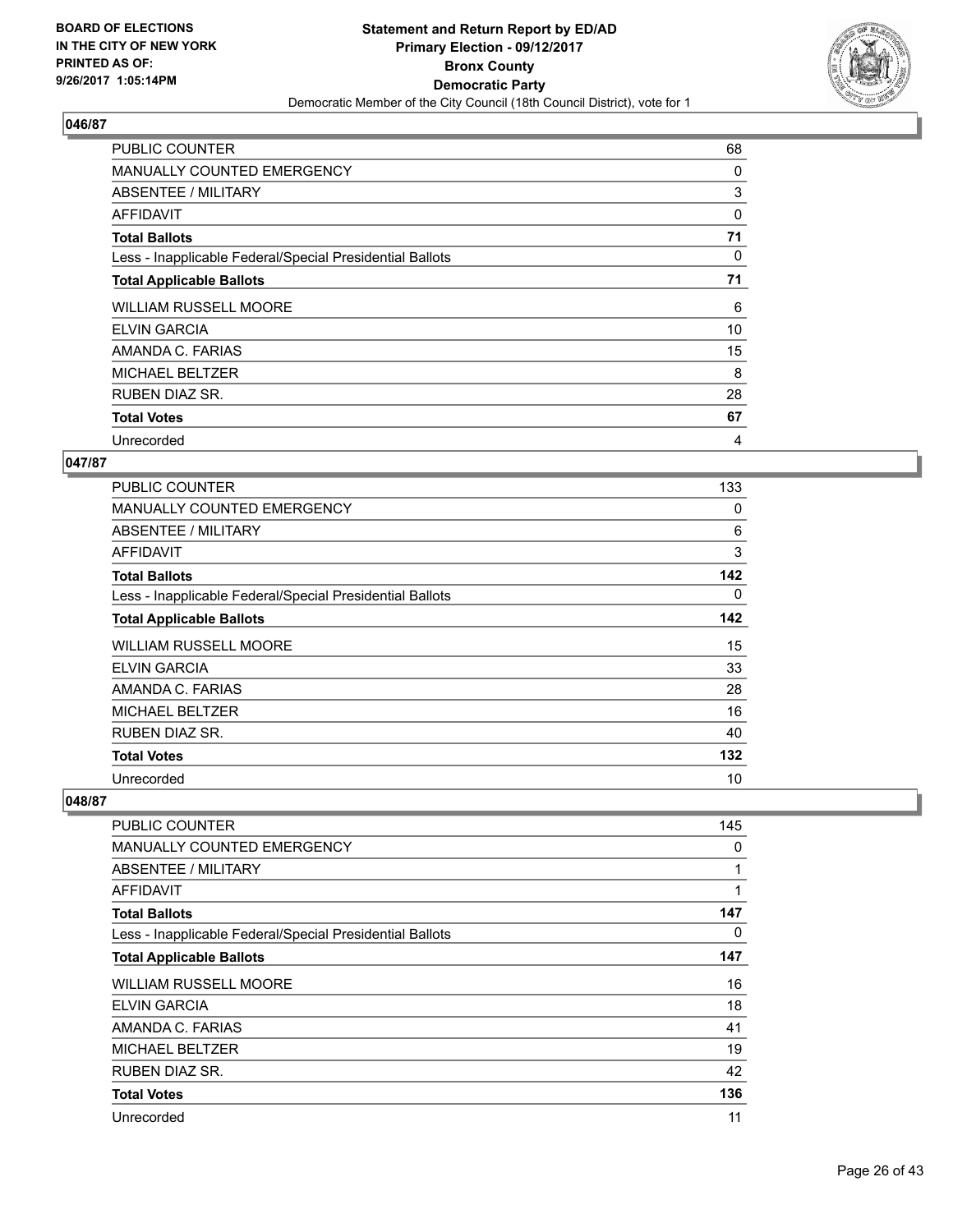

| <b>PUBLIC COUNTER</b>                                    | 124 |
|----------------------------------------------------------|-----|
| <b>MANUALLY COUNTED EMERGENCY</b>                        | 0   |
| ABSENTEE / MILITARY                                      | 5   |
| AFFIDAVIT                                                | 0   |
| <b>Total Ballots</b>                                     | 129 |
| Less - Inapplicable Federal/Special Presidential Ballots | 0   |
| <b>Total Applicable Ballots</b>                          | 129 |
| <b>WILLIAM RUSSELL MOORE</b>                             | 17  |
| <b>ELVIN GARCIA</b>                                      | 21  |
| AMANDA C. FARIAS                                         | 30  |
| <b>MICHAEL BELTZER</b>                                   | 18  |
| <b>RUBEN DIAZ SR.</b>                                    | 33  |
| <b>Total Votes</b>                                       | 119 |
| Unrecorded                                               | 10  |

## **050/87**

| <b>PUBLIC COUNTER</b>                                    | 144 |
|----------------------------------------------------------|-----|
| <b>MANUALLY COUNTED EMERGENCY</b>                        | 0   |
| ABSENTEE / MILITARY                                      |     |
| AFFIDAVIT                                                | 1   |
| <b>Total Ballots</b>                                     | 146 |
| Less - Inapplicable Federal/Special Presidential Ballots | 0   |
| <b>Total Applicable Ballots</b>                          | 146 |
| <b>WILLIAM RUSSELL MOORE</b>                             | 17  |
| <b>ELVIN GARCIA</b>                                      | 23  |
| AMANDA C. FARIAS                                         | 32  |
| <b>MICHAEL BELTZER</b>                                   | 22  |
| RUBEN DIAZ SR.                                           | 46  |
| <b>Total Votes</b>                                       | 140 |
| Unrecorded                                               | 6   |

| PUBLIC COUNTER                                           | 72 |
|----------------------------------------------------------|----|
| <b>MANUALLY COUNTED EMERGENCY</b>                        | 0  |
| ABSENTEE / MILITARY                                      | 3  |
| AFFIDAVIT                                                | 1  |
| <b>Total Ballots</b>                                     | 76 |
| Less - Inapplicable Federal/Special Presidential Ballots | 0  |
| <b>Total Applicable Ballots</b>                          | 76 |
| <b>WILLIAM RUSSELL MOORE</b>                             | 8  |
| <b>ELVIN GARCIA</b>                                      | 18 |
| AMANDA C. FARIAS                                         | 22 |
| <b>MICHAEL BELTZER</b>                                   | 3  |
| RUBEN DIAZ SR.                                           | 22 |
| <b>Total Votes</b>                                       | 73 |
| Unrecorded                                               | 3  |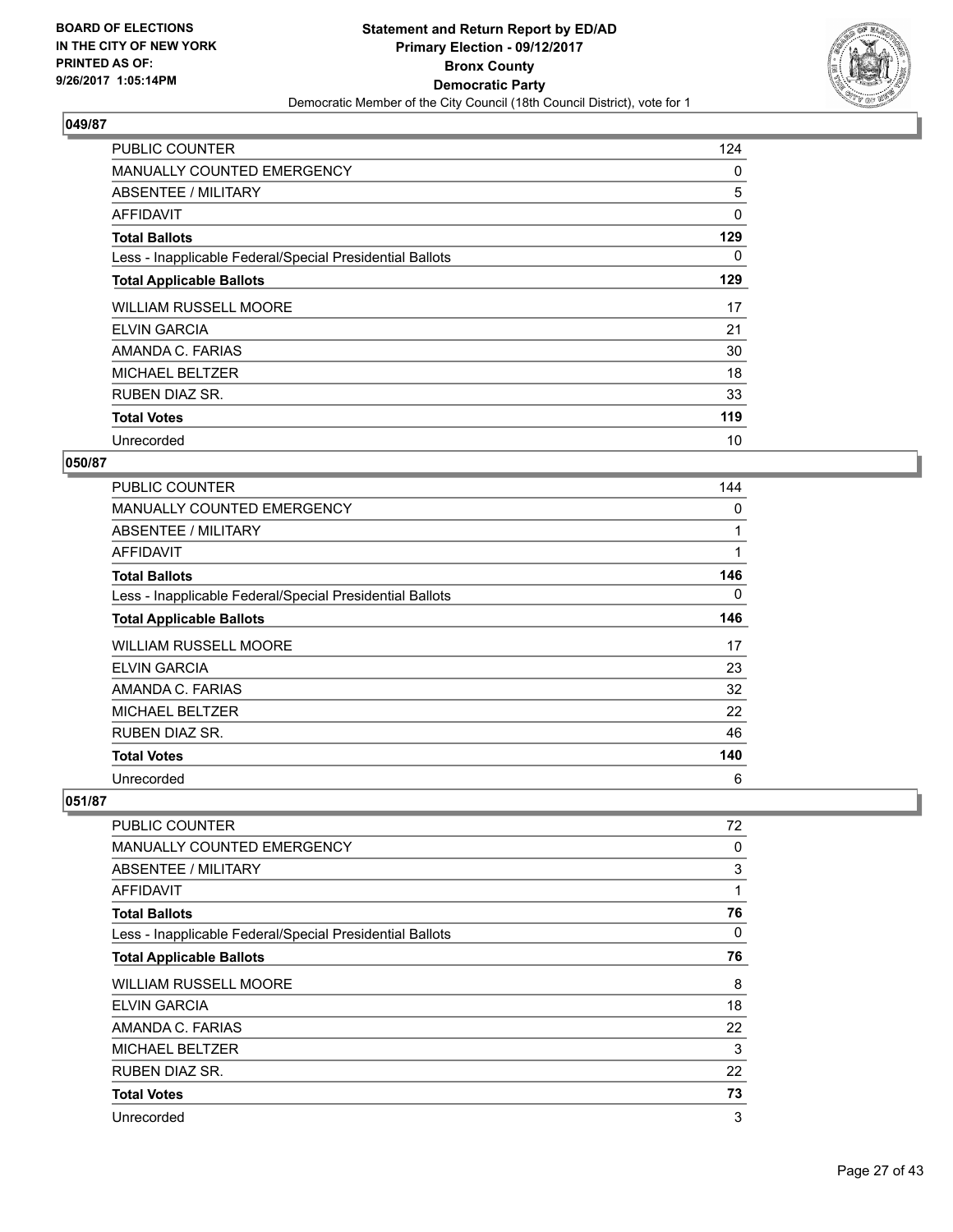

| <b>PUBLIC COUNTER</b>                                    | 122 |
|----------------------------------------------------------|-----|
| <b>MANUALLY COUNTED EMERGENCY</b>                        | 0   |
| <b>ABSENTEE / MILITARY</b>                               | 9   |
| AFFIDAVIT                                                | 0   |
| <b>Total Ballots</b>                                     | 131 |
| Less - Inapplicable Federal/Special Presidential Ballots | 0   |
| <b>Total Applicable Ballots</b>                          | 131 |
| <b>WILLIAM RUSSELL MOORE</b>                             | 13  |
| <b>ELVIN GARCIA</b>                                      | 26  |
| AMANDA C. FARIAS                                         | 37  |
| <b>MICHAEL BELTZER</b>                                   | 12  |
| <b>RUBEN DIAZ SR.</b>                                    | 40  |
| <b>Total Votes</b>                                       | 128 |
| Unrecorded                                               | 3   |

## **053/87**

| <b>PUBLIC COUNTER</b>                                    | 104 |
|----------------------------------------------------------|-----|
| <b>MANUALLY COUNTED EMERGENCY</b>                        | 0   |
| ABSENTEE / MILITARY                                      | 2   |
| AFFIDAVIT                                                | 0   |
| <b>Total Ballots</b>                                     | 106 |
| Less - Inapplicable Federal/Special Presidential Ballots | 0   |
| <b>Total Applicable Ballots</b>                          | 106 |
| <b>WILLIAM RUSSELL MOORE</b>                             | 12  |
| <b>ELVIN GARCIA</b>                                      | 26  |
| AMANDA C. FARIAS                                         | 19  |
| <b>MICHAEL BELTZER</b>                                   | 16  |
| RUBEN DIAZ SR.                                           | 27  |
| <b>Total Votes</b>                                       | 100 |
| Unrecorded                                               | 6   |

| <b>PUBLIC COUNTER</b>                                    | 134            |
|----------------------------------------------------------|----------------|
| <b>MANUALLY COUNTED EMERGENCY</b>                        | 0              |
| ABSENTEE / MILITARY                                      | 6              |
| AFFIDAVIT                                                | 3              |
| <b>Total Ballots</b>                                     | 143            |
| Less - Inapplicable Federal/Special Presidential Ballots | 0              |
| <b>Total Applicable Ballots</b>                          | 143            |
| <b>WILLIAM RUSSELL MOORE</b>                             | 25             |
| <b>ELVIN GARCIA</b>                                      | 9              |
| AMANDA C. FARIAS                                         | 30             |
| <b>MICHAEL BELTZER</b>                                   | 20             |
| <b>RUBEN DIAZ SR.</b>                                    | 57             |
| <b>Total Votes</b>                                       | 141            |
| Unrecorded                                               | $\overline{2}$ |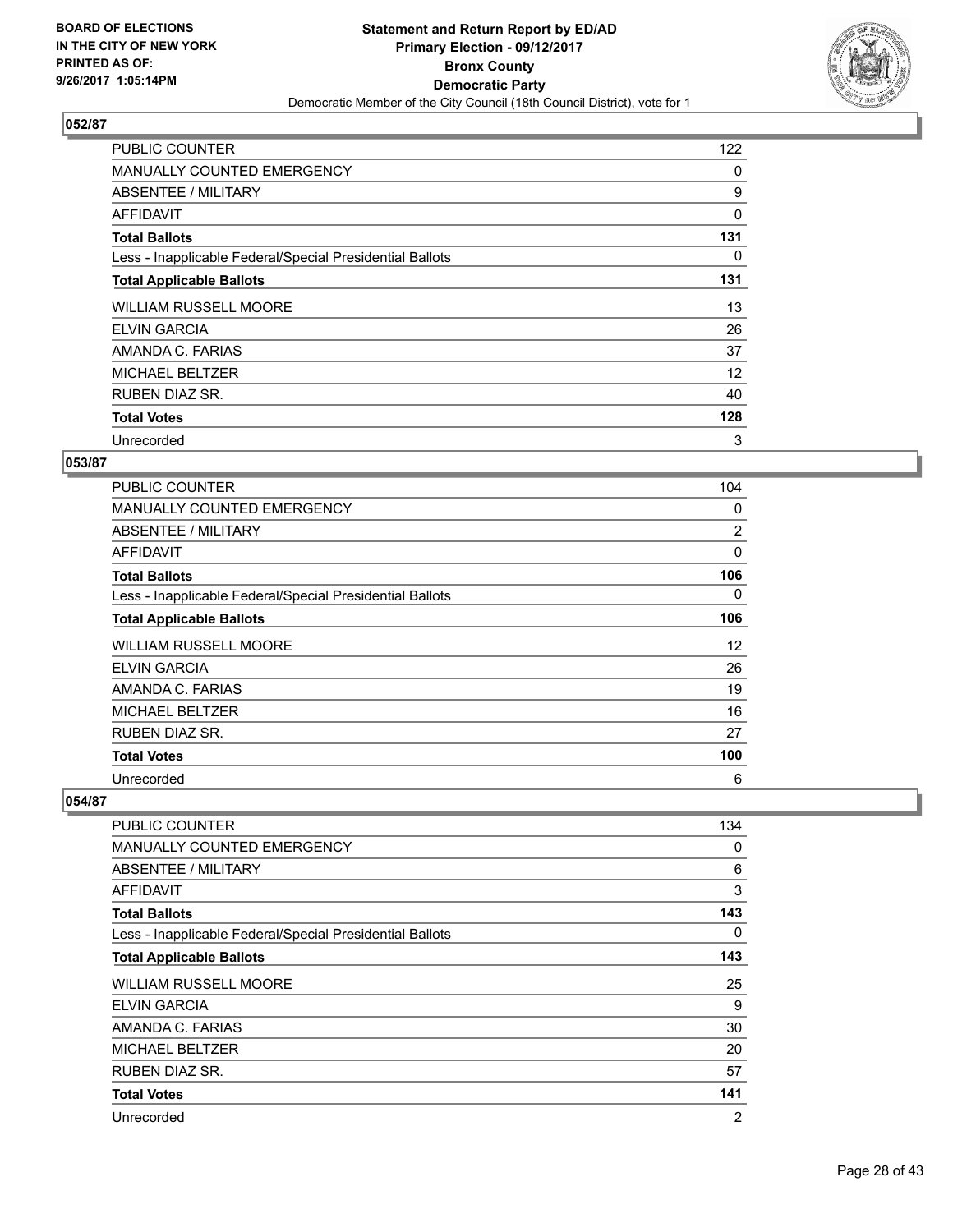

| <b>PUBLIC COUNTER</b>                                    | 148 |
|----------------------------------------------------------|-----|
| <b>MANUALLY COUNTED EMERGENCY</b>                        | 0   |
| ABSENTEE / MILITARY                                      | 5   |
| AFFIDAVIT                                                | 0   |
| <b>Total Ballots</b>                                     | 153 |
| Less - Inapplicable Federal/Special Presidential Ballots | 0   |
| <b>Total Applicable Ballots</b>                          | 153 |
| <b>WILLIAM RUSSELL MOORE</b>                             | 14  |
| ELVIN GARCIA                                             | 20  |
| AMANDA C. FARIAS                                         | 34  |
| MICHAEL BELTZER                                          | 25  |
| RUBEN DIAZ SR.                                           | 58  |
| <b>Total Votes</b>                                       | 151 |
| Unrecorded                                               | 2   |

## **056/87**

| <b>PUBLIC COUNTER</b>                                    | 128            |
|----------------------------------------------------------|----------------|
| <b>MANUALLY COUNTED EMERGENCY</b>                        | 0              |
| ABSENTEE / MILITARY                                      | $\overline{7}$ |
| AFFIDAVIT                                                | $\overline{2}$ |
| <b>Total Ballots</b>                                     | 137            |
| Less - Inapplicable Federal/Special Presidential Ballots | 0              |
| <b>Total Applicable Ballots</b>                          | 137            |
| <b>WILLIAM RUSSELL MOORE</b>                             | 10             |
| <b>ELVIN GARCIA</b>                                      | 14             |
| AMANDA C. FARIAS                                         | 29             |
| <b>MICHAEL BELTZER</b>                                   | 32             |
| RUBEN DIAZ SR.                                           | 47             |
| <b>Total Votes</b>                                       | 132            |
| Unrecorded                                               | 5              |

| <b>PUBLIC COUNTER</b>                                    | 164 |
|----------------------------------------------------------|-----|
| <b>MANUALLY COUNTED EMERGENCY</b>                        | 0   |
| ABSENTEE / MILITARY                                      | 3   |
| AFFIDAVIT                                                | 1   |
| <b>Total Ballots</b>                                     | 168 |
| Less - Inapplicable Federal/Special Presidential Ballots | 0   |
| <b>Total Applicable Ballots</b>                          | 168 |
| <b>WILLIAM RUSSELL MOORE</b>                             | 26  |
| <b>ELVIN GARCIA</b>                                      | 17  |
| AMANDA C. FARIAS                                         | 31  |
| <b>MICHAEL BELTZER</b>                                   | 25  |
| <b>RUBEN DIAZ SR.</b>                                    | 65  |
| <b>Total Votes</b>                                       | 164 |
| Unrecorded                                               | 4   |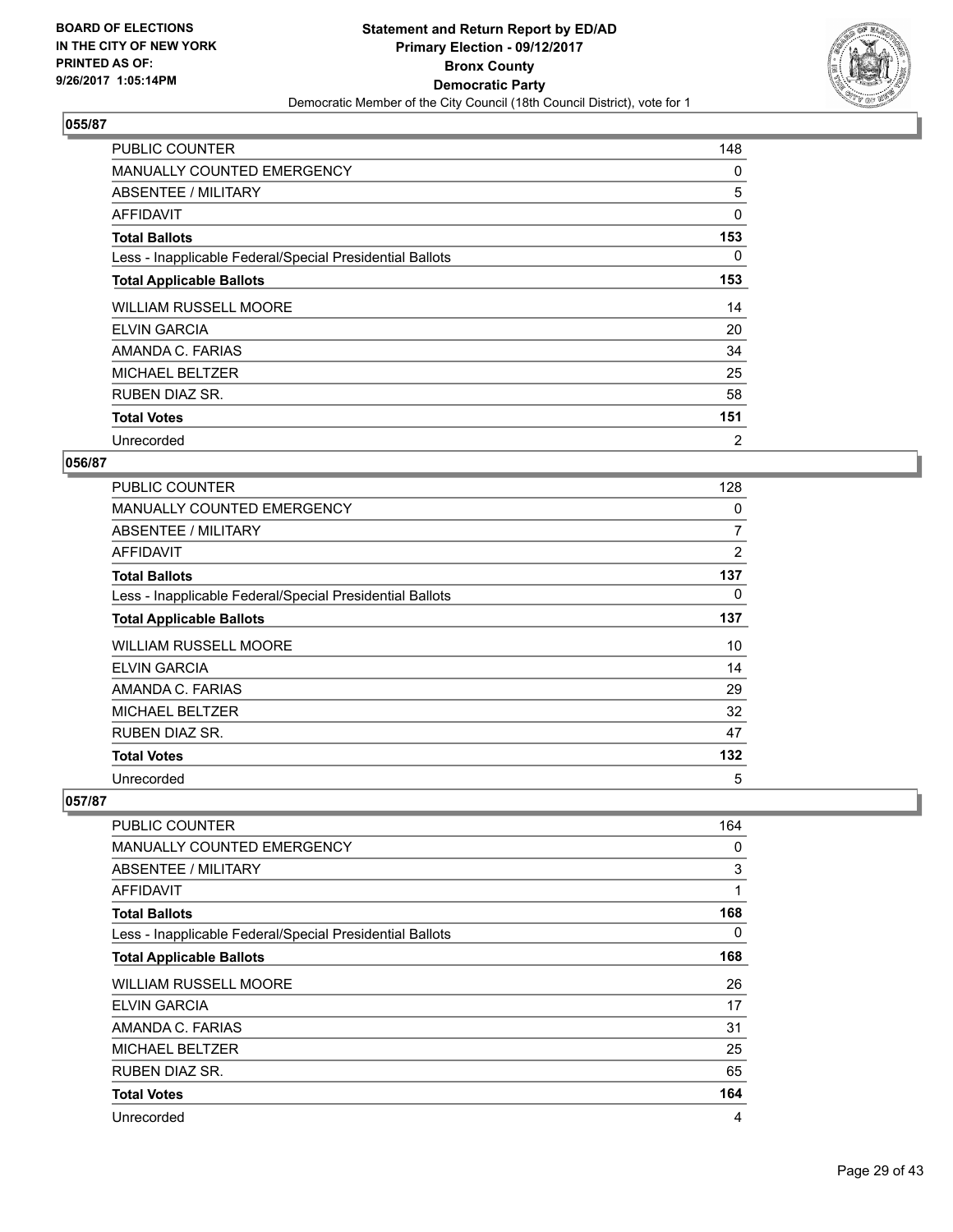

| <b>PUBLIC COUNTER</b>                                    | 120 |
|----------------------------------------------------------|-----|
| <b>MANUALLY COUNTED EMERGENCY</b>                        | 0   |
| ABSENTEE / MILITARY                                      | 5   |
| AFFIDAVIT                                                | 0   |
| <b>Total Ballots</b>                                     | 125 |
| Less - Inapplicable Federal/Special Presidential Ballots | 0   |
| <b>Total Applicable Ballots</b>                          | 125 |
| <b>WILLIAM RUSSELL MOORE</b>                             | 12  |
| ELVIN GARCIA                                             | 8   |
| AMANDA C. FARIAS                                         | 36  |
| <b>MICHAEL BELTZER</b>                                   | 22  |
| <b>RUBEN DIAZ SR.</b>                                    | 46  |
| <b>Total Votes</b>                                       | 124 |
| Unrecorded                                               | 1   |

## **059/87**

| <b>PUBLIC COUNTER</b>                                    | 93 |
|----------------------------------------------------------|----|
| <b>MANUALLY COUNTED EMERGENCY</b>                        | 0  |
| ABSENTEE / MILITARY                                      | 2  |
| AFFIDAVIT                                                | 0  |
| <b>Total Ballots</b>                                     | 95 |
| Less - Inapplicable Federal/Special Presidential Ballots | 0  |
| <b>Total Applicable Ballots</b>                          | 95 |
| <b>WILLIAM RUSSELL MOORE</b>                             | 8  |
| <b>ELVIN GARCIA</b>                                      | 11 |
| AMANDA C. FARIAS                                         | 28 |
| <b>MICHAEL BELTZER</b>                                   | 18 |
| <b>RUBEN DIAZ SR.</b>                                    | 29 |
| <b>Total Votes</b>                                       | 94 |
| Unrecorded                                               | 1  |

| PUBLIC COUNTER                                           | 179 |
|----------------------------------------------------------|-----|
| MANUALLY COUNTED EMERGENCY                               | 0   |
| ABSENTEE / MILITARY                                      | 2   |
| AFFIDAVIT                                                | 3   |
| <b>Total Ballots</b>                                     | 184 |
| Less - Inapplicable Federal/Special Presidential Ballots | 0   |
| <b>Total Applicable Ballots</b>                          | 184 |
| <b>WILLIAM RUSSELL MOORE</b>                             | 32  |
| <b>ELVIN GARCIA</b>                                      | 18  |
| AMANDA C. FARIAS                                         | 47  |
| <b>MICHAEL BELTZER</b>                                   | 29  |
| <b>RUBEN DIAZ SR.</b>                                    | 52  |
| <b>Total Votes</b>                                       | 178 |
| Unrecorded                                               | 6   |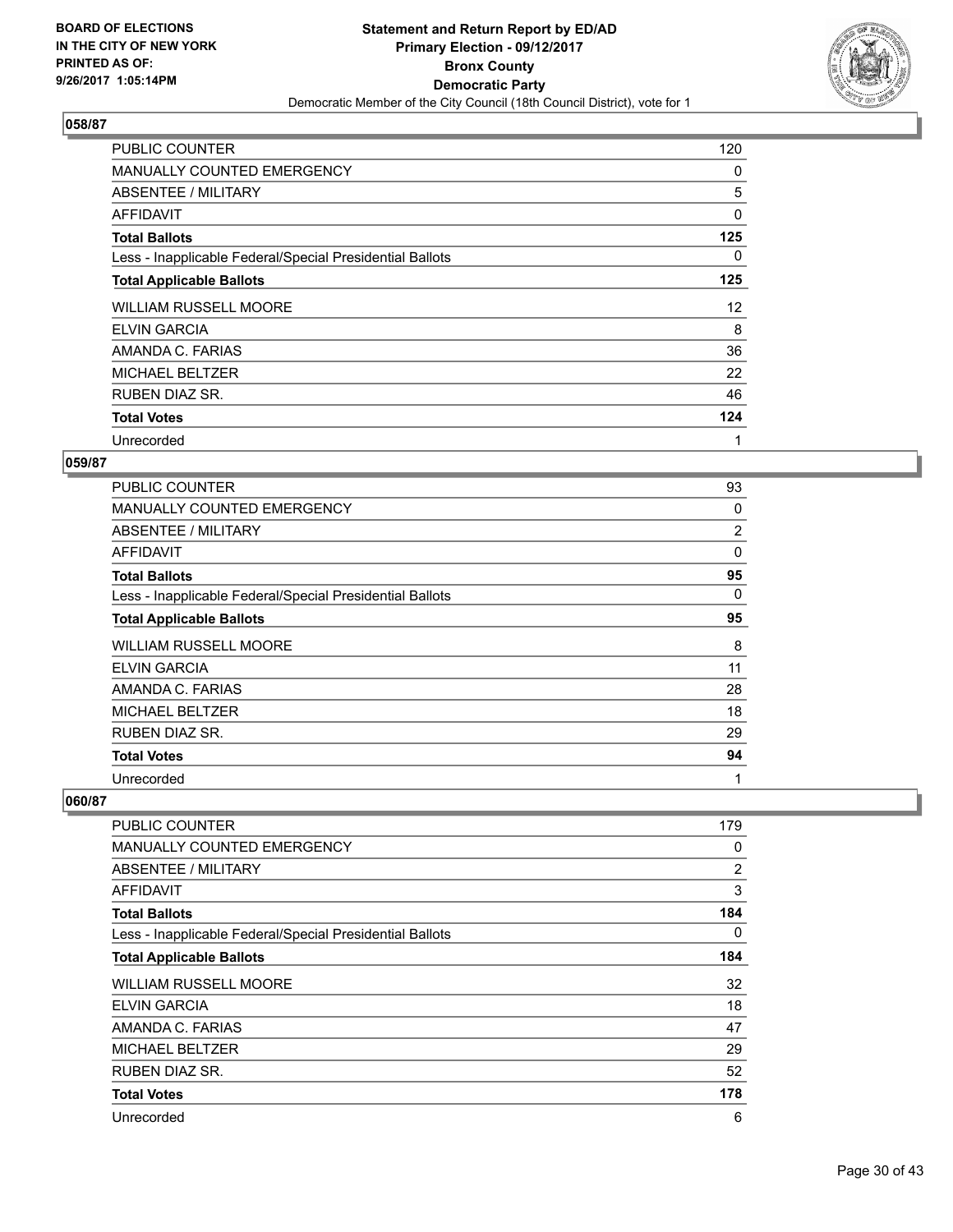

| <b>PUBLIC COUNTER</b>                                    | 135 |
|----------------------------------------------------------|-----|
| <b>MANUALLY COUNTED EMERGENCY</b>                        | 0   |
| <b>ABSENTEE / MILITARY</b>                               | 6   |
| AFFIDAVIT                                                | 0   |
| <b>Total Ballots</b>                                     | 141 |
| Less - Inapplicable Federal/Special Presidential Ballots | 0   |
| <b>Total Applicable Ballots</b>                          | 141 |
| <b>WILLIAM RUSSELL MOORE</b>                             | 26  |
| <b>ELVIN GARCIA</b>                                      | 19  |
| AMANDA C. FARIAS                                         | 32  |
| MICHAEL BELTZER                                          | 9   |
| <b>RUBEN DIAZ SR.</b>                                    | 54  |
| <b>Total Votes</b>                                       | 140 |
| Unrecorded                                               | 1   |

## **062/87**

| <b>PUBLIC COUNTER</b>                                    | 80       |
|----------------------------------------------------------|----------|
| <b>MANUALLY COUNTED EMERGENCY</b>                        | 0        |
| ABSENTEE / MILITARY                                      | 3        |
| AFFIDAVIT                                                | $\Omega$ |
| <b>Total Ballots</b>                                     | 83       |
| Less - Inapplicable Federal/Special Presidential Ballots | 0        |
| <b>Total Applicable Ballots</b>                          | 83       |
| <b>WILLIAM RUSSELL MOORE</b>                             | 17       |
| <b>ELVIN GARCIA</b>                                      | 13       |
| AMANDA C. FARIAS                                         | 18       |
| <b>MICHAEL BELTZER</b>                                   | 9        |
| RUBEN DIAZ SR.                                           | 25       |
| <b>Total Votes</b>                                       | 82       |
| Unrecorded                                               | 1        |

| 064/87 COMBINED into: 063/87                             |                         |
|----------------------------------------------------------|-------------------------|
| <b>Total Votes</b>                                       | 4                       |
| <b>RUBEN DIAZ SR.</b>                                    |                         |
| <b>MICHAEL BELTZER</b>                                   | 0                       |
| AMANDA C. FARIAS                                         | 3                       |
| <b>ELVIN GARCIA</b>                                      | 0                       |
| <b>WILLIAM RUSSELL MOORE</b>                             | 0                       |
| <b>Total Applicable Ballots</b>                          | 4                       |
| Less - Inapplicable Federal/Special Presidential Ballots | 0                       |
| <b>Total Ballots</b>                                     | $\overline{\mathbf{4}}$ |
| <b>AFFIDAVIT</b>                                         | 0                       |
| ABSENTEE / MILITARY                                      | 1                       |
| <b>MANUALLY COUNTED EMERGENCY</b>                        | 0                       |
| <b>PUBLIC COUNTER</b>                                    | 3                       |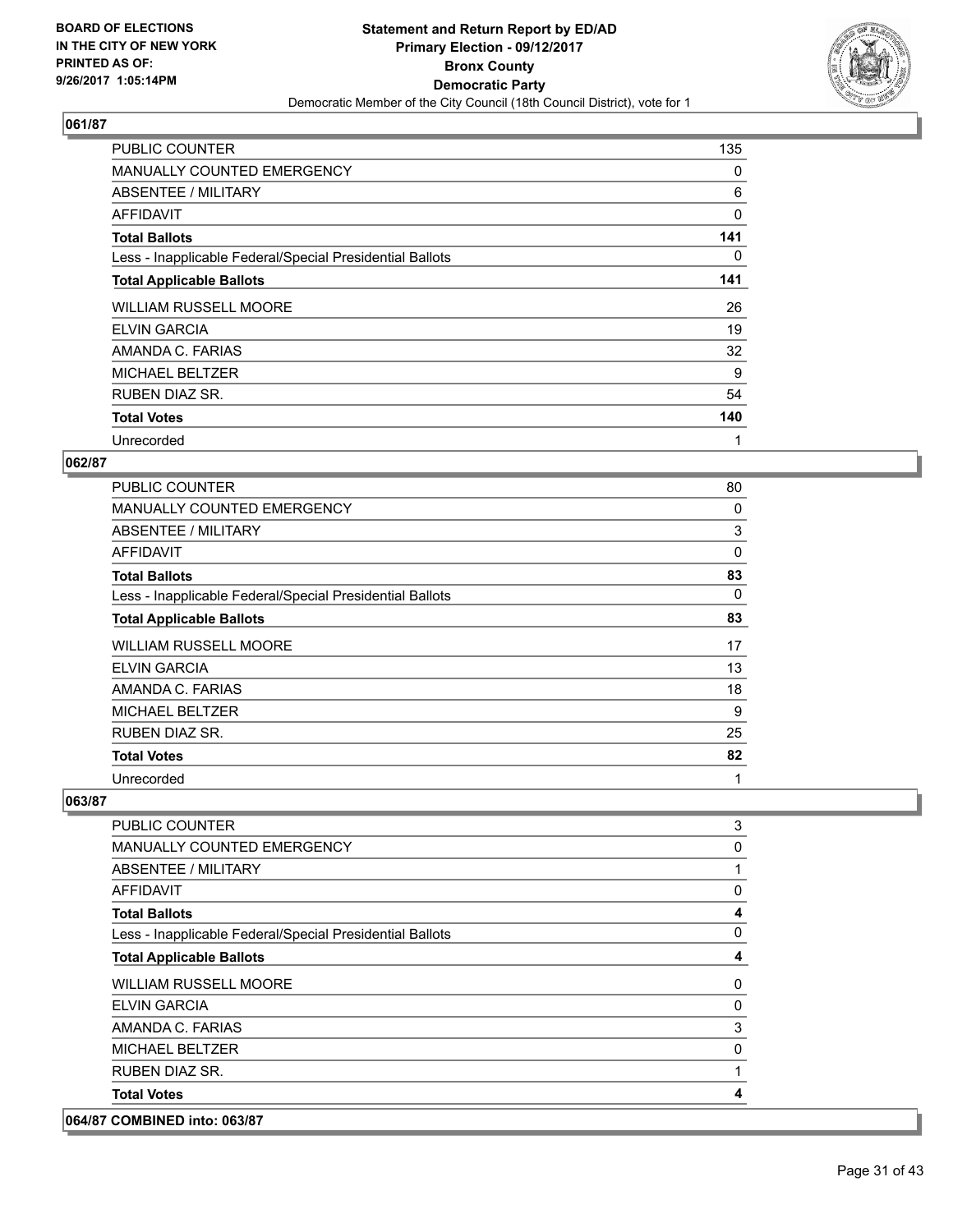

| <b>PUBLIC COUNTER</b>                                    | 44 |
|----------------------------------------------------------|----|
| <b>MANUALLY COUNTED EMERGENCY</b>                        | 0  |
| ABSENTEE / MILITARY                                      |    |
| AFFIDAVIT                                                | 0  |
| <b>Total Ballots</b>                                     | 45 |
| Less - Inapplicable Federal/Special Presidential Ballots | 0  |
| <b>Total Applicable Ballots</b>                          | 45 |
| <b>WILLIAM RUSSELL MOORE</b>                             | 4  |
| <b>ELVIN GARCIA</b>                                      | 3  |
| AMANDA C. FARIAS                                         | 9  |
| <b>MICHAEL BELTZER</b>                                   | 10 |
| <b>RUBEN DIAZ SR.</b>                                    | 15 |
| <b>Total Votes</b>                                       | 41 |
|                                                          |    |

## **066/87**

| <b>PUBLIC COUNTER</b>                                    | 91             |
|----------------------------------------------------------|----------------|
| MANUALLY COUNTED EMERGENCY                               | 0              |
| ABSENTEE / MILITARY                                      | 0              |
| AFFIDAVIT                                                | $\overline{2}$ |
| <b>Total Ballots</b>                                     | 93             |
| Less - Inapplicable Federal/Special Presidential Ballots | 0              |
| <b>Total Applicable Ballots</b>                          | 93             |
| <b>WILLIAM RUSSELL MOORE</b>                             | 3              |
| <b>ELVIN GARCIA</b>                                      | $\overline{4}$ |
| AMANDA C. FARIAS                                         | 15             |
| <b>MICHAEL BELTZER</b>                                   | 15             |
| RUBEN DIAZ SR.                                           | 52             |
| <b>Total Votes</b>                                       | 89             |
| Unrecorded                                               | 4              |

| PUBLIC COUNTER                                           | 60 |
|----------------------------------------------------------|----|
| <b>MANUALLY COUNTED EMERGENCY</b>                        | 0  |
| ABSENTEE / MILITARY                                      | 5  |
| <b>AFFIDAVIT</b>                                         | 3  |
| <b>Total Ballots</b>                                     | 68 |
| Less - Inapplicable Federal/Special Presidential Ballots | 0  |
| <b>Total Applicable Ballots</b>                          | 68 |
| <b>WILLIAM RUSSELL MOORE</b>                             | 3  |
| ELVIN GARCIA                                             | 11 |
| AMANDA C. FARIAS                                         | 12 |
| <b>MICHAEL BELTZER</b>                                   | 10 |
| <b>RUBEN DIAZ SR.</b>                                    | 31 |
| <b>Total Votes</b>                                       | 67 |
| Unrecorded                                               | 1  |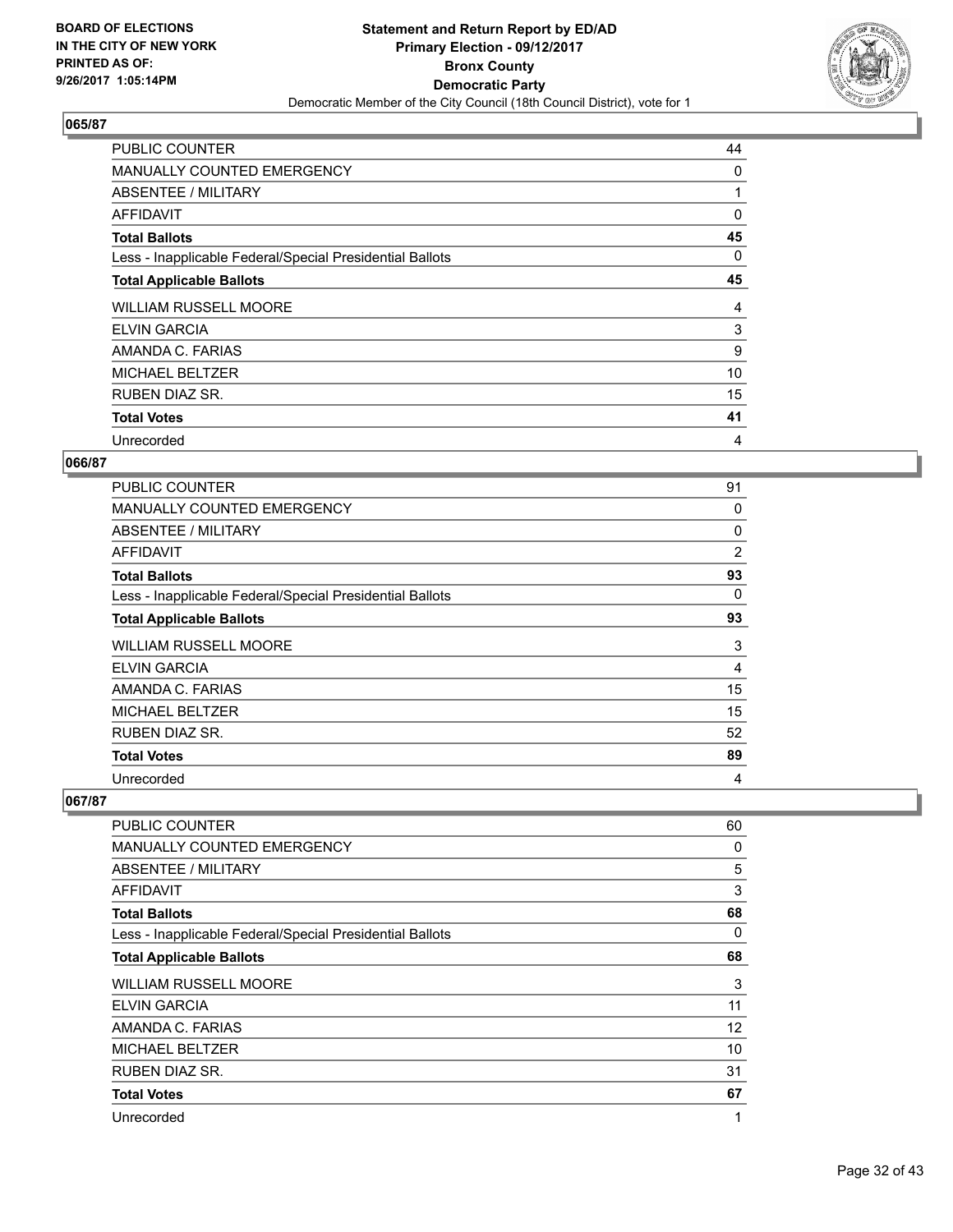

| <b>PUBLIC COUNTER</b>                                    | 86 |
|----------------------------------------------------------|----|
| MANUALLY COUNTED EMERGENCY                               | 0  |
| ABSENTEE / MILITARY                                      |    |
| AFFIDAVIT                                                |    |
| <b>Total Ballots</b>                                     | 88 |
| Less - Inapplicable Federal/Special Presidential Ballots | 0  |
| <b>Total Applicable Ballots</b>                          | 88 |
| <b>WILLIAM RUSSELL MOORE</b>                             | 1  |
| <b>ELVIN GARCIA</b>                                      | 22 |
| AMANDA C. FARIAS                                         | 19 |
| <b>MICHAEL BELTZER</b>                                   | 11 |
| <b>RUBEN DIAZ SR.</b>                                    | 32 |
| <b>Total Votes</b>                                       | 85 |
| Unrecorded                                               | 3  |

## **069/87**

| <b>PUBLIC COUNTER</b>                                    | 82 |
|----------------------------------------------------------|----|
| <b>MANUALLY COUNTED EMERGENCY</b>                        | 0  |
| ABSENTEE / MILITARY                                      | 6  |
| AFFIDAVIT                                                | 0  |
| <b>Total Ballots</b>                                     | 88 |
| Less - Inapplicable Federal/Special Presidential Ballots | 0  |
| <b>Total Applicable Ballots</b>                          | 88 |
| <b>WILLIAM RUSSELL MOORE</b>                             | 4  |
| <b>ELVIN GARCIA</b>                                      | 13 |
| AMANDA C. FARIAS                                         | 24 |
| <b>MICHAEL BELTZER</b>                                   | 3  |
| <b>RUBEN DIAZ SR.</b>                                    | 42 |
| <b>Total Votes</b>                                       | 86 |
| Unrecorded                                               | 2  |

| PUBLIC COUNTER                                           | 53 |
|----------------------------------------------------------|----|
| <b>MANUALLY COUNTED EMERGENCY</b>                        | 0  |
| ABSENTEE / MILITARY                                      | 4  |
| AFFIDAVIT                                                | 3  |
| <b>Total Ballots</b>                                     | 60 |
| Less - Inapplicable Federal/Special Presidential Ballots | 0  |
| <b>Total Applicable Ballots</b>                          | 60 |
| <b>WILLIAM RUSSELL MOORE</b>                             | 1  |
| <b>ELVIN GARCIA</b>                                      | 15 |
| AMANDA C. FARIAS                                         | 10 |
| <b>MICHAEL BELTZER</b>                                   | 0  |
| <b>RUBEN DIAZ SR.</b>                                    | 30 |
| <b>Total Votes</b>                                       | 56 |
| Unrecorded                                               | 4  |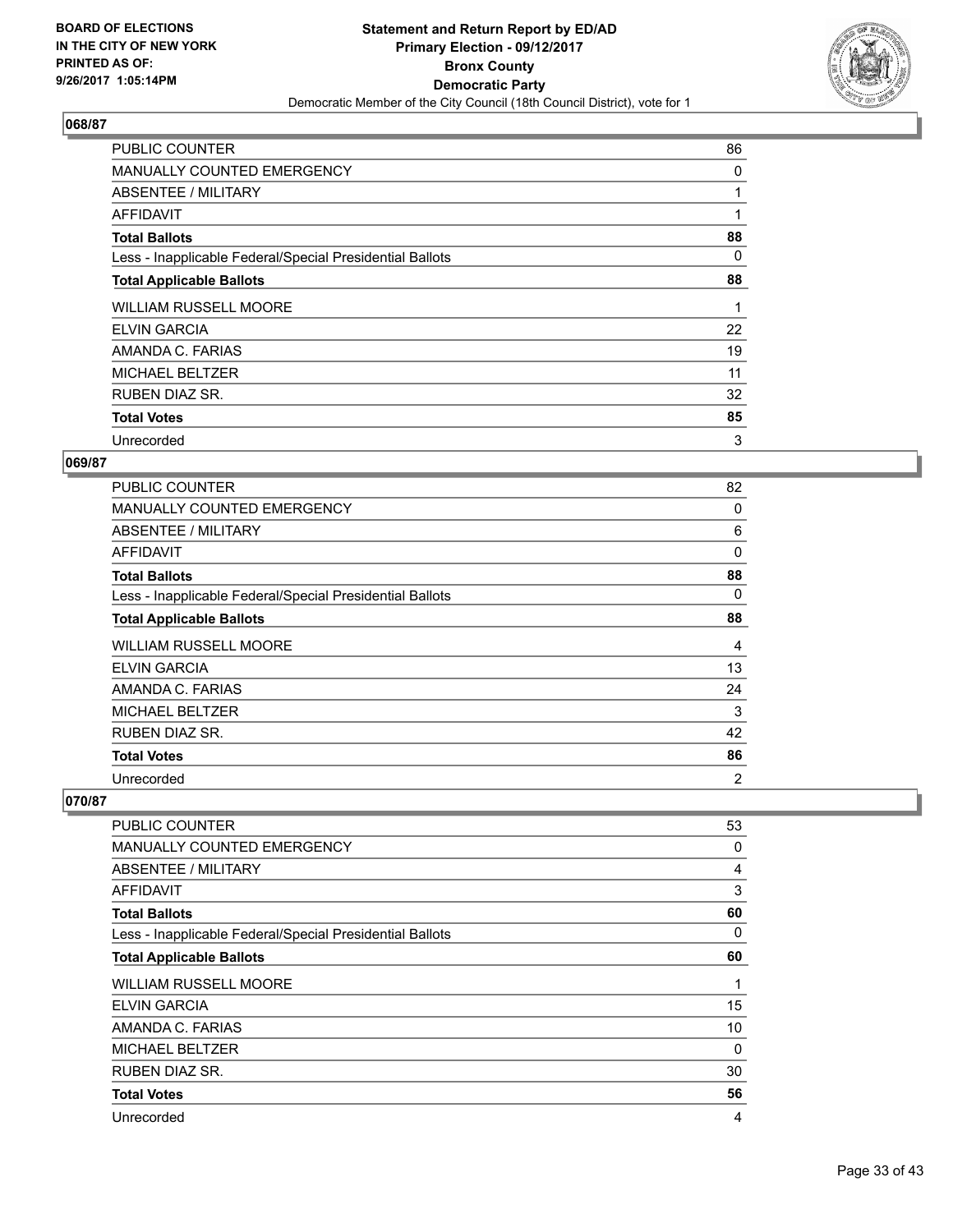

| <b>PUBLIC COUNTER</b>                                    | 46 |
|----------------------------------------------------------|----|
| MANUALLY COUNTED EMERGENCY                               | 0  |
| ABSENTEE / MILITARY                                      | 3  |
| AFFIDAVIT                                                | 1  |
| <b>Total Ballots</b>                                     | 50 |
| Less - Inapplicable Federal/Special Presidential Ballots | 0  |
| <b>Total Applicable Ballots</b>                          | 50 |
| <b>WILLIAM RUSSELL MOORE</b>                             | 3  |
| ELVIN GARCIA                                             | 9  |
| AMANDA C. FARIAS                                         | 5  |
| <b>MICHAEL BELTZER</b>                                   | 6  |
| <b>RUBEN DIAZ SR.</b>                                    | 24 |
| <b>Total Votes</b>                                       | 47 |
| Unrecorded                                               | 3  |

## **072/87**

| <b>PUBLIC COUNTER</b>                                    | 42       |
|----------------------------------------------------------|----------|
| <b>MANUALLY COUNTED EMERGENCY</b>                        | 0        |
| ABSENTEE / MILITARY                                      | 2        |
| AFFIDAVIT                                                | $\Omega$ |
| <b>Total Ballots</b>                                     | 44       |
| Less - Inapplicable Federal/Special Presidential Ballots | 0        |
| <b>Total Applicable Ballots</b>                          | 44       |
| <b>WILLIAM RUSSELL MOORE</b>                             | 1        |
| <b>ELVIN GARCIA</b>                                      | 11       |
| AMANDA C. FARIAS                                         | 8        |
| <b>MICHAEL BELTZER</b>                                   | 4        |
| <b>RUBEN DIAZ SR.</b>                                    | 17       |
| <b>Total Votes</b>                                       | 41       |
| Unrecorded                                               | 3        |

| PUBLIC COUNTER                                           | 27 |
|----------------------------------------------------------|----|
| <b>MANUALLY COUNTED EMERGENCY</b>                        | 0  |
| ABSENTEE / MILITARY                                      | 0  |
| AFFIDAVIT                                                | 12 |
| <b>Total Ballots</b>                                     | 39 |
| Less - Inapplicable Federal/Special Presidential Ballots | 0  |
| <b>Total Applicable Ballots</b>                          | 39 |
| <b>WILLIAM RUSSELL MOORE</b>                             | 2  |
| <b>ELVIN GARCIA</b>                                      |    |
| AMANDA C. FARIAS                                         | 4  |
| <b>MICHAEL BELTZER</b>                                   | 1  |
| <b>RUBEN DIAZ SR.</b>                                    | 31 |
| <b>Total Votes</b>                                       | 39 |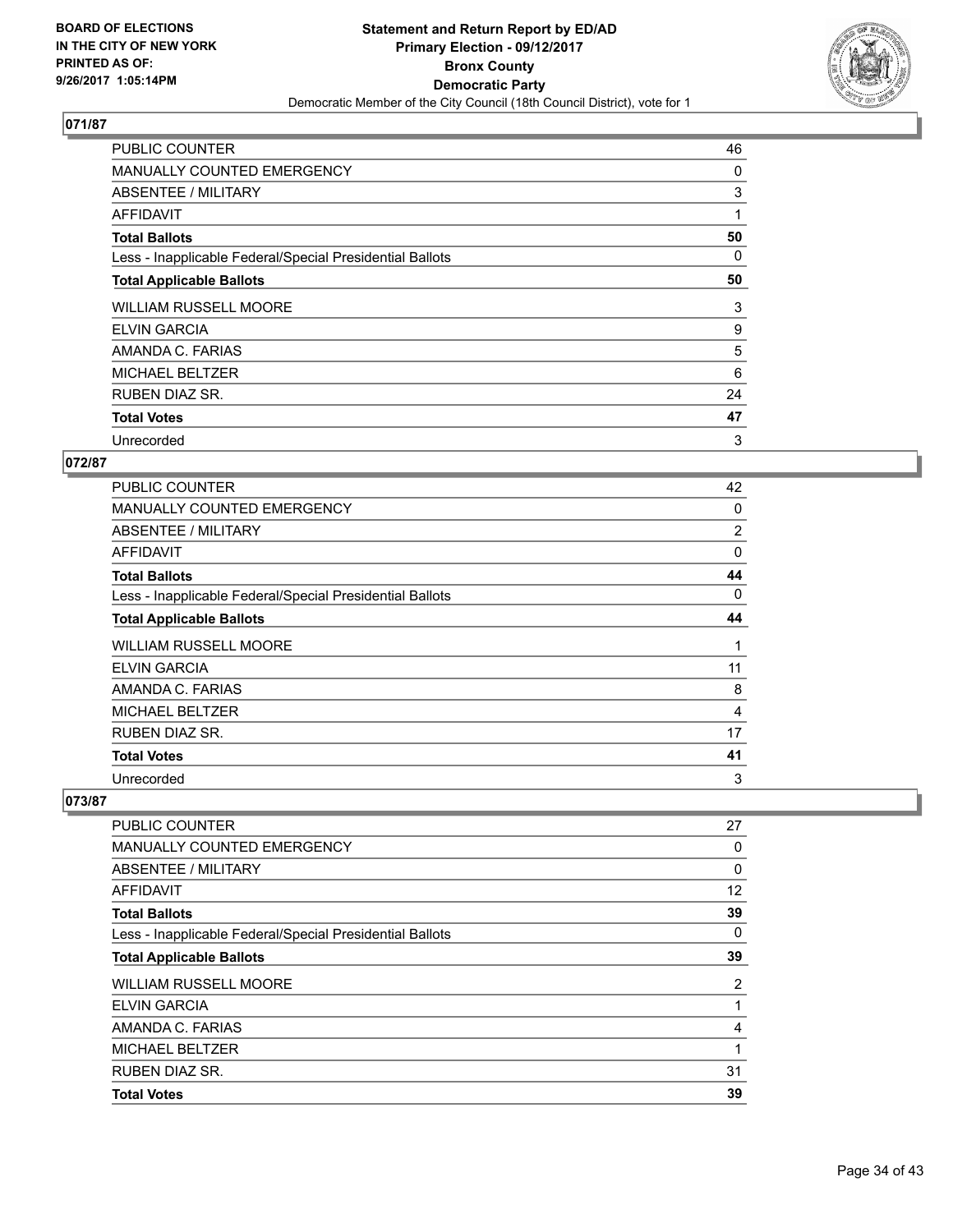

| <b>PUBLIC COUNTER</b>                                    | 94             |
|----------------------------------------------------------|----------------|
| MANUALLY COUNTED EMERGENCY                               | 0              |
| ABSENTEE / MILITARY                                      | $\overline{2}$ |
| AFFIDAVIT                                                | $\overline{2}$ |
| <b>Total Ballots</b>                                     | 98             |
| Less - Inapplicable Federal/Special Presidential Ballots | 0              |
| <b>Total Applicable Ballots</b>                          | 98             |
| <b>WILLIAM RUSSELL MOORE</b>                             | 3              |
| <b>ELVIN GARCIA</b>                                      | 22             |
|                                                          |                |
| AMANDA C. FARIAS                                         | 26             |
| <b>MICHAEL BELTZER</b>                                   | 3              |
| <b>RUBEN DIAZ SR.</b>                                    | 40             |
| <b>Total Votes</b>                                       | 94             |

## **075/87**

| PUBLIC COUNTER                                           | 74       |
|----------------------------------------------------------|----------|
| <b>MANUALLY COUNTED EMERGENCY</b>                        | 0        |
| ABSENTEE / MILITARY                                      | 0        |
| AFFIDAVIT                                                | $\Omega$ |
| <b>Total Ballots</b>                                     | 74       |
| Less - Inapplicable Federal/Special Presidential Ballots | 0        |
| <b>Total Applicable Ballots</b>                          | 74       |
| <b>WILLIAM RUSSELL MOORE</b>                             | 2        |
| <b>ELVIN GARCIA</b>                                      | 14       |
| AMANDA C. FARIAS                                         | 17       |
| <b>MICHAEL BELTZER</b>                                   | 1        |
| <b>RUBEN DIAZ SR.</b>                                    | 39       |
| <b>Total Votes</b>                                       | 73       |
| Unrecorded                                               | 1        |

| PUBLIC COUNTER                                           | 56             |
|----------------------------------------------------------|----------------|
| <b>MANUALLY COUNTED EMERGENCY</b>                        | 0              |
| ABSENTEE / MILITARY                                      | 0              |
| AFFIDAVIT                                                | 1              |
| <b>Total Ballots</b>                                     | 57             |
| Less - Inapplicable Federal/Special Presidential Ballots | 0              |
| <b>Total Applicable Ballots</b>                          | 57             |
| <b>WILLIAM RUSSELL MOORE</b>                             | $\overline{2}$ |
| <b>ELVIN GARCIA</b>                                      | 17             |
| AMANDA C. FARIAS                                         | 10             |
| <b>MICHAEL BELTZER</b>                                   | 2              |
| <b>RUBEN DIAZ SR.</b>                                    | 25             |
| <b>Total Votes</b>                                       | 56             |
| Unrecorded                                               | 1              |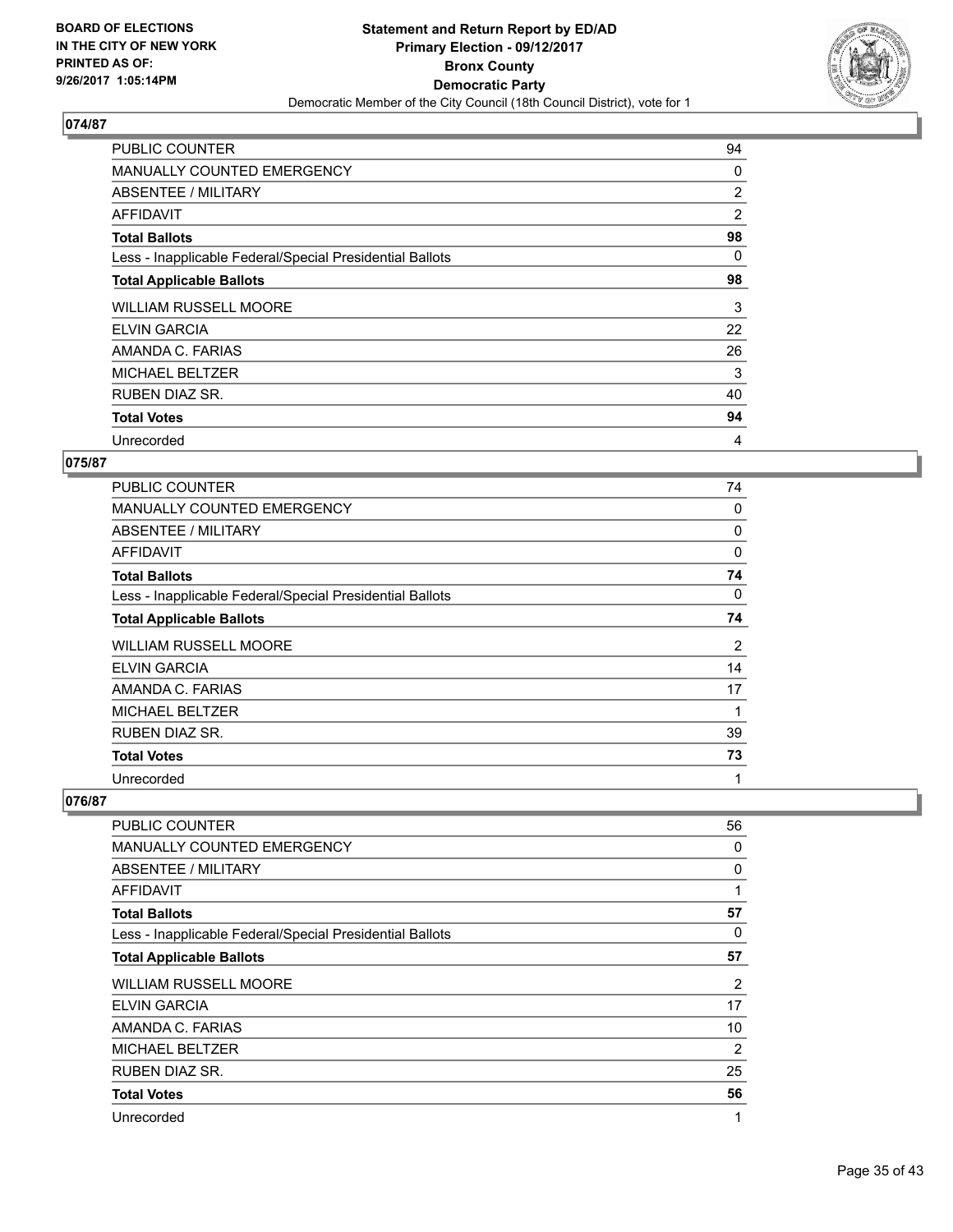

| <b>PUBLIC COUNTER</b>                                    | 95 |
|----------------------------------------------------------|----|
| MANUALLY COUNTED EMERGENCY                               | 0  |
| ABSENTEE / MILITARY                                      | 0  |
| AFFIDAVIT                                                | 1  |
| <b>Total Ballots</b>                                     | 96 |
| Less - Inapplicable Federal/Special Presidential Ballots | 0  |
| <b>Total Applicable Ballots</b>                          | 96 |
| <b>WILLIAM RUSSELL MOORE</b>                             | 4  |
| ELVIN GARCIA                                             | 26 |
| AMANDA C. FARIAS                                         | 22 |
| <b>MICHAEL BELTZER</b>                                   | 3  |
| <b>RUBEN DIAZ SR.</b>                                    | 39 |
|                                                          |    |
| <b>Total Votes</b>                                       | 94 |

## **078/87**

| <b>PUBLIC COUNTER</b>                                    | 109 |
|----------------------------------------------------------|-----|
| <b>MANUALLY COUNTED EMERGENCY</b>                        | 0   |
| ABSENTEE / MILITARY                                      | 0   |
| AFFIDAVIT                                                | 1   |
| <b>Total Ballots</b>                                     | 110 |
| Less - Inapplicable Federal/Special Presidential Ballots | 0   |
| <b>Total Applicable Ballots</b>                          | 110 |
| <b>WILLIAM RUSSELL MOORE</b>                             | 2   |
| <b>ELVIN GARCIA</b>                                      | 19  |
| AMANDA C. FARIAS                                         | 28  |
| <b>MICHAEL BELTZER</b>                                   | 13  |
| RUBEN DIAZ SR.                                           | 45  |
| <b>Total Votes</b>                                       | 107 |
| Unrecorded                                               | 3   |

| <b>PUBLIC COUNTER</b>                                    | 12             |
|----------------------------------------------------------|----------------|
| <b>MANUALLY COUNTED EMERGENCY</b>                        | 0              |
| ABSENTEE / MILITARY                                      | 0              |
| <b>AFFIDAVIT</b>                                         | 0              |
| <b>Total Ballots</b>                                     | $12 \,$        |
| Less - Inapplicable Federal/Special Presidential Ballots | 0              |
| <b>Total Applicable Ballots</b>                          | 12             |
| <b>WILLIAM RUSSELL MOORE</b>                             | 0              |
| ELVIN GARCIA                                             | 3              |
| AMANDA C. FARIAS                                         | $\overline{2}$ |
| <b>MICHAEL BELTZER</b>                                   | 1              |
| RUBEN DIAZ SR.                                           | 5              |
| <b>Total Votes</b>                                       | 11             |
| Unrecorded                                               | 1              |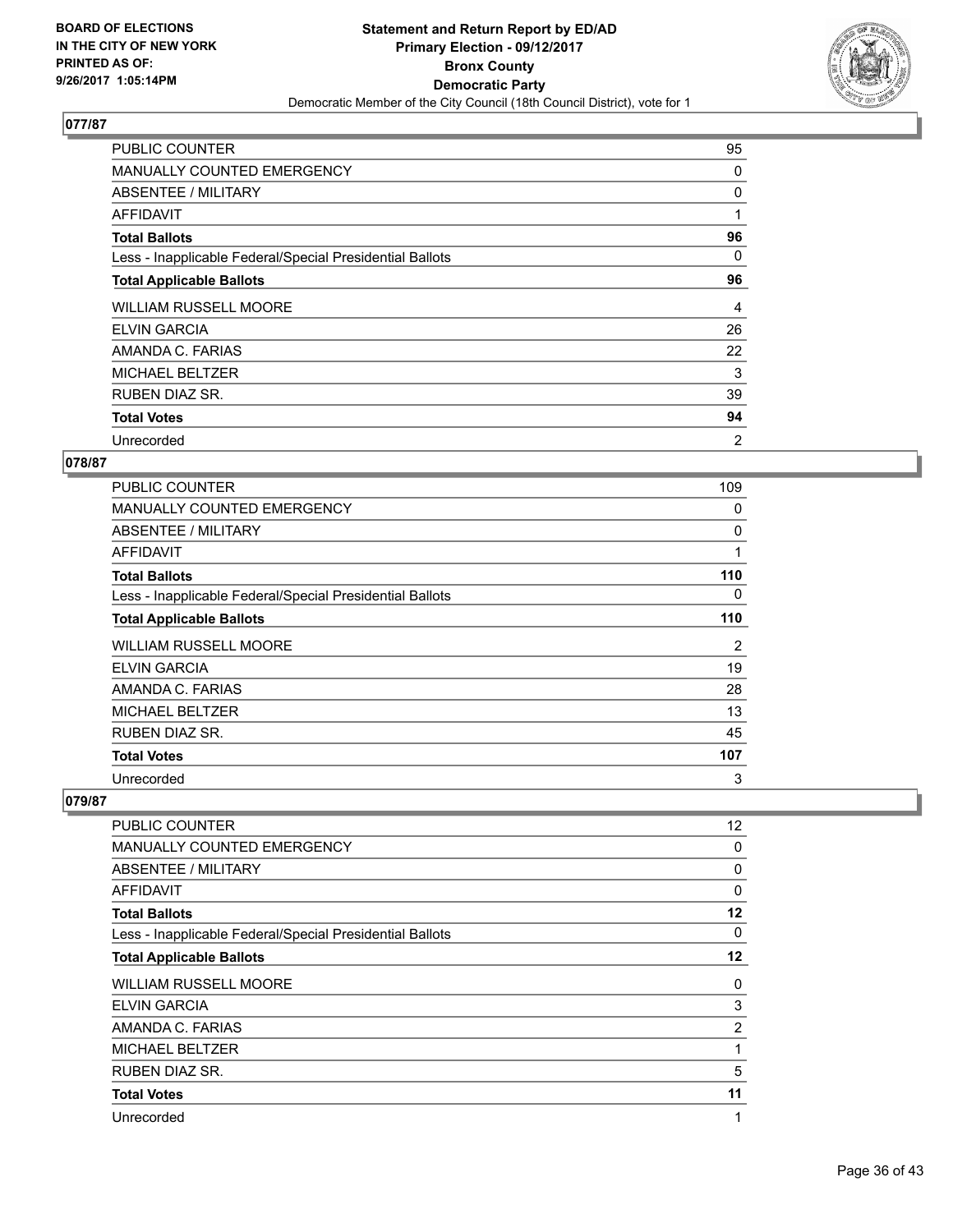

| <b>PUBLIC COUNTER</b>                                    | 54 |
|----------------------------------------------------------|----|
| MANUALLY COUNTED EMERGENCY                               | 11 |
| ABSENTEE / MILITARY                                      |    |
| AFFIDAVIT                                                |    |
| <b>Total Ballots</b>                                     | 67 |
| Less - Inapplicable Federal/Special Presidential Ballots | 0  |
| <b>Total Applicable Ballots</b>                          | 67 |
| <b>WILLIAM RUSSELL MOORE</b>                             | 3  |
| <b>ELVIN GARCIA</b>                                      | 7  |
| AMANDA C. FARIAS                                         | 17 |
| <b>MICHAEL BELTZER</b>                                   | 10 |
| <b>RUBEN DIAZ SR.</b>                                    | 29 |
| <b>Total Votes</b>                                       | 66 |
| Unrecorded                                               | 1  |

## **081/87**

| <b>PUBLIC COUNTER</b>                                    | 82 |
|----------------------------------------------------------|----|
| <b>MANUALLY COUNTED EMERGENCY</b>                        | 0  |
| ABSENTEE / MILITARY                                      | 1  |
| AFFIDAVIT                                                | 0  |
| <b>Total Ballots</b>                                     | 83 |
| Less - Inapplicable Federal/Special Presidential Ballots | 0  |
| <b>Total Applicable Ballots</b>                          | 83 |
| <b>WILLIAM RUSSELL MOORE</b>                             | 8  |
| <b>ELVIN GARCIA</b>                                      | 10 |
| AMANDA C. FARIAS                                         | 16 |
| <b>MICHAEL BELTZER</b>                                   | 16 |
| RUBEN DIAZ SR.                                           | 28 |
| <b>Total Votes</b>                                       | 78 |
| Unrecorded                                               | 5  |

| PUBLIC COUNTER                                           | 35 |
|----------------------------------------------------------|----|
| <b>MANUALLY COUNTED EMERGENCY</b>                        | 9  |
| ABSENTEE / MILITARY                                      | 3  |
| AFFIDAVIT                                                | 0  |
| <b>Total Ballots</b>                                     | 47 |
| Less - Inapplicable Federal/Special Presidential Ballots | 0  |
| <b>Total Applicable Ballots</b>                          | 47 |
| <b>WILLIAM RUSSELL MOORE</b>                             | 3  |
| <b>ELVIN GARCIA</b>                                      | 11 |
| AMANDA C. FARIAS                                         | 13 |
| <b>MICHAEL BELTZER</b>                                   | 5  |
| <b>RUBEN DIAZ SR.</b>                                    | 14 |
| <b>Total Votes</b>                                       | 46 |
| Unrecorded                                               | 1  |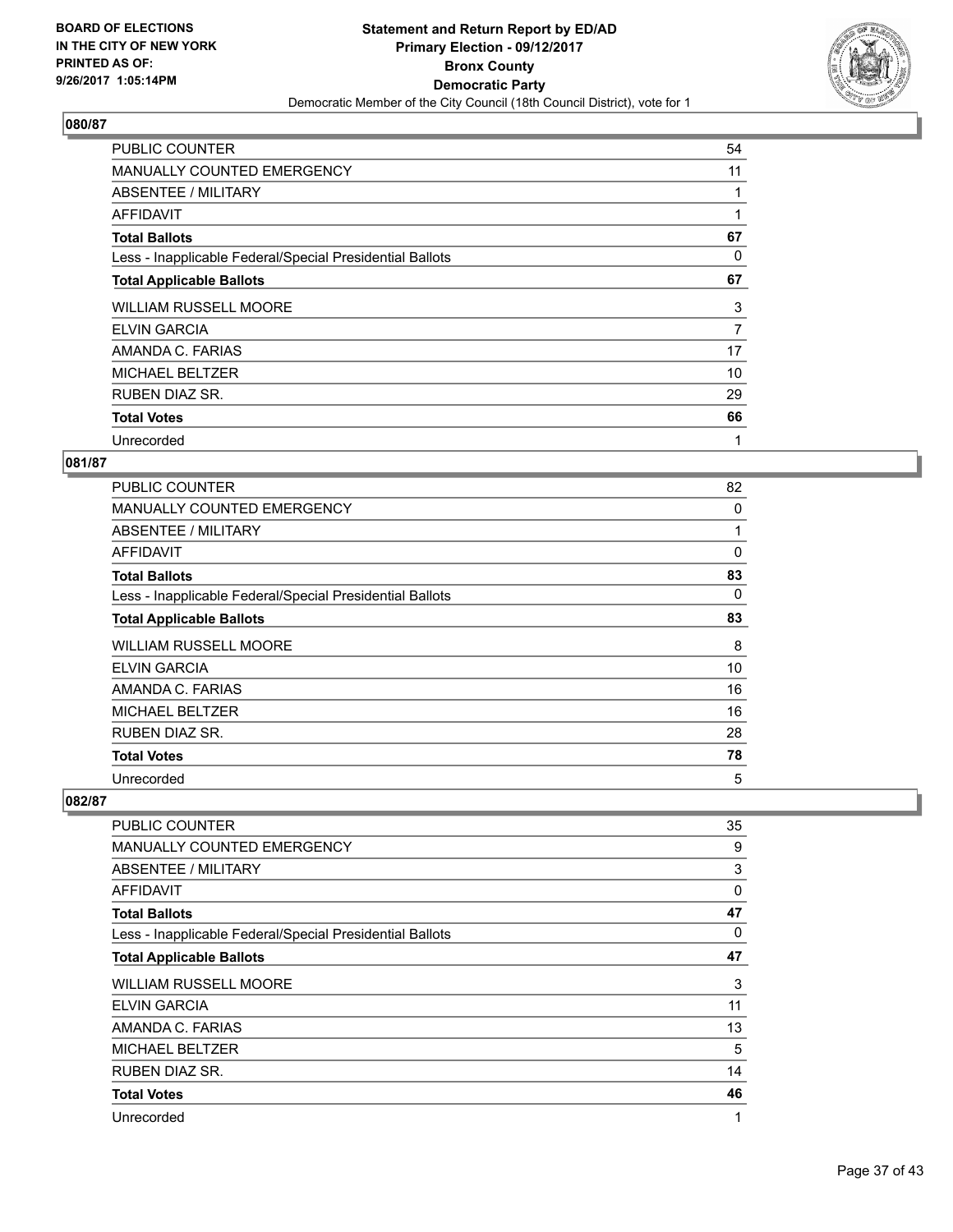

| PUBLIC COUNTER                                           | 0              |
|----------------------------------------------------------|----------------|
| MANUALLY COUNTED EMERGENCY                               | 0              |
| ABSENTEE / MILITARY                                      | 14             |
| AFFIDAVIT                                                | 0              |
| <b>Total Ballots</b>                                     | 14             |
| Less - Inapplicable Federal/Special Presidential Ballots | 0              |
| <b>Total Applicable Ballots</b>                          | 14             |
| <b>WILLIAM RUSSELL MOORE</b>                             |                |
| <b>ELVIN GARCIA</b>                                      | 2              |
| AMANDA C. FARIAS                                         |                |
| <b>MICHAEL BELTZER</b>                                   | $\overline{2}$ |
| <b>RUBEN DIAZ SR.</b>                                    | 7              |
| <b>Total Votes</b>                                       | 13             |
| Unrecorded                                               | 1              |

## **084/87**

| <b>PUBLIC COUNTER</b>                                    | 75       |
|----------------------------------------------------------|----------|
| <b>MANUALLY COUNTED EMERGENCY</b>                        | 0        |
| ABSENTEE / MILITARY                                      | 0        |
| AFFIDAVIT                                                | $\Omega$ |
| <b>Total Ballots</b>                                     | 75       |
| Less - Inapplicable Federal/Special Presidential Ballots | 0        |
| <b>Total Applicable Ballots</b>                          | 75       |
| WILLIAM RUSSELL MOORE                                    | 3        |
| <b>ELVIN GARCIA</b>                                      | 4        |
| AMANDA C. FARIAS                                         | 5        |
| <b>MICHAEL BELTZER</b>                                   | 22       |
| <b>RUBEN DIAZ SR.</b>                                    | 35       |
|                                                          |          |
| <b>Total Votes</b>                                       | 69       |

| <b>PUBLIC COUNTER</b>                                    | 153 |
|----------------------------------------------------------|-----|
| <b>MANUALLY COUNTED EMERGENCY</b>                        | 0   |
| ABSENTEE / MILITARY                                      | 1   |
| AFFIDAVIT                                                | 1   |
| <b>Total Ballots</b>                                     | 155 |
| Less - Inapplicable Federal/Special Presidential Ballots | 0   |
| <b>Total Applicable Ballots</b>                          | 155 |
| <b>WILLIAM RUSSELL MOORE</b>                             | 11  |
| <b>ELVIN GARCIA</b>                                      | 16  |
| AMANDA C. FARIAS                                         | 24  |
| <b>MICHAEL BELTZER</b>                                   | 53  |
| <b>RUBEN DIAZ SR.</b>                                    | 47  |
| <b>Total Votes</b>                                       | 151 |
| Unrecorded                                               | 4   |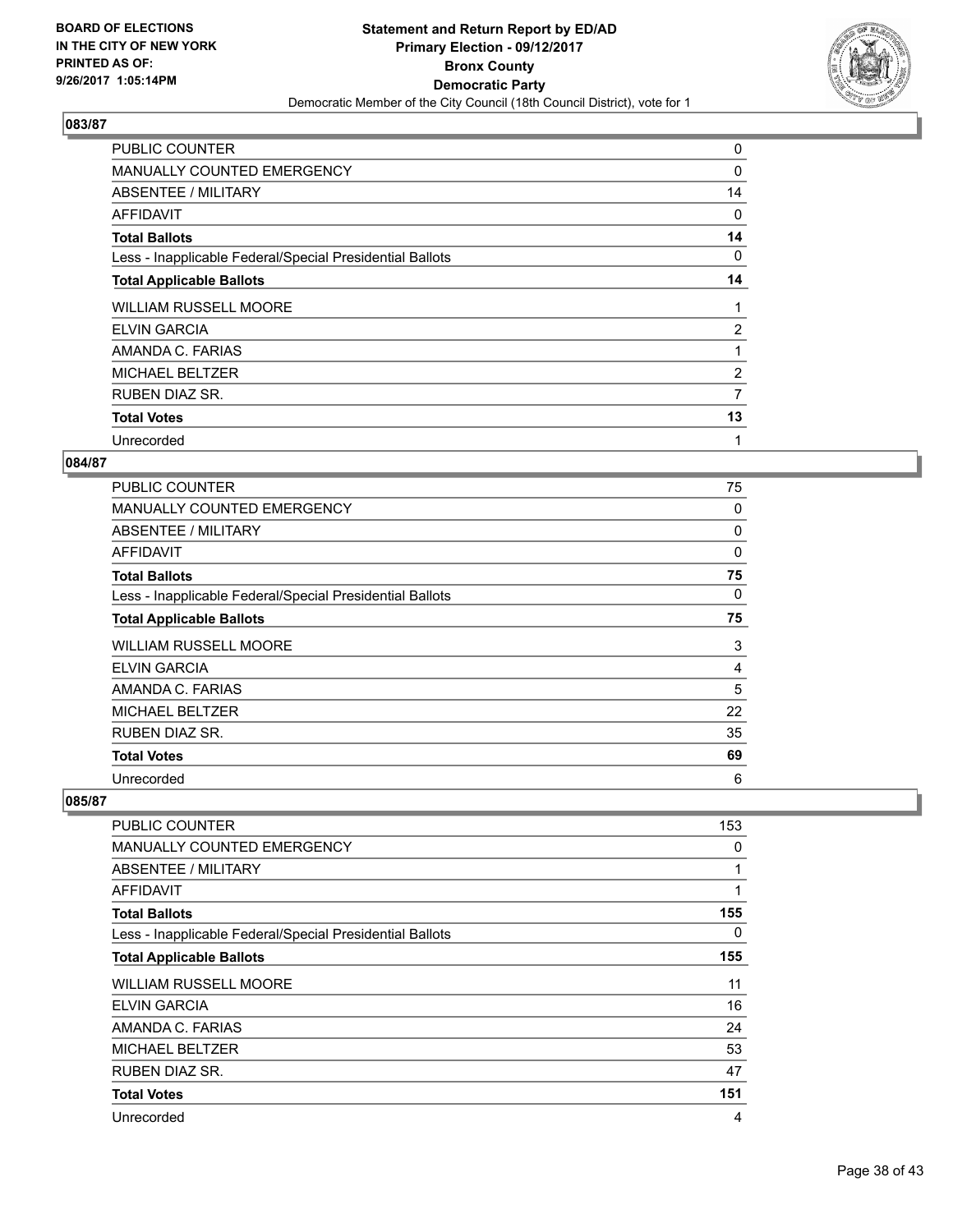

| <b>PUBLIC COUNTER</b>                                    | 111 |
|----------------------------------------------------------|-----|
| MANUALLY COUNTED EMERGENCY                               | 0   |
| ABSENTEE / MILITARY                                      | 3   |
| AFFIDAVIT                                                | 0   |
| <b>Total Ballots</b>                                     | 114 |
| Less - Inapplicable Federal/Special Presidential Ballots | 0   |
| <b>Total Applicable Ballots</b>                          | 114 |
| <b>WILLIAM RUSSELL MOORE</b>                             | 9   |
| <b>ELVIN GARCIA</b>                                      | 10  |
| AMANDA C. FARIAS                                         | 17  |
| <b>MICHAEL BELTZER</b>                                   | 51  |
| <b>RUBEN DIAZ SR.</b>                                    | 27  |
| <b>Total Votes</b>                                       | 114 |

# **087/87**

| PUBLIC COUNTER                                           | 259 |
|----------------------------------------------------------|-----|
| <b>MANUALLY COUNTED EMERGENCY</b>                        | 0   |
| ABSENTEE / MILITARY                                      | 6   |
| <b>AFFIDAVIT</b>                                         | 1   |
| <b>Total Ballots</b>                                     | 266 |
| Less - Inapplicable Federal/Special Presidential Ballots | 0   |
| <b>Total Applicable Ballots</b>                          | 266 |
| WILLIAM RUSSELL MOORE                                    | 11  |
| <b>ELVIN GARCIA</b>                                      | 22  |
| AMANDA C. FARIAS                                         | 61  |
| <b>MICHAEL BELTZER</b>                                   | 47  |
| RUBEN DIAZ SR.                                           | 122 |
| UNATTRIBUTABLE WRITE-IN (WRITE-IN)                       | 1   |
| <b>Total Votes</b>                                       | 264 |
| Unrecorded                                               | 2   |

| PUBLIC COUNTER                                           | 63 |
|----------------------------------------------------------|----|
| MANUALLY COUNTED EMERGENCY                               | 0  |
| ABSENTEE / MILITARY                                      | 0  |
| <b>AFFIDAVIT</b>                                         | 1  |
| <b>Total Ballots</b>                                     | 64 |
| Less - Inapplicable Federal/Special Presidential Ballots | 0  |
| <b>Total Applicable Ballots</b>                          | 64 |
| <b>WILLIAM RUSSELL MOORE</b>                             | 3  |
| ELVIN GARCIA                                             | 17 |
| AMANDA C. FARIAS                                         | 10 |
| <b>MICHAEL BELTZER</b>                                   | 5  |
| <b>RUBEN DIAZ SR.</b>                                    | 28 |
| <b>Total Votes</b>                                       | 63 |
| Unrecorded                                               | 1  |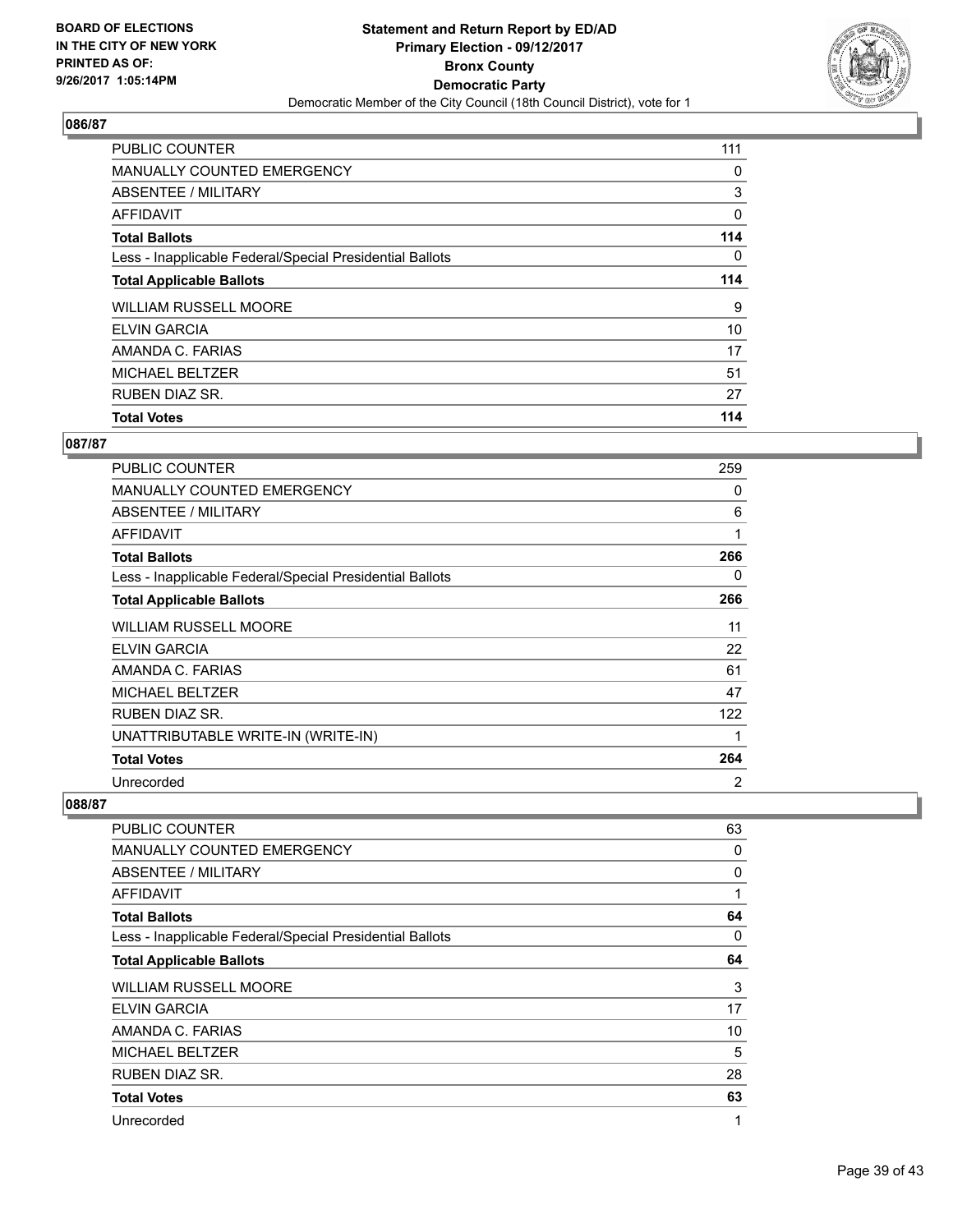

| <b>PUBLIC COUNTER</b>                                    | 69 |
|----------------------------------------------------------|----|
| <b>MANUALLY COUNTED EMERGENCY</b>                        | 0  |
| ABSENTEE / MILITARY                                      | 2  |
| AFFIDAVIT                                                | 1  |
| <b>Total Ballots</b>                                     | 72 |
| Less - Inapplicable Federal/Special Presidential Ballots | 0  |
| <b>Total Applicable Ballots</b>                          | 72 |
| <b>WILLIAM RUSSELL MOORE</b>                             | 3  |
| <b>ELVIN GARCIA</b>                                      | 9  |
| AMANDA C. FARIAS                                         | 11 |
| <b>MICHAEL BELTZER</b>                                   | 14 |
| <b>RUBEN DIAZ SR.</b>                                    | 29 |
| <b>Total Votes</b>                                       | 66 |
| Unrecorded                                               | 6  |

## **096/87**

| <b>PUBLIC COUNTER</b>                                    | 38 |
|----------------------------------------------------------|----|
| <b>MANUALLY COUNTED EMERGENCY</b>                        | 0  |
| ABSENTEE / MILITARY                                      | 0  |
| AFFIDAVIT                                                | 1  |
| <b>Total Ballots</b>                                     | 39 |
| Less - Inapplicable Federal/Special Presidential Ballots | 0  |
| <b>Total Applicable Ballots</b>                          | 39 |
| <b>WILLIAM RUSSELL MOORE</b>                             | 2  |
| <b>ELVIN GARCIA</b>                                      | 6  |
| AMANDA C. FARIAS                                         | 6  |
| <b>MICHAEL BELTZER</b>                                   | 5  |
| <b>RUBEN DIAZ SR.</b>                                    | 17 |
| <b>Total Votes</b>                                       | 36 |
| Unrecorded                                               | 3  |

| PUBLIC COUNTER                                           | 40 |
|----------------------------------------------------------|----|
| <b>MANUALLY COUNTED EMERGENCY</b>                        | 0  |
| ABSENTEE / MILITARY                                      | 1  |
| AFFIDAVIT                                                | 1  |
| <b>Total Ballots</b>                                     | 42 |
| Less - Inapplicable Federal/Special Presidential Ballots | 0  |
| <b>Total Applicable Ballots</b>                          | 42 |
| <b>WILLIAM RUSSELL MOORE</b>                             | 2  |
| <b>ELVIN GARCIA</b>                                      | 6  |
| AMANDA C. FARIAS                                         | 6  |
| <b>MICHAEL BELTZER</b>                                   | 8  |
| <b>RUBEN DIAZ SR.</b>                                    | 19 |
| <b>Total Votes</b>                                       | 41 |
| Unrecorded                                               | 1  |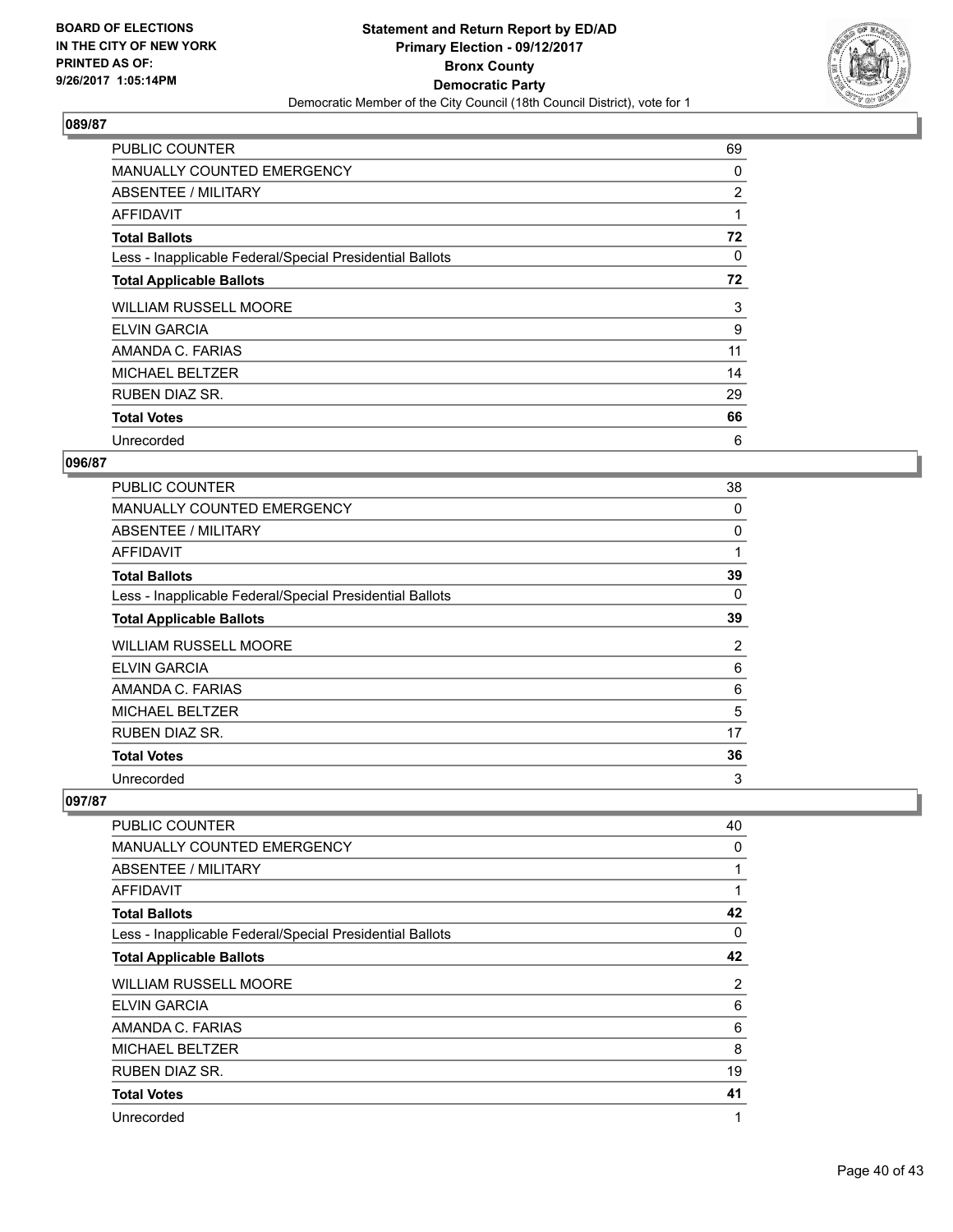

| <b>PUBLIC COUNTER</b>                                    | 89 |
|----------------------------------------------------------|----|
| <b>MANUALLY COUNTED EMERGENCY</b>                        | 0  |
| ABSENTEE / MILITARY                                      | 2  |
| AFFIDAVIT                                                | 1  |
| <b>Total Ballots</b>                                     | 92 |
| Less - Inapplicable Federal/Special Presidential Ballots | 0  |
| <b>Total Applicable Ballots</b>                          | 92 |
| <b>WILLIAM RUSSELL MOORE</b>                             | 3  |
| <b>ELVIN GARCIA</b>                                      | 17 |
| AMANDA C. FARIAS                                         | 16 |
| <b>MICHAEL BELTZER</b>                                   | 11 |
| <b>RUBEN DIAZ SR.</b>                                    | 41 |
| <b>Total Votes</b>                                       | 88 |
| Unrecorded                                               | 4  |

## **099/87**

| <b>PUBLIC COUNTER</b>                                    | 73             |
|----------------------------------------------------------|----------------|
| <b>MANUALLY COUNTED EMERGENCY</b>                        | 0              |
| ABSENTEE / MILITARY                                      | 5              |
| AFFIDAVIT                                                | $\Omega$       |
| <b>Total Ballots</b>                                     | 78             |
| Less - Inapplicable Federal/Special Presidential Ballots | 0              |
| <b>Total Applicable Ballots</b>                          | 78             |
| <b>WILLIAM RUSSELL MOORE</b>                             | 10             |
| <b>ELVIN GARCIA</b>                                      | 16             |
| AMANDA C. FARIAS                                         | 15             |
| <b>MICHAEL BELTZER</b>                                   | 14             |
| RUBEN DIAZ SR.                                           | 21             |
| <b>Total Votes</b>                                       | 76             |
| Unrecorded                                               | $\overline{2}$ |

| <b>PUBLIC COUNTER</b>                                    | 75 |
|----------------------------------------------------------|----|
| MANUALLY COUNTED EMERGENCY                               | 0  |
| ABSENTEE / MILITARY                                      | 1  |
| AFFIDAVIT                                                | 1  |
| <b>Total Ballots</b>                                     | 77 |
| Less - Inapplicable Federal/Special Presidential Ballots | 0  |
| <b>Total Applicable Ballots</b>                          | 77 |
| <b>WILLIAM RUSSELL MOORE</b>                             | 16 |
| <b>ELVIN GARCIA</b>                                      | 5  |
| AMANDA C. FARIAS                                         | 13 |
| <b>MICHAEL BELTZER</b>                                   | 18 |
| <b>RUBEN DIAZ SR.</b>                                    | 25 |
| <b>Total Votes</b>                                       | 77 |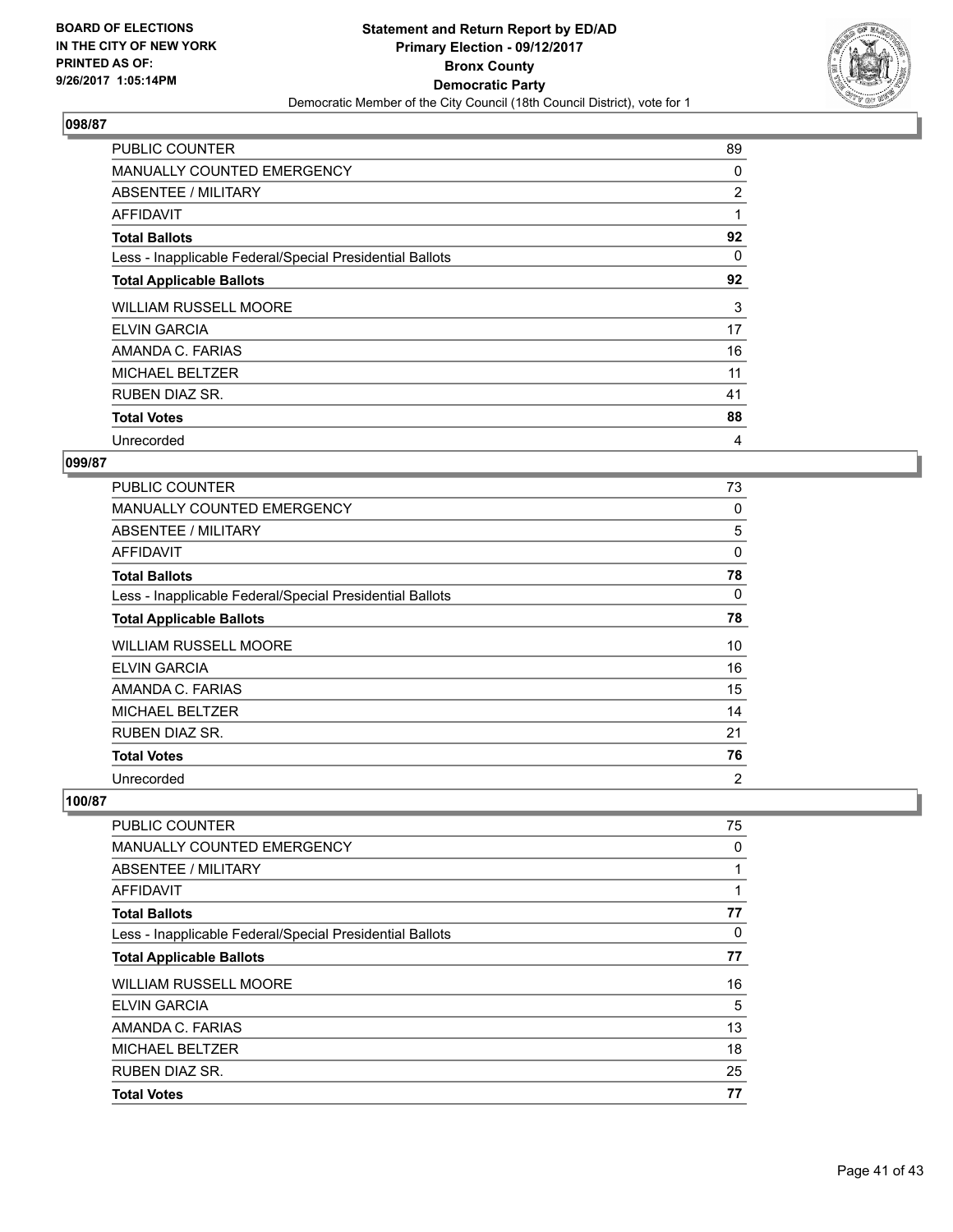

| <b>PUBLIC COUNTER</b>                                    | 74 |
|----------------------------------------------------------|----|
| <b>MANUALLY COUNTED EMERGENCY</b>                        | 0  |
| ABSENTEE / MILITARY                                      |    |
| AFFIDAVIT                                                | 0  |
| <b>Total Ballots</b>                                     | 75 |
| Less - Inapplicable Federal/Special Presidential Ballots | 0  |
| <b>Total Applicable Ballots</b>                          | 75 |
|                                                          |    |
| <b>WILLIAM RUSSELL MOORE</b>                             | 5  |
| ELVIN GARCIA                                             | 11 |
| AMANDA C. FARIAS                                         | 30 |
| <b>MICHAEL BELTZER</b>                                   | 8  |
| RUBEN DIAZ SR.                                           | 20 |
| <b>Total Votes</b>                                       | 74 |

| <b>PUBLIC COUNTER</b>                                    | 71       |
|----------------------------------------------------------|----------|
| <b>MANUALLY COUNTED EMERGENCY</b>                        | 0        |
| ABSENTEE / MILITARY                                      | 4        |
| AFFIDAVIT                                                | $\Omega$ |
| <b>Total Ballots</b>                                     | 75       |
| Less - Inapplicable Federal/Special Presidential Ballots | 0        |
| <b>Total Applicable Ballots</b>                          | 75       |
| WILLIAM RUSSELL MOORE                                    | 8        |
| <b>ELVIN GARCIA</b>                                      | 14       |
| AMANDA C. FARIAS                                         | 9        |
| <b>MICHAEL BELTZER</b>                                   | 7        |
| RUBEN DIAZ SR.                                           | 36       |
| <b>Total Votes</b>                                       | 74       |
| Unrecorded                                               | 1        |